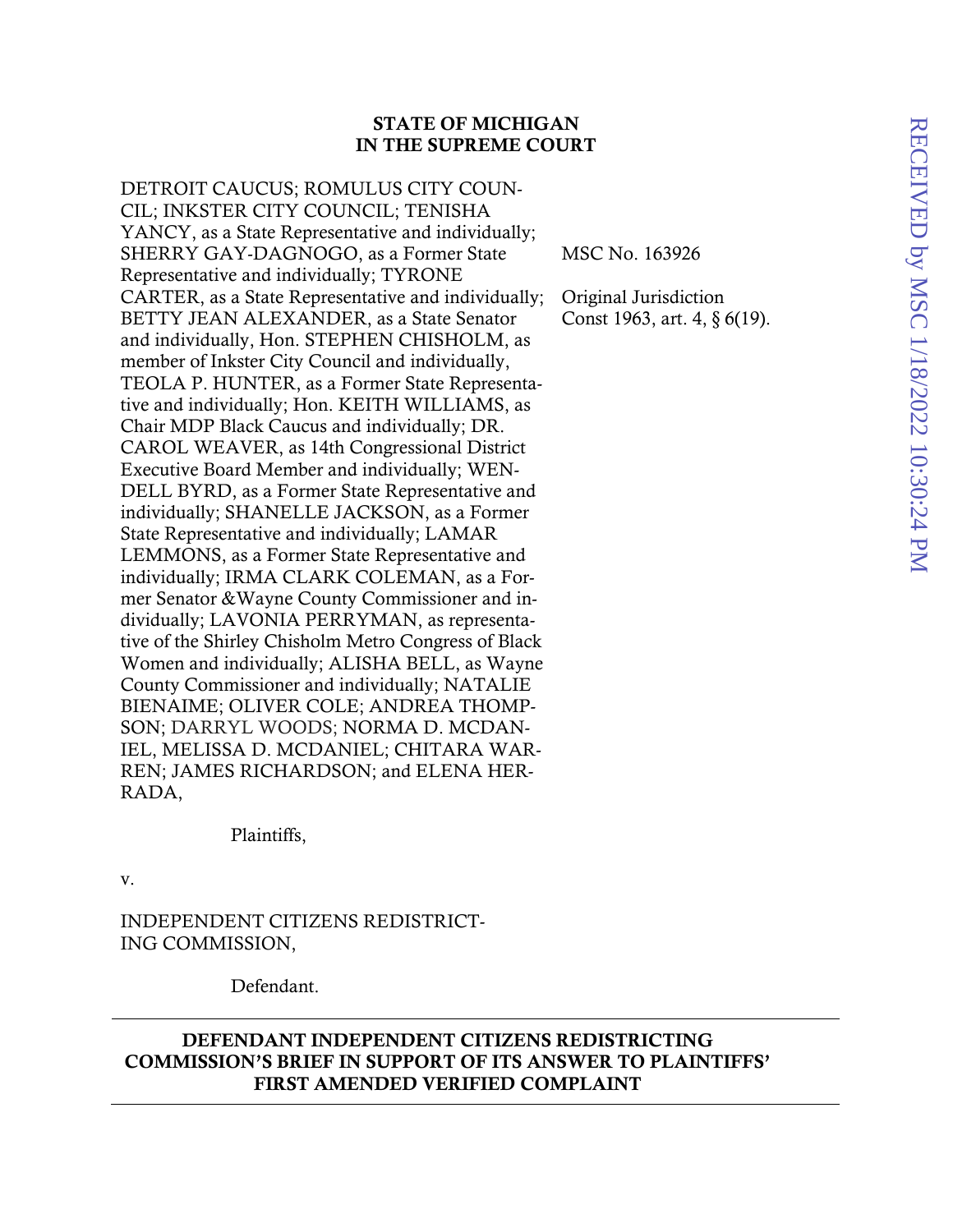## AYAD LAW, PLLC

Nabih H. Ayad (P59518) William D. Savage (P82146) 645 Griswold St., Ste 2202 Detroit, MI 48226 (313) 983-4600 nabihayad@ayadlawpllc.com williamsavage@ayadlawpllc.com *Counsel for Plaintiffs*

YANCEY LAW, PLLC Tenisha Yancey (P78319) 18640 Mack Ave, Unit 36522 Grosse Pointe, MI 48236 (313) 915-0289 tenisha.yancey@gmail.com *Counsel for Plaintiffs*

INDEPENDENT CITIZENS REDISTRICT-ING COMMISSION Julianne V. Pastula (P74739) P.O. Box 511183 Livonia, Michigan 48151 (517) 331-6318 pastulaj1@michigan.gov *General Counsel to the Commission*

FINK BRESSACK David H. Fink (P28235) Nathan J. Fink (P75185) Philip D.W. Miller (P85277) 38500 Woodward Ave., Suite 350 Bloomfield Hills, Michigan 48304 (248) 971-2500 dfink@finkbressack.com nfink@finkbressack.com pmiller@finkbressack.com *Counsel for Defendant*

BAKER & HOSTETLER LLP

Katherine L. McKnight (*PHV Motion filed*) Richard B. Raile (*PHV Motion to be filed*) 1050 Connecticut Ave., NW, Suite 1100 Washington, D.C. 20036 (202) 861-1500 kmcknight@bakerlaw.com rraile@bakerlaw.com

Patrick T. Lewis (*PHV Motion filed*) 127 Public Square, Suite 2000 Cleveland, Ohio 44114 (216) 621-0200 plewis@bakerlaw.com *Counsel for Defendant*

\_\_\_\_\_\_\_\_\_\_\_\_\_\_\_\_\_\_\_\_\_\_\_\_\_\_\_\_\_\_\_\_\_\_\_\_\_\_\_\_\_\_\_\_\_\_\_\_\_\_\_\_\_\_\_\_\_\_\_\_\_\_\_\_\_\_\_\_\_\_\_\_\_\_\_\_\_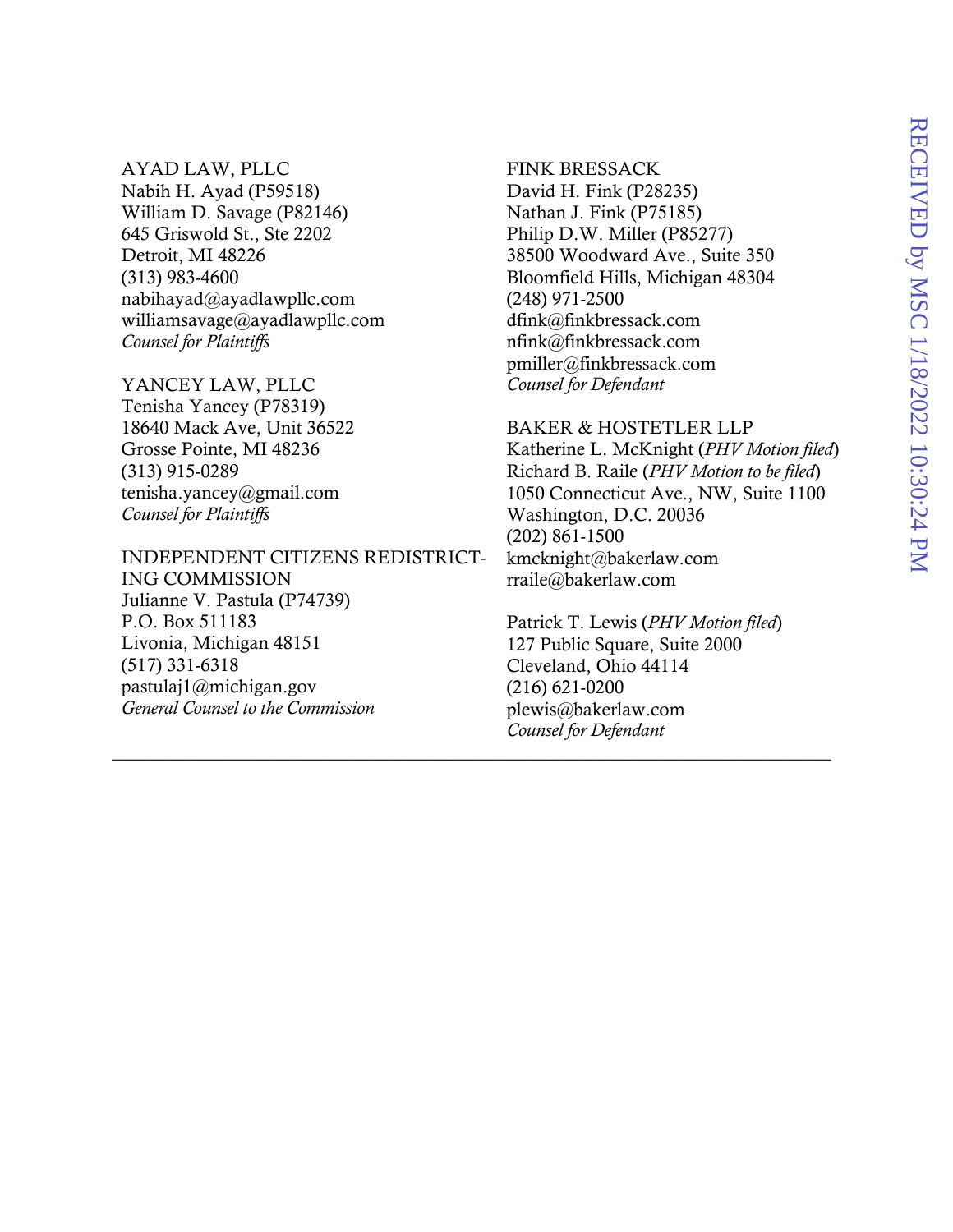# TABLE OF CONTENTS

<span id="page-2-0"></span>

| $I_{\cdot}$ |                                                                            |  |
|-------------|----------------------------------------------------------------------------|--|
| II.         |                                                                            |  |
| III.        |                                                                            |  |
| IV.         | The Commission Protected Black Electoral Opportunity in Wayne County  10   |  |
| V.          |                                                                            |  |
|             |                                                                            |  |
| I.          |                                                                            |  |
|             | А.                                                                         |  |
|             | 1.                                                                         |  |
|             | 2.                                                                         |  |
|             | 3.                                                                         |  |
|             | (a)                                                                        |  |
|             | Plaintiffs' Remaining Arguments On The Third Gingles<br>(b)                |  |
|             | <b>B.</b>                                                                  |  |
|             | $C$ .<br>Plaintiffs Ignore The Commission's Obligation To Avoid Or Justify |  |
| II.         |                                                                            |  |
| III.        | Plaintiffs Are Not Entitled To Declaratory or Injunctive Relief 40         |  |
|             |                                                                            |  |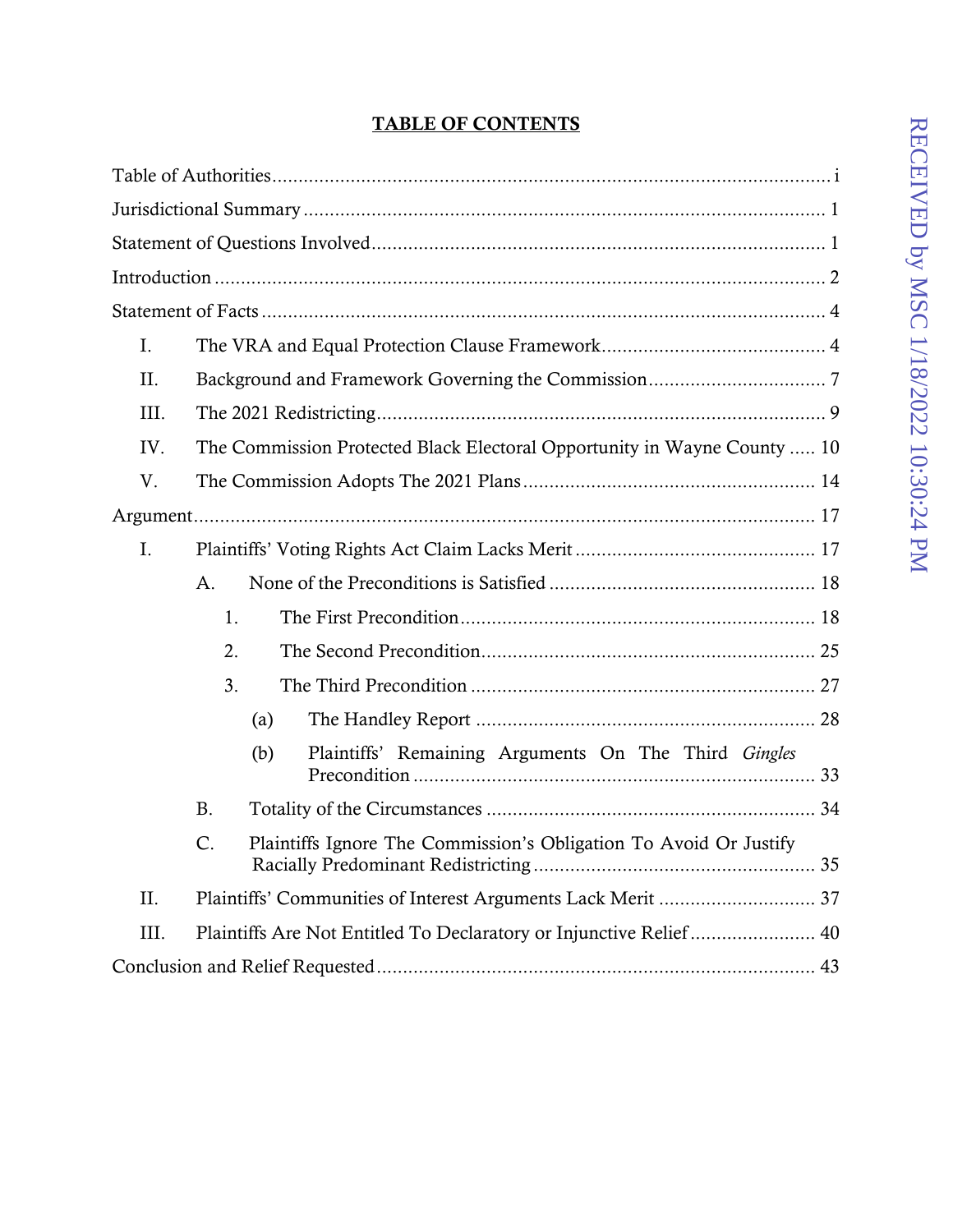## TABLE OF AUTHORITIES

| <b>CASES</b>                                          |  |
|-------------------------------------------------------|--|
| Abbott v Perez,                                       |  |
| Abrams v Johnson,                                     |  |
| Ala Legislative Black Caucus v Alabama,               |  |
| In re Apportionment of the Michigan Legislature-1982, |  |
| In re Apportionment of the State Legislature-1992,    |  |
| Bartlett v Strickland,                                |  |
| Bethune-Hill v Va State Bd of Elections,              |  |
| Bethune-Hill v Va State Bd of Elections,              |  |
| Bone Shirt v Hazeltine,                               |  |
| Branch v Smith,                                       |  |
| Burton v City of Belle Glade,                         |  |
| Bush v Vera,                                          |  |
| Cady v Detroit,                                       |  |
| Chatfield v League of Women Voters of Mich,           |  |
| Clay v Bd of Ed of City of St Louis,                  |  |
| Clerveaux v E Ramapo Cent Sch Dist,                   |  |
| Comptroller of Treasury of Md v Wynne,                |  |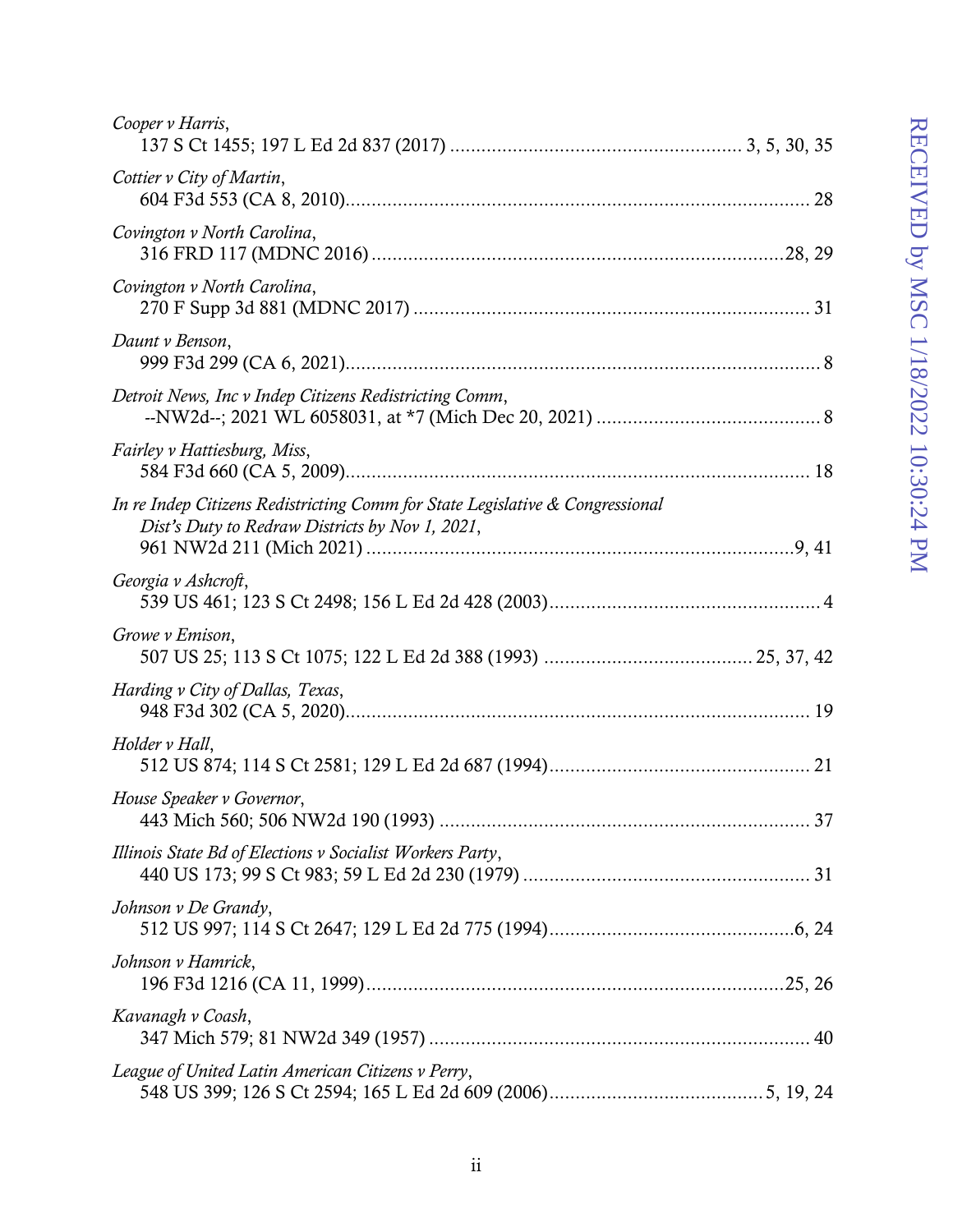| League of Women Voters of Mich v Benson,                     |
|--------------------------------------------------------------|
| LeRoux v Secretary of State,                                 |
| Levy v Lexington County, SC,                                 |
| Lewis v Alamance County, NC,                                 |
| Little Rock Sch Dist v Pulaski County Special Sch Dist No 1, |
| Magnolia Bar Ass'n, Inc v Lee,                               |
| Makowski v Governor,                                         |
| Mallory v Ohio,                                              |
| McConchie v Scholz,                                          |
| Miller v Johnson,                                            |
| NAACP v Snyder,                                              |
| North Carolina v Covington,                                  |
| Nipper v Smith,<br>.20                                       |
| Parents Involved in Community Sch v Seattle Sch Dist No 1,   |
| People v Carp,                                               |
| Prejean v Foster,                                            |
| Purcell v Gonzalez,                                          |
| Reno v Bossier Parochial School Bd,                          |
|                                                              |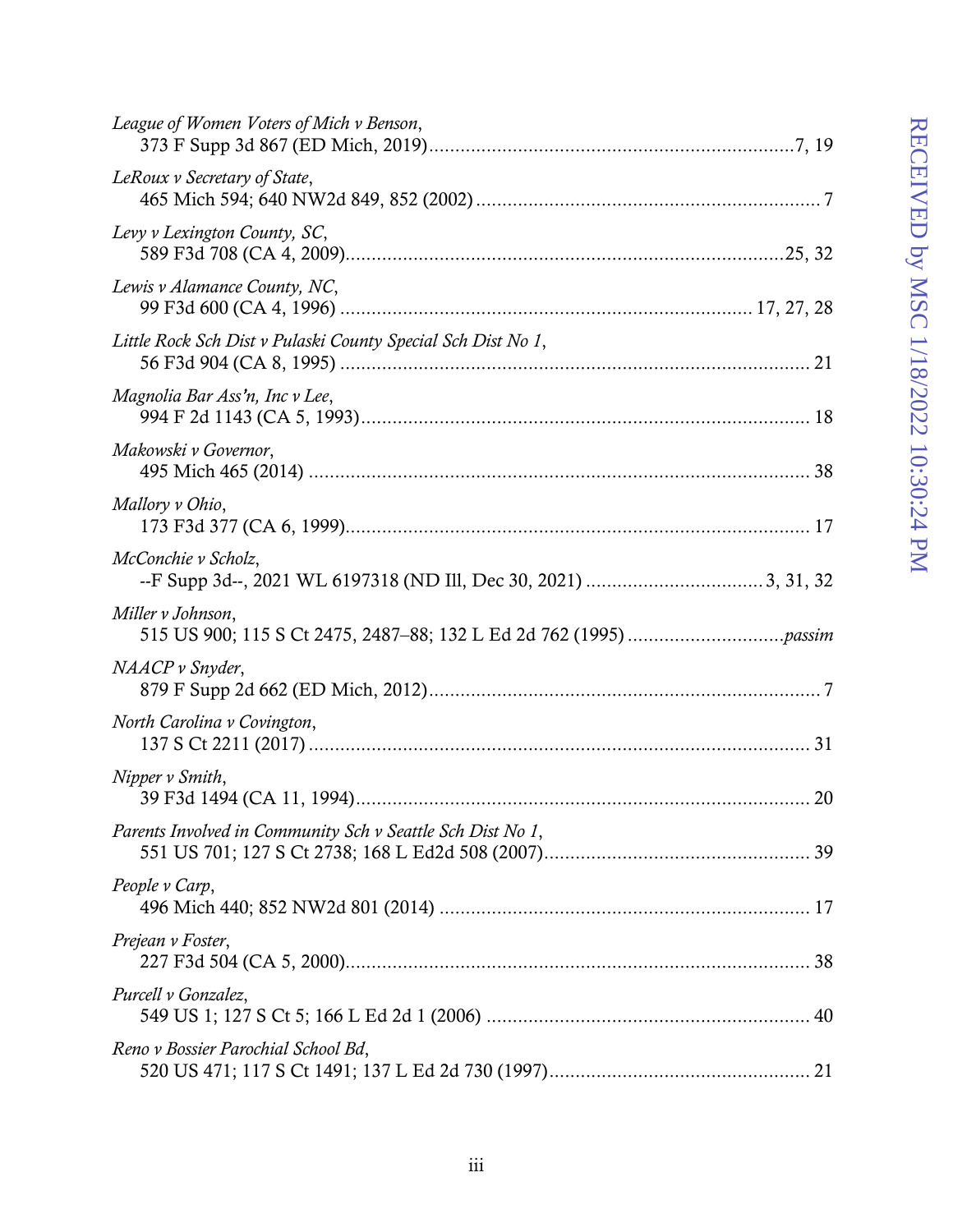| Reynolds v Sims,                                                              |    |
|-------------------------------------------------------------------------------|----|
| Rodriguez v Bexar County, Tex,                                                |    |
| Rucho v Common Cause,                                                         |    |
| Senior Accountants,, Analysts & Appraisers Ass'n v City of Detroit,           |    |
| Shaw v Reno,                                                                  |    |
| Shaw v Hunt,<br>517 US 899; 116 S Ct 1894, 1904; 135 L Ed 2d 207 (1996)34, 36 |    |
| Shelby County v Holder,                                                       |    |
| Sw Voter Registration Ed Project v Shelley,                                   |    |
| Thornburg v Gingles,                                                          |    |
| Uno v City of Holyoke,                                                        |    |
| Vesilind v Va State Bd of Elections,                                          |    |
| Vieth v Jubelirer,                                                            |    |
| Voinovich v Quilter,                                                          |    |
| Wright v Sumter County Bd of Elections & Registration,                        | 26 |
| Wright v Sumter County Bd of Elections & Registration,                        | 27 |
|                                                                               |    |

# CONSTITUTIONAL PROVISIONS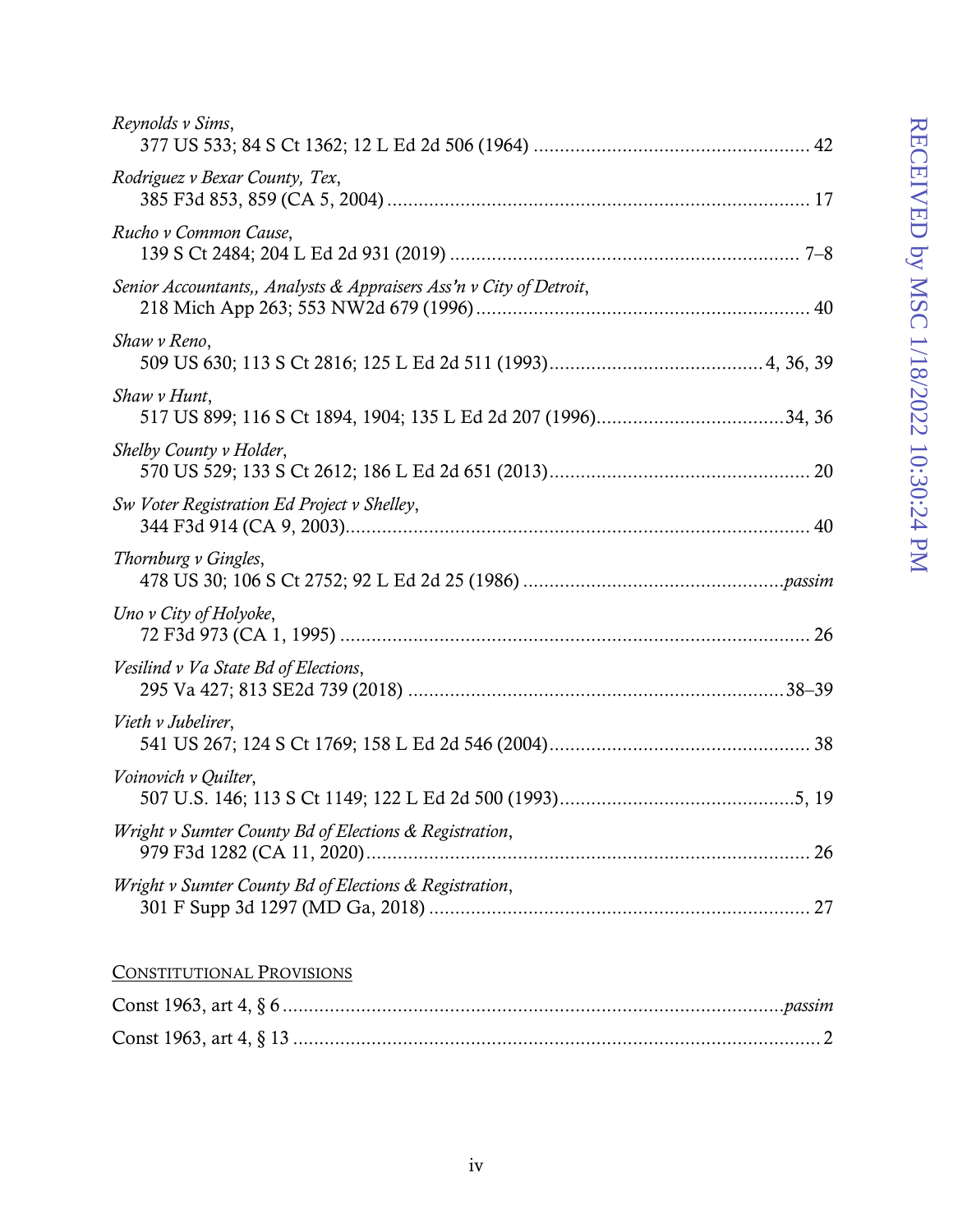## **STATUTES**

## **OTHER AUTHORITIES**

| Oct 27, 2021 Hearing at 13:01 (statement of Bruce Adelson)<br><https: audio-closed-session-<br="" soundcloud.com="" user-504859921="">micrc-oct-27-released-dec-20-per-<br/>msc?si=6a87f383054a48b4bd27ad6c59c892b4&amp;utm_source=clipbo<br/>ard&amp;utm_medium=text&amp;utm_campaign=social_sharing&gt;</https:> |    |
|--------------------------------------------------------------------------------------------------------------------------------------------------------------------------------------------------------------------------------------------------------------------------------------------------------------------|----|
| Dec 28, 2021 Hearing at 05:09:30<br><https: ickj65gsfam?t="18548" youtu.be=""> (accessed Jan. 18,</https:>                                                                                                                                                                                                         |    |
| Detroiters Elect Ex-Con Brian Banks as State Rep, Nov. 7, 2012 (available<br>at https://detroit.cbslocal.com/2012/11/07/detroiters-elect-ex-                                                                                                                                                                       |    |
|                                                                                                                                                                                                                                                                                                                    |    |
| Michigan Secretary of State, 2011 Congressional Districts (excerpt)<br><https: cgi="" congress10statewide<="" documents="" td="" www.michigan.gov=""><td>21</td></https:>                                                                                                                                          | 21 |
| MICRC, Chestnut Final Plan (excerpt)<br><https: comments="" legdistricting="" michigan.mydistricting.com="" pl<="" td=""><td>22</td></https:>                                                                                                                                                                      | 22 |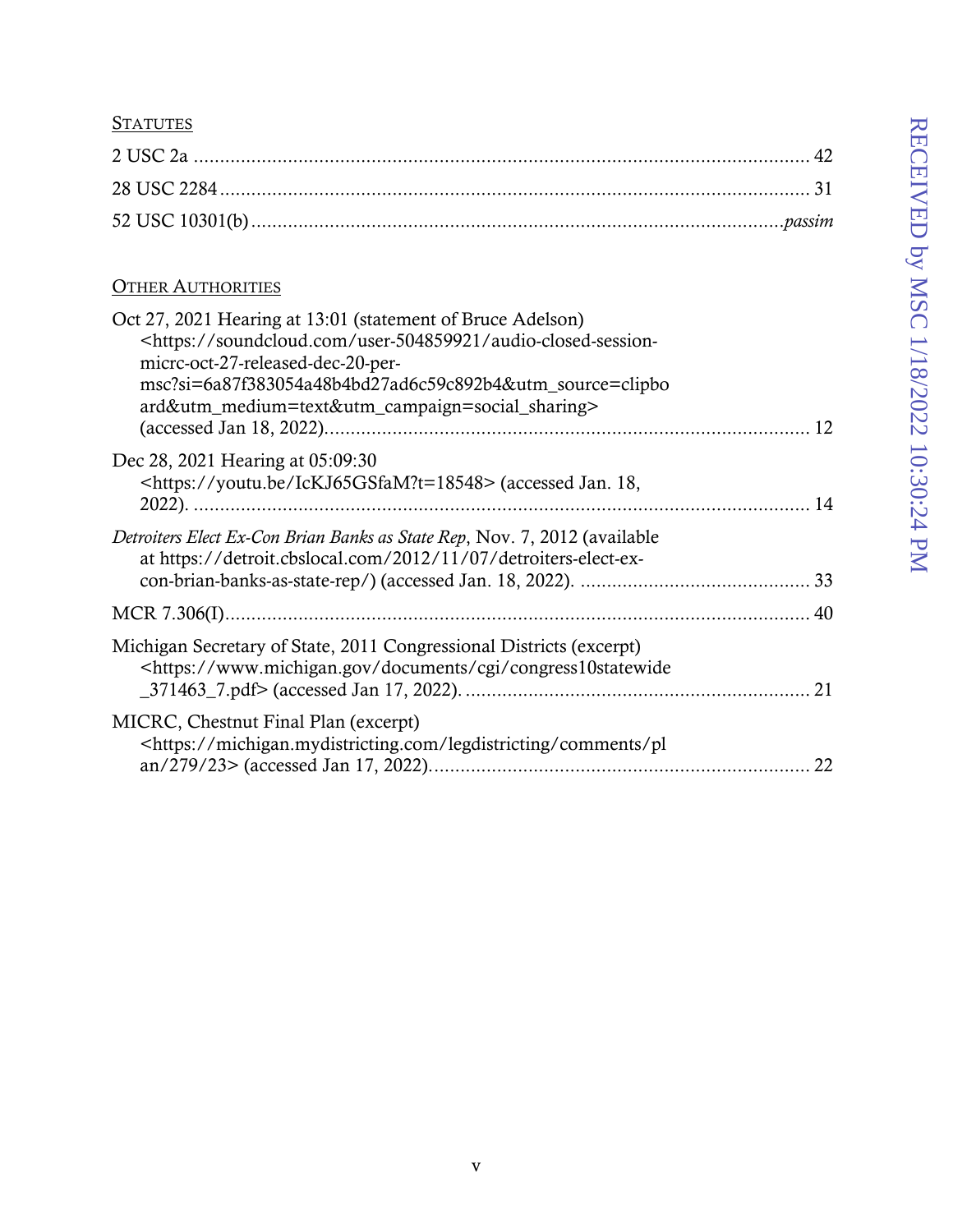## JURISDICTIONAL SUMMARY

<span id="page-8-0"></span>The Defendant, the Independent Citizens Redistricting Commission, agrees with Plaintiffs' jurisdictional summary.

## STATEMENT OF QUESTION INVOLVED

<span id="page-8-1"></span>Do Michigan's 2021 congressional and state legislative plans afford Black voters in and around Detroit an equal "opportunity . . . to participate in the political process and to elect representatives of their choice," as Section 2 of the Voting Rights Act requires, 52 USC 10301(b)?

The Commission answers: Yes.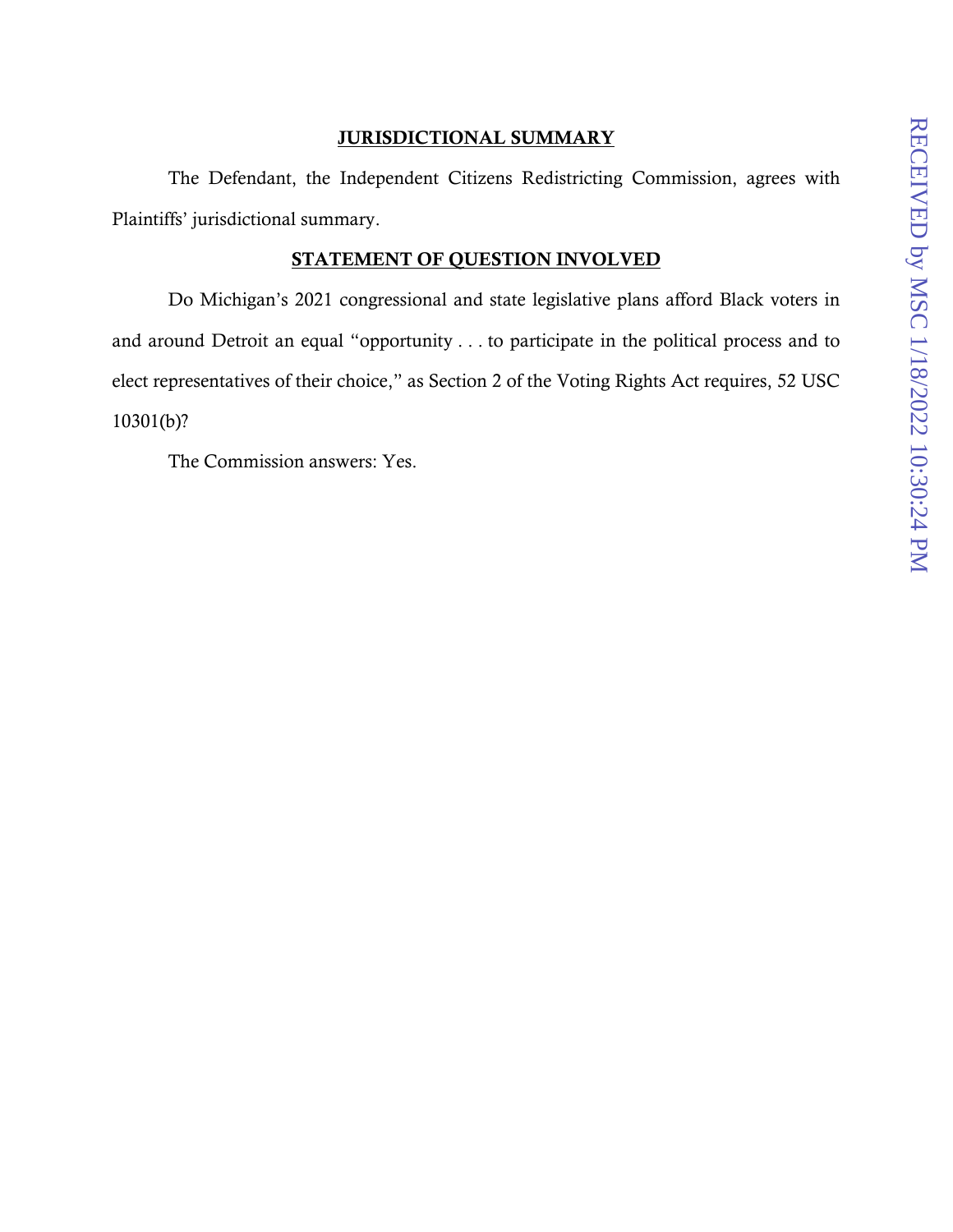#### INTRODUCTION

<span id="page-9-0"></span>On December 28, 2021, the Independent Citizens Redistricting Commission (the "Commission") enacted new redistricting plans to govern legislative and congressional elections in Michigan. This concluded an effort that began in September 2020 with commissioners' orientation, involved some 139 public meetings and hearings, saw tens of thousands of public comments, and culminated with broad agreement on the Commission for the enacted plans—as Democratic, Republican, and independent commissioners supported each one.

As part of its constitutional mandate, the Commission worked to ensure that members of the Black community, like every community, have the same "opportunity [as] other members of the electorate to participate in the political process and to elect representatives of their choice," as Voting Rights Act (VRA) § 2 requires. 52 USC 10301(b). The Commission hired a former U.S. Department of Justice Voting Rights Section attorney, Bruce Adelson, and a nationally recognized VRA expert who has also served the Voting Rights Section, Dr. Lisa Handley. These professionals examined more than 100 probative elections, including Democratic primaries, to determine what level of Black voting-age population (BVAP) is needed in electoral districts to ensure equal minority opportunity. The Commission prepared and enacted its plans on the basis of this thorough evidentiary record and the advice of these seasoned professionals.

Plaintiffs contend that the VRA (and, therefore, Const 1963, art 4, § 13(a)) requires "two to four majority-Black districts in each of the three Plans" in the Detroit metropolitan region and challenge the enacted plans for purportedly failing to meet these targets (even though the house plan has *five* majority-Black districts in and around Detroit). Br. 12. While Plaintiffs' concerns are understandable, they incorrectly rely on "mechanical racial targets" with no basis in evidence. *Ala Legislative Black Caucus v Alabama*, 575 US 254, 267; 135 S Ct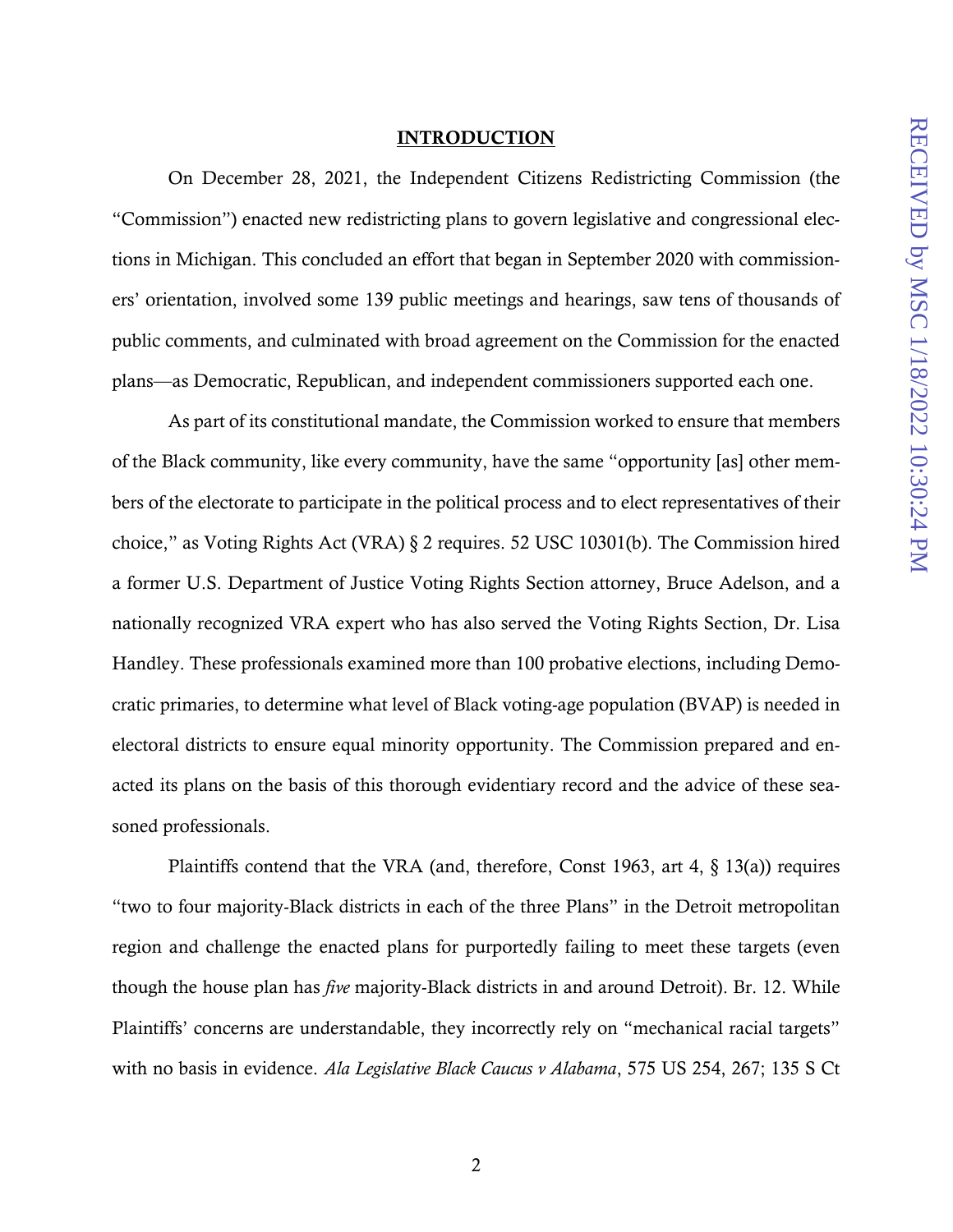1257; 191 L Ed 2d 314 (2015). Plaintiffs present no alternative redistricting plan showing superior district configurations, proffer no polarized voting study establishing the voting preferences of different racial groups, and erroneously rely on comparisons to prior redistricting plans—the focus of inoperative VRA  $\S$  5—to establish a violation of VRA  $\S$  2.

The Commission, by contrast, *did* have evidence and it undermines Plaintiffs' claim. The critical VRA question is the degree to which voting is racially polarized. The Commission determined, based on a thorough polarized voting study, that white voters consistently "cross over" to vote for Black-preferred candidates in and around Detroit. Dr. Handley determined that districts of 35% BVAP or more are likely to afford members of the Black community an equal electoral opportunity, given white crossover voting levels. Those levels are substantial: Dr. Handley's analysis shows that, in about 91% of congressional and state legislative elections analyzed, either the election was not racially polarized or else the Black-preferred candidate *prevailed*. As such, creating districts at 50% or greater BVAP is not only unnecessary to protect Black equal opportunity, but also harmful and potentially dilutive.

Plaintiffs' demand for districts drawn to achieve racial targets arbitrarily selected without accounting for evidence of white crossover voting contravenes controlling U.S. Supreme Court decisions on the VRA and Equal Protection Clause. See, e.g., *Cooper v Harris*, 137 S Ct 1455, 1470; 197 L Ed 2d 837 (2017) (striking down majority-Black congressional district given evidence of strong white crossover voting). And a three-judge federal court panel recently rejected a similar challenge to Illinois's legislative district plan based on a claim that Illinois's plan did not contain a sufficient number of majority-Latino or majority-Black districts in certain regions. *McConchie v Scholz*, --F Supp 3d--, 2021 WL 6197318 (ND Ill, Dec 30, 2021). In *McConchie*, the "record show[ed] ample evidence of crossover voting to defeat any claim of racially polarized voting sufficient to deny Latino and Black voters of the opportunity to elect candidates of their choice." *Id.* at 30. So too here.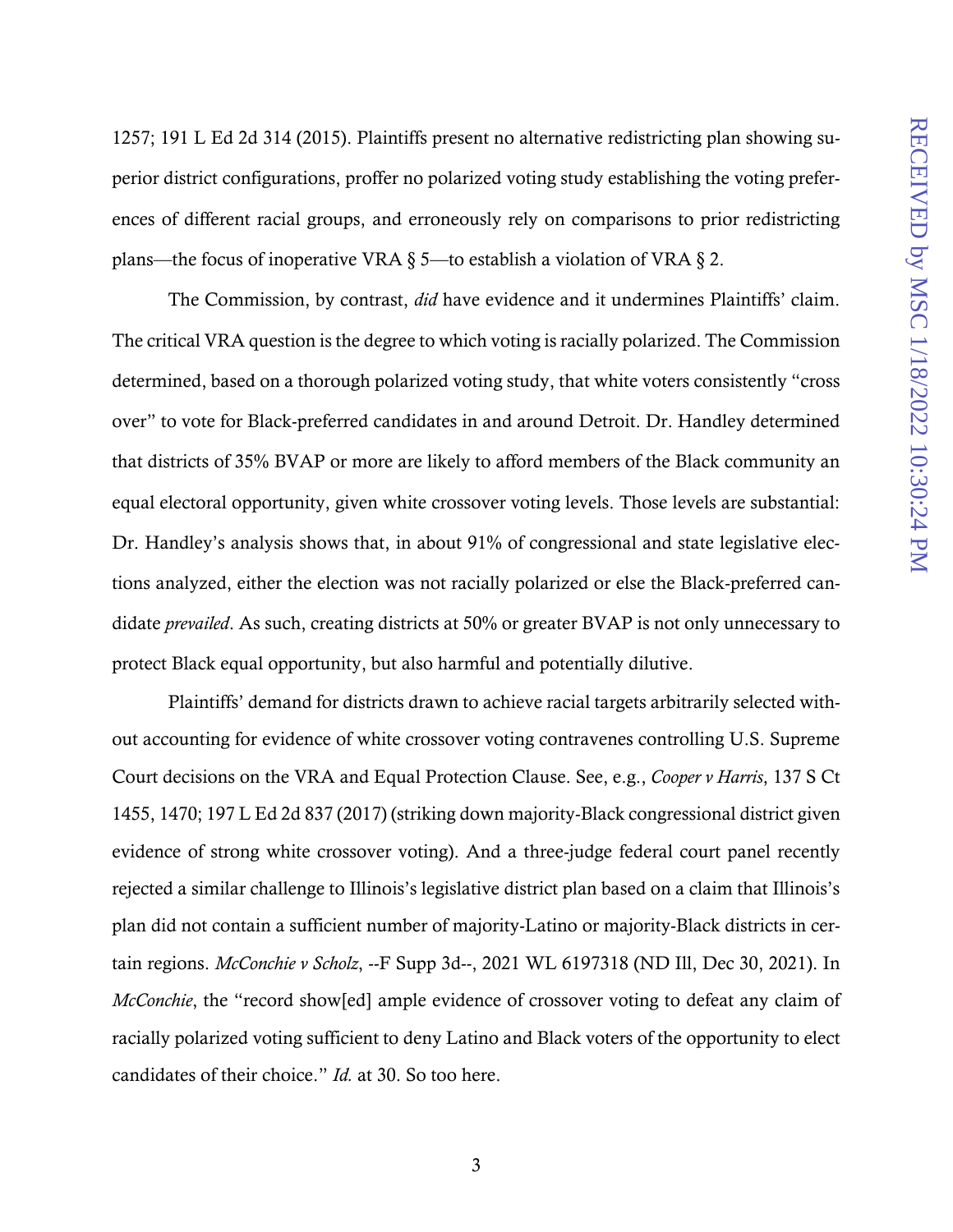Section 2 "allows States to choose their own method of complying with the Voting Rights Act," and this "may include drawing crossover districts." *Bartlett v Strickland*, 556 US 1, 23; 129 S Ct 1231; 173 L Ed 2d 173 (2009). That is what the Commission did here, and its choice was sound. *Id.* at 24 ("States can—and in proper cases should—defend against § 2 violations by pointing to crossover voting patterns and to effective crossover districts"). Plaintiffs' challenge mirrors the recent VRA errors of many redistricting authorities, who created majority-minority districts not required by the VRA and not supported by evidence and saw those districts invalidated as violations of the federal Equal Protection Clause. The Commission, by contrast, navigated these "competing hazards of liability," *Bush v Vera*, 517 US 952, 977; 116 S Ct 1941; 135 L Ed 2d 248 (1996) (plurality opinion), using a data-driven approach and tailoring VRA compliance goals to the best available estimates of voting patterns, rather than arbitrarily picking a BVAP target. That is the right way to comply with the VRA, and this Court should not undo the Commission's choices.

#### STATEMENT OF FACTS

#### <span id="page-11-1"></span><span id="page-11-0"></span>I. The VRA and Equal Protection Clause Framework

After each decennial census, "[s]tates must redistrict to account for any changes or shifts in population." *Georgia v Ashcroft*, 539 US 461, 489 n 2; 123 S Ct 2498; 156 L Ed 2d 428 (2003). "Redistricting is never easy." *Abbott v Perez*, 138 S Ct 2305, 2314; 201 L Ed 2d 714 (2018). This is, in part, because "federal law impose[s] complex and delicately balanced requirements regarding the consideration of race." *Id.*

On the one hand, "federal law restrict[s] the use of race in making districting decisions." *Id.* Specifically, "[t]he Equal Protection Clause forbids 'racial gerrymandering,' that is, intentionally assigning citizens to a district on the basis of race without sufficient justification." *Id.* (citing *Shaw v Reno*, 509 US 630, 641; 113 S Ct 2816; 125 L Ed 2d 511 (1993) (*Shaw*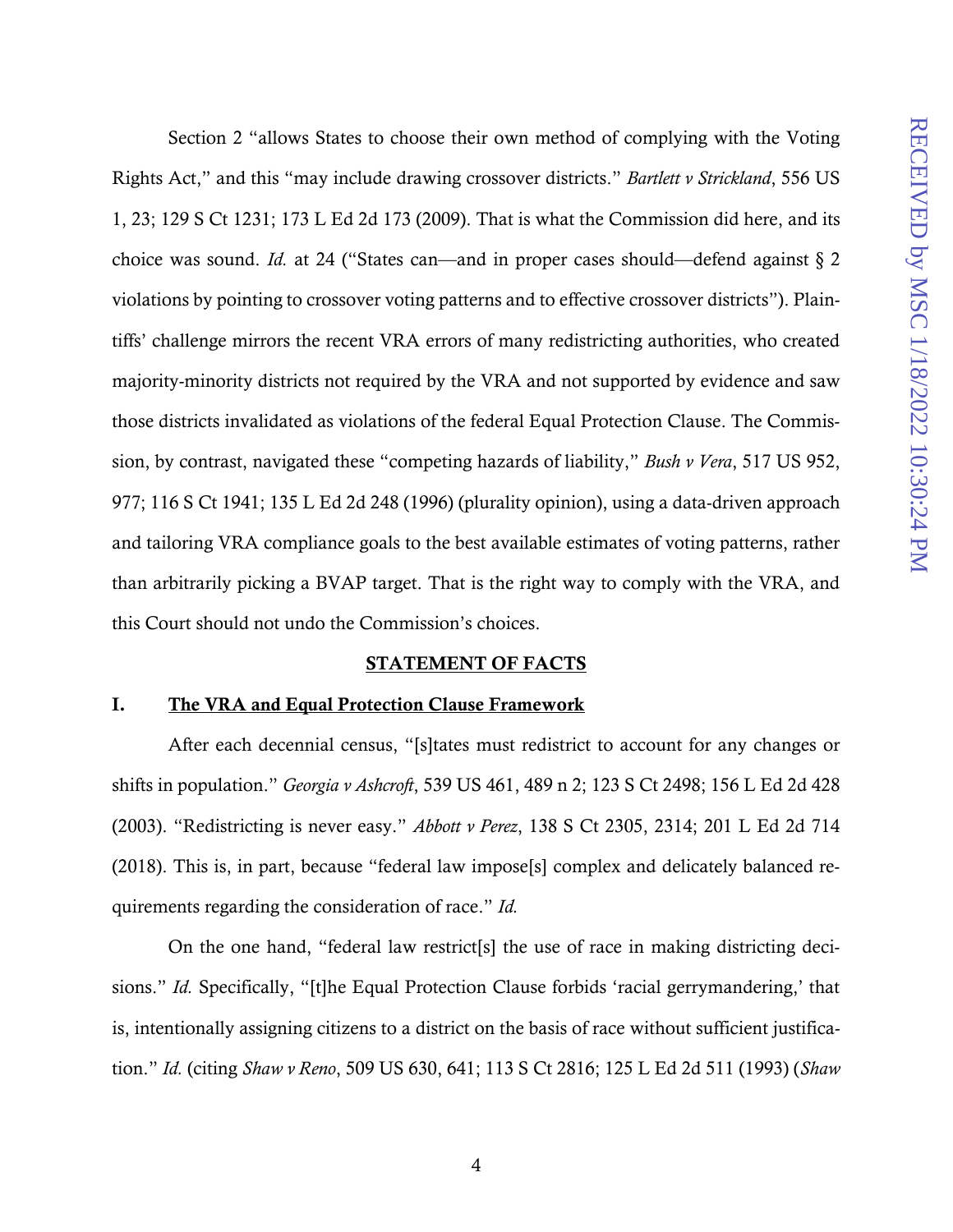*I*)). Under this doctrine, creating a majority-minority district, designed to ensure that BVAP exceeds 50% or more (or a different target), will likely subject the district to strict scrutiny. See *Cooper*, 137 S Ct at 1468–69 (applying strict scrutiny to, and invalidating, a North Carolina congressional district where legislators "repeatedly told their colleagues . . . [districts] had to be majority-minority, so as to comply with the VRA.").

On the other hand, "[a]t the same time that the Equal Protection Clause restricts the consideration of race in the districting process, compliance with the Voting Rights Act of 1965, pulls in the opposite direction: It often insists that districts be created precisely because of race." *Abbott*, 138 S Ct at 2314 (citation omitted). "A State violates § 2 if its districting plan provides 'less opportunity' for racial minorities 'to elect representatives of their choice.'" *Id.* (quoting *League of United Latin American Citizens v Perry*, 548 US 399, 425; 126 S Ct 2594; 165 L Ed 2d 609 (2006) (*LULAC*)). "In a series of cases tracing back to *Thornburg v Gingles*, 478 US 30; 106 S Ct 2752; 92 L Ed 2d 25 (1986), [the U.S. Supreme Court has] interpreted this standard to mean that, under certain circumstance, States must draw 'opportunity' districts in which minority groups form 'effective majorit[ies].'" *Id.* (citation omitted).

But there are limits to this obligation. "[C]ourts may not order the creation of majorityminority districts unless necessary to remedy a violation of federal law." *Voinovich v Quilter*, 507 U.S. 146, 156; 113 S Ct 1149; 122 L Ed 2d 500 (1993). First, § 2 requires majority-minority districts only if "three threshold" elements are proven. *Cooper*, 137 S Ct at 1470. Those elements, known as the *Gingles* preconditions, are that: (1) the relevant minority group is "'sufficiently large and geographically compact to constitute a majority' in some reasonably configured legislative district"; (2) the relevant minority group is "politically cohesive," and (3) the "district's white majority . . . 'vote[s] sufficiently as a bloc' to usually 'defeat the minority's preferred candidate.'" *Id.* (quoting *Gingles*, 478 US at 50–51). Second, states must not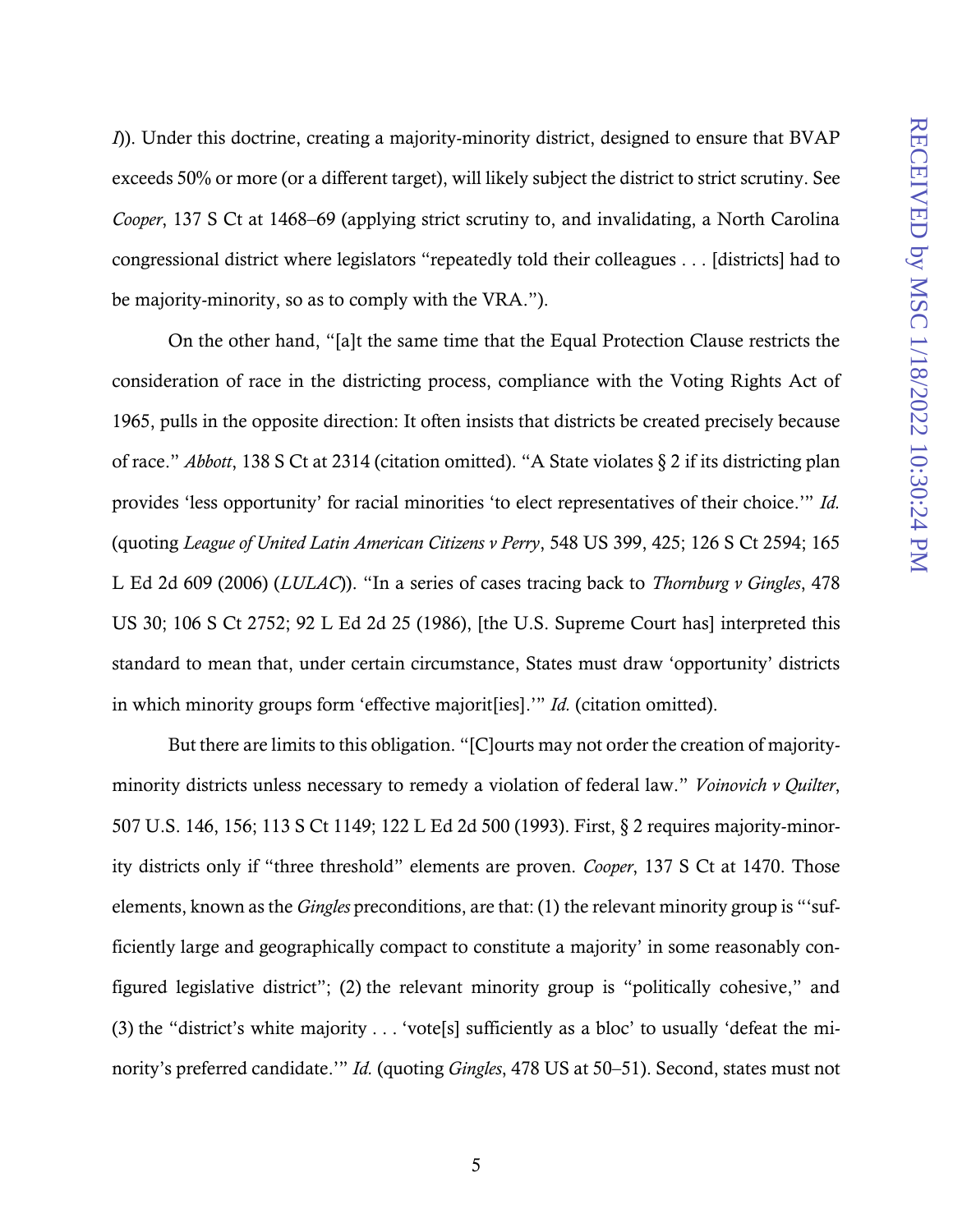maximize the number of majority-minority districts in a plan. *Johnson v De Grandy*, 512 US 997, 1017; 114 S Ct 2647; 129 L Ed 2d 775 (1994) ("Failure to maximize cannot be the measure of § 2."). Third, in *Bartlett v Strickland*, 556 US at 1, the Supreme Court held that the first *Gingles* precondition is not satisfied, and § 2 is not implicated, "when the minority group makes up less than 50 percent of the voting-age population in the potential election district." *Id.* at 12. Thus, § 2 does not mandate that states create so-called "crossover" districts, in which "minority voters make up less than a majority of the voting-age population," but that community is "large enough to elect the candidate of its choice with help from voters who are members of the majority and who cross over to support the minority's preferred candidate." *Id.* at 13. Nevertheless, crossover districts may be created "as a matter of legislative choice or discretion." *Id.* at 23. Further, "[s]tates can—and in proper cases should—defend against alleged § 2 violations by pointing to crossover voting patterns and to effective crossover districts." *Id.* at 24.

"Since the Equal Protection Clause restricts consideration of race and the VRA demands consideration of race, a legislature attempting to produce a lawful districting plan is vulnerable to 'competing hazards of liability.'" *Abbott*, 138 S Ct at 2315 (quoting *Bush*, 517 US at 977). The Supreme Court has attempted to ameliorate those competing hazards by "assum[ing] that compliance with the VRA may justify the consideration of race in a way that would not otherwise be allowed"—i.e., that "complying with the VRA is a compelling state interest." *Id.* (citing *Bethune-Hill v Va State Bd of Elections*, 137 S Ct 788, 800–01; 197 L Ed 2d 85 (2017)). However, the state's burden in invoking this justification is demanding. See *Miller v Johnson*, 515 US 900, 915; 115 S Ct 2475, 2487–88; 132 L Ed 2d 762 (1995) (rejecting the view "that a State's assignment of voters on the basis of race would be subject to anything but our strictest scrutiny"). For a state to justify a purposefully created majority-minority district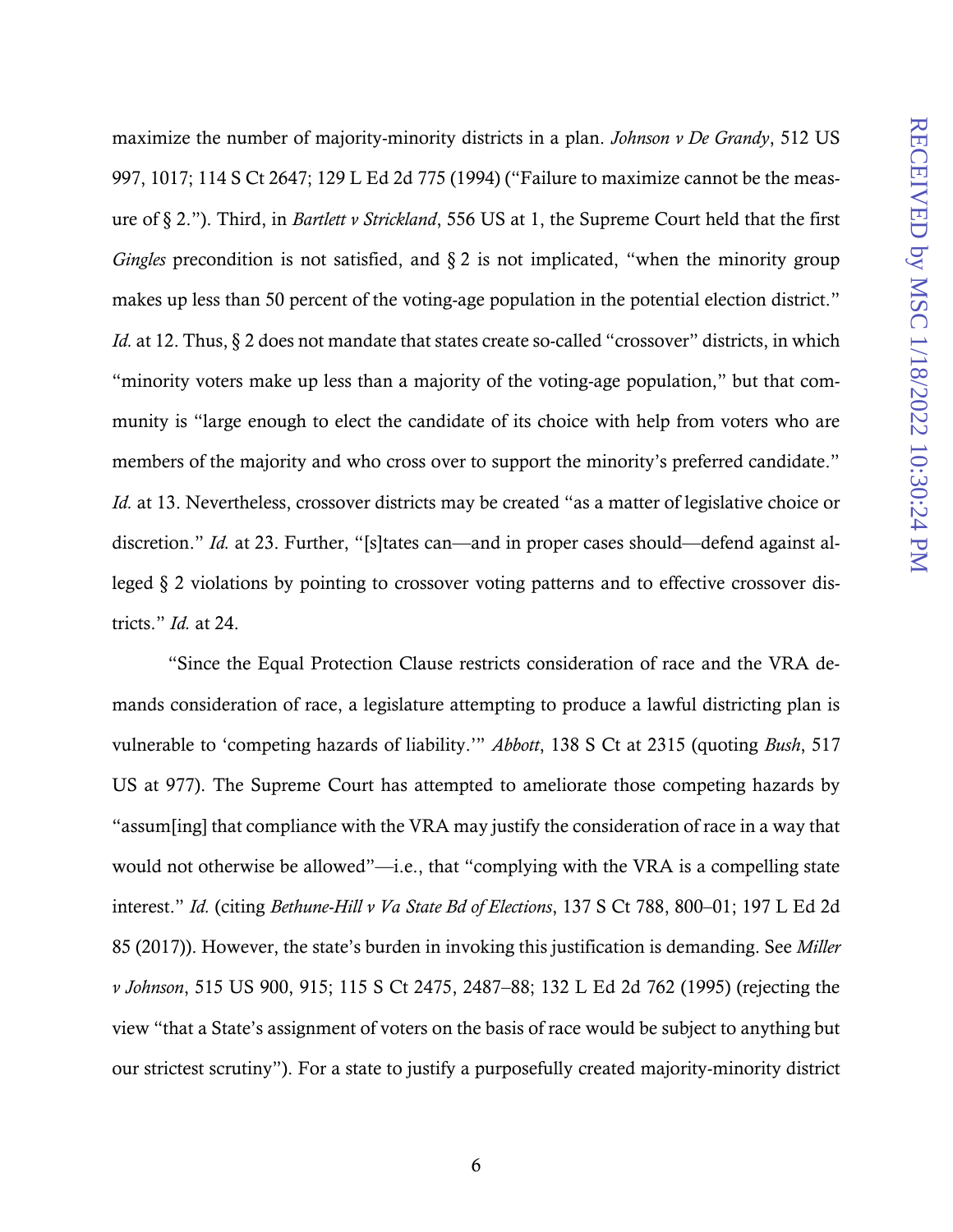under VRA  $\S$  2, it must adduce evidence—at the time of redistricting—establishing the three *Gingles* preconditions. *Id.* "If a State has good reason to think that all the '*Gingles* preconditions' are met, then so too it has good reason to believe that § 2 requires drawing a majorityminority district. But if not, then not." *Id.* (citation omitted).

#### <span id="page-14-0"></span>II. Background and Framework Governing the Commission

A. Redistricting in Michigan has, historically, fallen short of the ideal. At the congressional level, the Legislature was unable to pass redistricting plans following the 1970, 1980, and 1990 censuses, requiring this Court to intervene and fashion plans. *LeRoux v Secretary of State*, 465 Mich 594, 598; 640 NW2d 849, 852 (2002). Likewise, this Court was called upon to draw state legislative plans in 1982 and 1992, after the political branches failed to do so. See, e.g., *In re Apportionment of the State Legislature-1992*, 439 Mich 251; 483 NW2d 52 (1992); *In re Apportionment of the Michigan Legislature-1982*, 413 Mich 143; 323 NW2d 269 (1982).

The 2010 redistricting cycle proved controversial. Shortly after the 2011 redistricting, a coalition of minority groups sued, alleging the state house districts in Detroit violated the VRA and the Equal Protection Clause by, among other things, splitting the Hispanic community into two districts and excessively pairing minority incumbents. This claim was dismissed. *NAACP v Snyder*, 879 F Supp 2d 662, 679–80 (ED Mich, 2012) (three-judge panel).

The 2011 plans were challenged again in December 2017, when plaintiffs alleged that they were partisan gerrymanders in violation of Democratic voters' constitutional rights. A three-judge panel enjoined the plans under this theory. *League of Women Voters of Mich v Benson*, 373 F Supp 3d 867, 953–54 (ED Mich, 2019). That court found, among other things, that districts near Detroit "packed" Democratic voters, "making the surrounding districts . . . more Republican." *Id.* at 918, 920, 922. That injunction was vacated in light of *Rucho*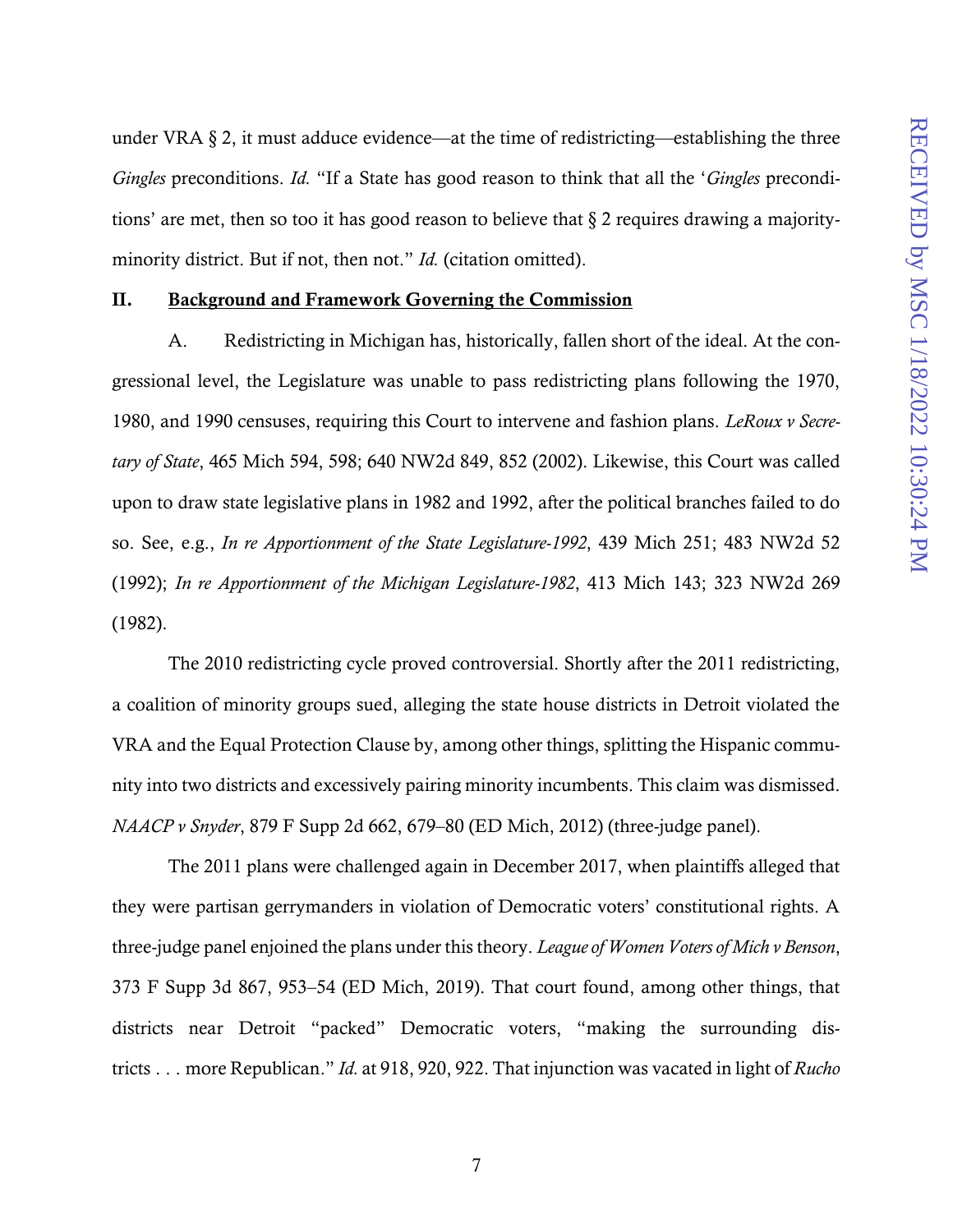*v Common Cause*, 139 S Ct 2484; 204 L Ed 2d 931 (2019), which held that partisan-gerrymandering claims are nonjusticiable in federal court. See *Chatfield v League of Women Voters of Mich*, 140 S Ct 429; 205 L Ed 2d 250 (2019). But the criticisms aired in *Benson* were well publicized.

B. Michigan's voters had enough. On November 6, 2018, they voted overwhelmingly to overhaul Michigan's redistricting process. The organization that led the initiative framed it as a vehicle to eject politicians from map-drawing, arguing that "[p]oliticians . . . manipulate our voting maps to keep themselves in power," which "allows politicians the power to choose their voters, instead of giving the voters the power to choose their politicians." Def. App. 001a. The resulting constitutional amendment created a comprehensive scheme to govern the Commission's work, with substantive and procedural dictates.

Substantively, the Commission is required to draw plans that comply with several exacting criteria, including that districts "be of equal population" and "comply with the voting rights act and other federal laws," "be geographically contiguous," "reflect the state's diverse population and communities of interest," "not provide a disproportionate advantage to any political party" as determined by "accepted measures of partisan fairness," "not favor or disfavor an incumbent elected official or a candidate," "reflect consideration of county, city, and township boundaries," and "be reasonably compact." Const 1963, art 4, § 6(13). The Commission is required to prioritize those criteria in the order stated. *Id.*

Procedurally, the Commission is structured beginning with a Commissioner-selection process designed to ensure partisan balance and exclude "an array of individuals with partisan ties" existing in "the past six years." *Daunt v Benson*, 999 F3d 299, 311 (CA 6, 2021); Const 1963, art 4, § 6(1). The Constitution also regulates the Commission's work, requiring it "to conduct all of its business at open meetings." Const. 1963, art 4, § 6(10); *Detroit News, Inc v Indep Citizens Redistricting Comm*, --NW2d--; 2021 WL 6058031, at \*7 (Mich Dec 20, 2021).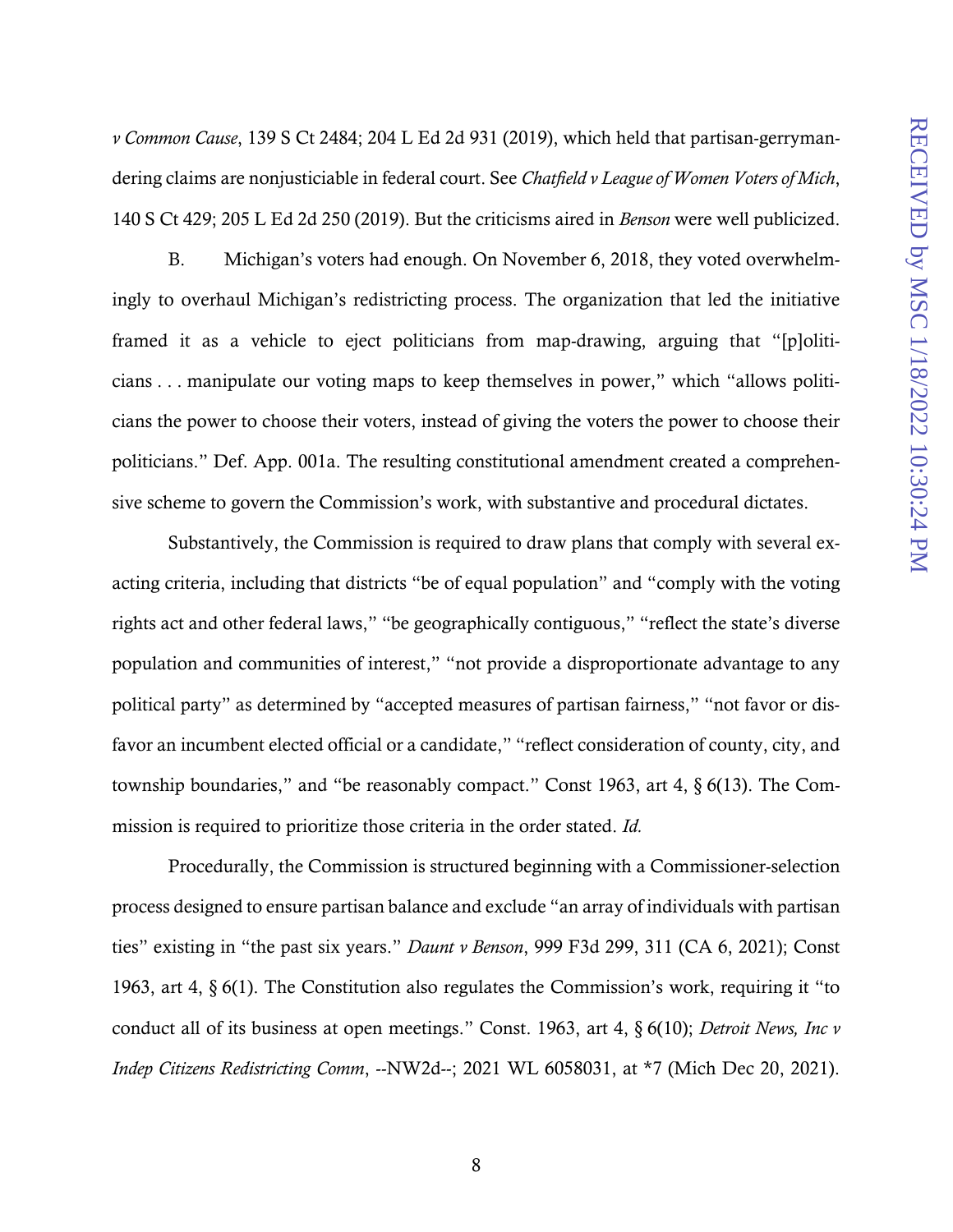Before drafting plans, the Commission was required to "hold at least ten public hearings throughout the state for the purpose of," among other things, "soliciting information from the public about potential plans." Const 1963, art. 4, § 6(8). Then, after commissioners drafted plans, which had to be published along with any "data and supporting materials," the Commission was required to hold "at least five public hearings throughout the state for the purpose of soliciting comment from the public about the proposed plans." *Id.* at § 6(9). Following that input, the Commission must select plans to be voted upon, triggering a mandatory 45-day public-comment period for each selected plan. *Id.* at § 14(b).

## <span id="page-16-0"></span>III. The 2021 Redistricting

The 2021 redistricting was uniquely challenging. The Commission found itself in "the difficult and unenviable position of undertaking its inaugural redistricting cycle without the full benefit of tabulated decennial census data," because the U.S. Census Bureau released the necessary redistricting data "six months late." *In re Indep Citizens Redistricting Comm for State Legislative & Congressional Dist's Duty to Redraw Districts by Nov 1, 2021*, 961 NW2d 211, 212 (Mich 2021) (WELCH, J., concurring). This delay made it impossible for the Commission to achieve its constitutional deadline to enact plans by November 1. Const 1963, art 4, § 6(7). Further, following the 2020 census, because Michigan's population growth lagged behind that of other states, Michigan was apportioned just 13 congressional seats, down from 14 in 2011. Another complexity arose from the fact that Detroit lost overall population and Black population.

Despite these challenges, the Commission "act[ed] diligently pursuant to its constitutional mandate." *In re Indep Citizens Redistricting Comm*, 961 NW2d at 212 (WELCH, J., concurring). The Commission met or surpassed every metric of public observation and participa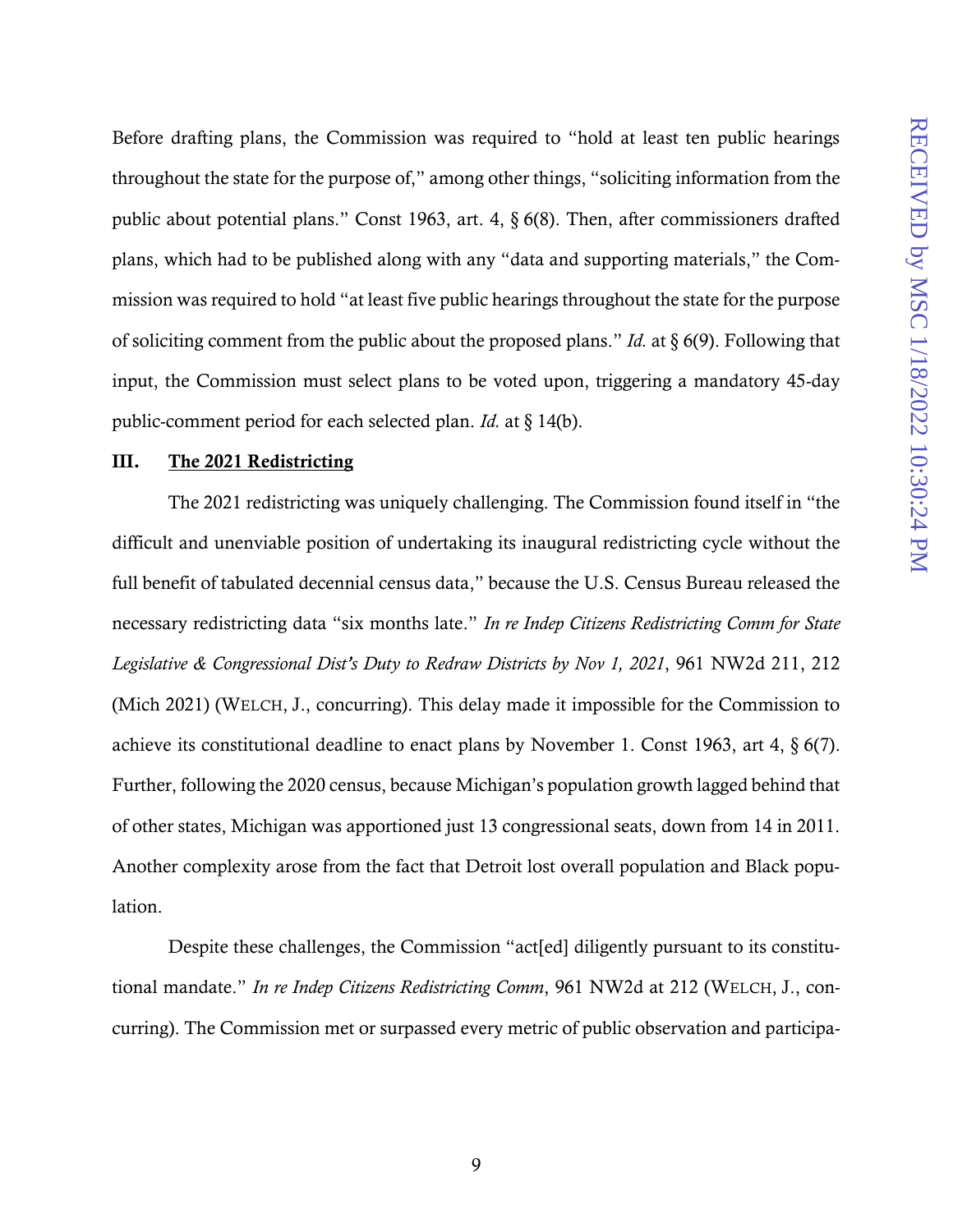tion. From September 17, 2020, through May 6, 2021, before mapdrawing began, the Commission held 35 public meetings to address preliminary matters like hiring staff, procurement activities, and adoption of procedures. While Subsection 8 required the Commission to hold ten public hearings before drafting, the Commission held sixteen. See Def. App. 118a–169a. After the release of redistricting data from the U.S. Census Bureau on August 12, 2021, the Commission, in a public process, created draft proposed maps. At this stage, the Commission held 38 more public meetings throughout the state. *Id*.

Next, after the Commission had drafted at least one set of plans, it held a second round of public hearings as required by Subsection 9. Collectively, the Commission has held 139 formal meetings and hearings as of this filing. *Id*. At each of the first two rounds of hearings, the Commission heard more than 1,000 live citizen comments. More than 10,000 public comments regarding proposed maps have been submitted to the Commission's "MyDistricting" website, and thousands more have been made on an online comment portal. The Commission has received thousands of additional written public comments. Comments continue to pour in.

The Commission finally held an additional four meetings before adopting, at its December 28, 2021, meeting, new redistricting plans. As the Constitution requires, each plan was adopted by the vote of at least two Commissioners affiliated with the two major parties and two Commissioners affiliated with no party. Const 1963, art. 4, § 6(14)(c). Unable to meet the November 1 deadline, the Commission committed itself to a December 31 deadline and achieved that goal.

## <span id="page-17-0"></span>IV. The Commission Protected Black Electoral Opportunity in Wayne County

A. To ensure its plans would "comply with the voting rights act and other federal laws," Const 1963, art 4, § 6(13)(a), the Commission engaged VRA experts to collect and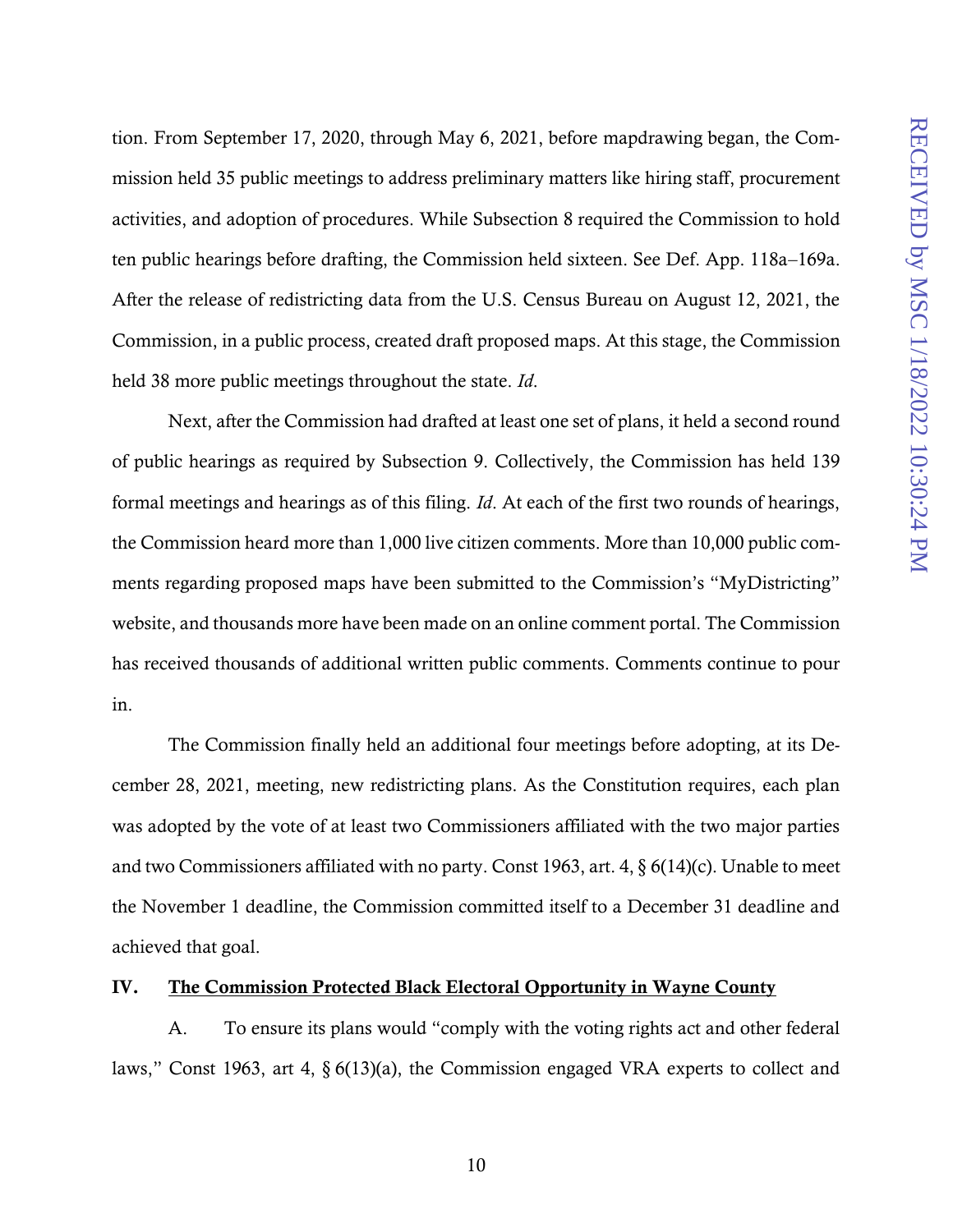analyze data and provide advice. After competitive-bidding processes, the Commission hired a nationally recognized expert, Dr. Lisa Handley, to conduct a racial bloc voting analysis, Def. App. 003a, and a nationally recognized voting-rights attorney, Bruce Adelson, to serve as VRA counsel. Def. App. 004a. Mr. Adelson, a former lawyer at the U.S. Department of Justice Voting Rights Section, was hired to "provide the advice, counsel and analysis, work closely with [the Commission], staff, the mapping consultant, [and the Commission's] general counsel in producing [a] districting plan that is compliant." Def. App. 005a. Throughout the process, the Commission turned to these experts. Mr. Adelson or Dr. Handley (or both) spoke at 36 Commission meetings between April and December 2021.<sup>1</sup> Dr. Handley provided written reports to the Commission on September 2, 2021, November 1, 2021, December 28, 2021, and January 4, 2022. All are (and have always been) public.

B. On September 2, 2021, before Commissioners prepared final proposed maps, Dr. Handley presented initial findings. She conducted a thorough analysis of voting patterns statewide and specifically within Wayne, Oakland, Genesee, and Saginaw Counties, which she identified as the counties containing sufficiently large minority populations to merit analysis. Def. App. 021a.

Dr. Handley analyzed all federal and statewide general election contests from 2012 through 2020, including the only statewide Democratic primary in the last decade (the 2018 gubernatorial race). *Id.* at 022a. Dr. Handley also analyzed legislative races in relevant regions. *Id.* at 033a–034a. Dr. Handley used industry-leading ecological inference and ecological regression techniques to estimate levels of white and minority voter support for Blackpreferred candidates. *Id.* at 020a. And while Dr. Handley identified racially polarized voting

l

<sup>&</sup>lt;sup>1</sup> The specific dates included April 8, June 28 and 30, July 8 and 9, August 6 and 19, September 1, 2, 9, 14, 20, 21, 22, 23, 27, 28, 29, and 30, October 1, 2, 4, 5, 6, 7, 8, 11, 27, 28, 29, November 1, 3, 4, 5, and December 2 and 28, 2021. See Def. App. 118a–169a.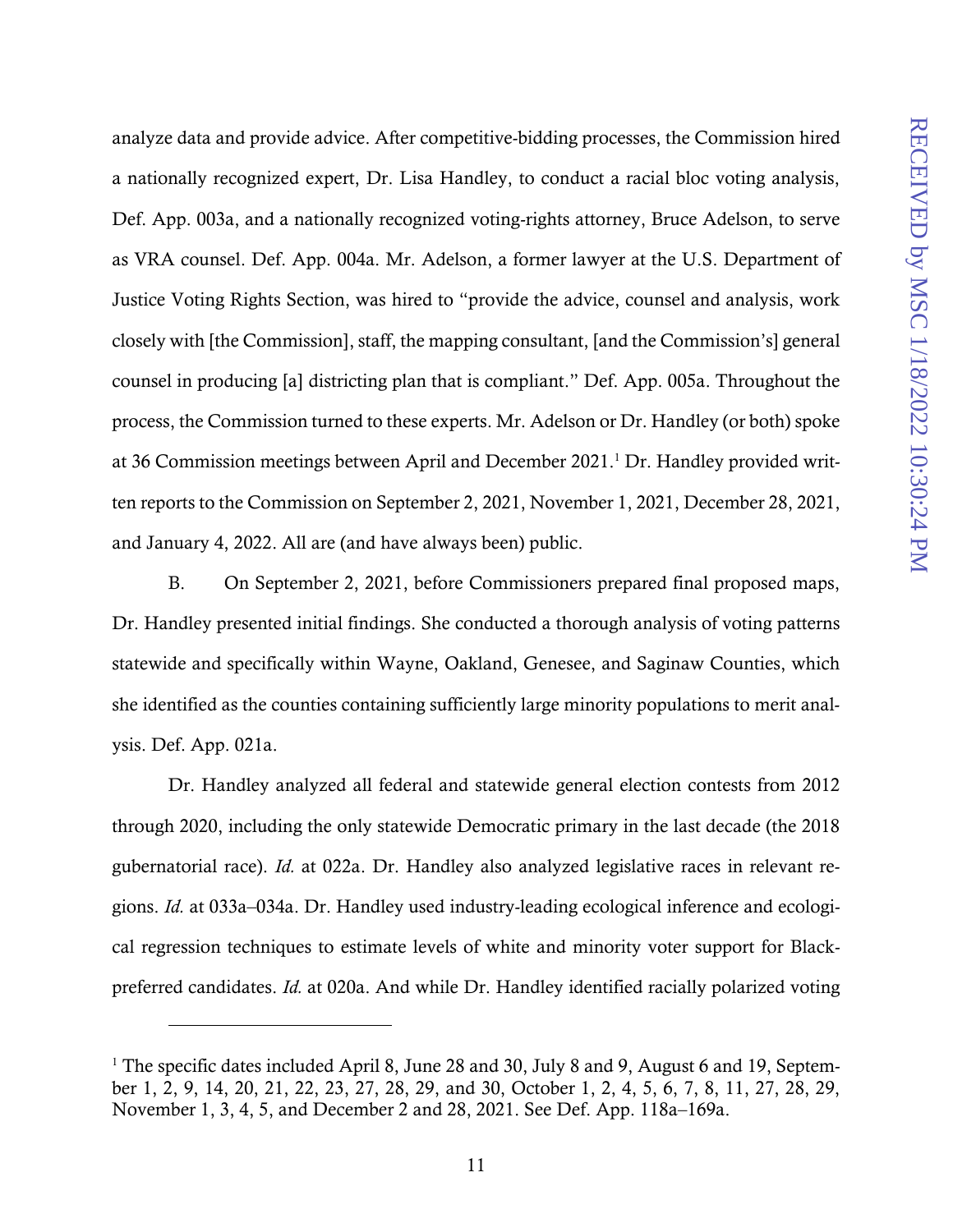in Michigan (meaning that, as applicable here, white and Black voters tend to prefer different candidates), she identified significant white crossover voting (33.5% to 50.6% at the statewide level) in each of the four counties she studied. *Id.* at 028a–032a. That crossover voting affords Black voters an equal opportunity to elect representatives of their choice even in the absence of 50%+ majority-minority districts. Dr. Handley observed that, in state senate races, districts over 35% BVAP saw the election of Black candidates 67% of the time, and, in state house races, every contest in a district over 36% BVAP saw Black candidate success, and Black candidates were nearly always successful (89% of the time) in districts over 25% BVAP. See Def. App. 014a. Dr. Handley concluded that "statewide it's quite possible that you do not need a majority-minority District to elect a minority preferred candidate." *Id*. at 013a. In its October 27, 2021, session, the Commission received advice from Mr. Adelson that "the Voting Rights Act . . . does not require any numerical amount of majority-minority districts, indeed, does not even require majority-minority districts at all."<sup>2</sup>

C. On November 1, ahead of the Commission's final proposed maps deadline that would trigger the final 45-day comment period, Dr. Handley presented again on racially polarized voting. Dr. Handley focused her analysis on other minority populations like the Arab-American, Hispanic, and Bengali communities. Based on Dr. Handley's findings of cohesion among these minority communities, Mr. Adelson noted that Arab-Americans, Bengalis, and Latinos in the areas in and around Detroit prefer "generally the same candidates" as Black voters. See Def. App. 040a.

<sup>&</sup>lt;sup>2</sup> Oct 27, 2021 Hearing at 13:01 (statement of Bruce Adelson) <https://soundcloud.com/user-504859921/audio-closed-session-micrc-oct-27-released-dec-20-per-msc?si=6a87f383054a48b4bd27ad6c59c892b4&utm\_source=clipboard&utm\_medium=text&utm\_campaign=social\_sharing> (accessed Jan 18, 2022).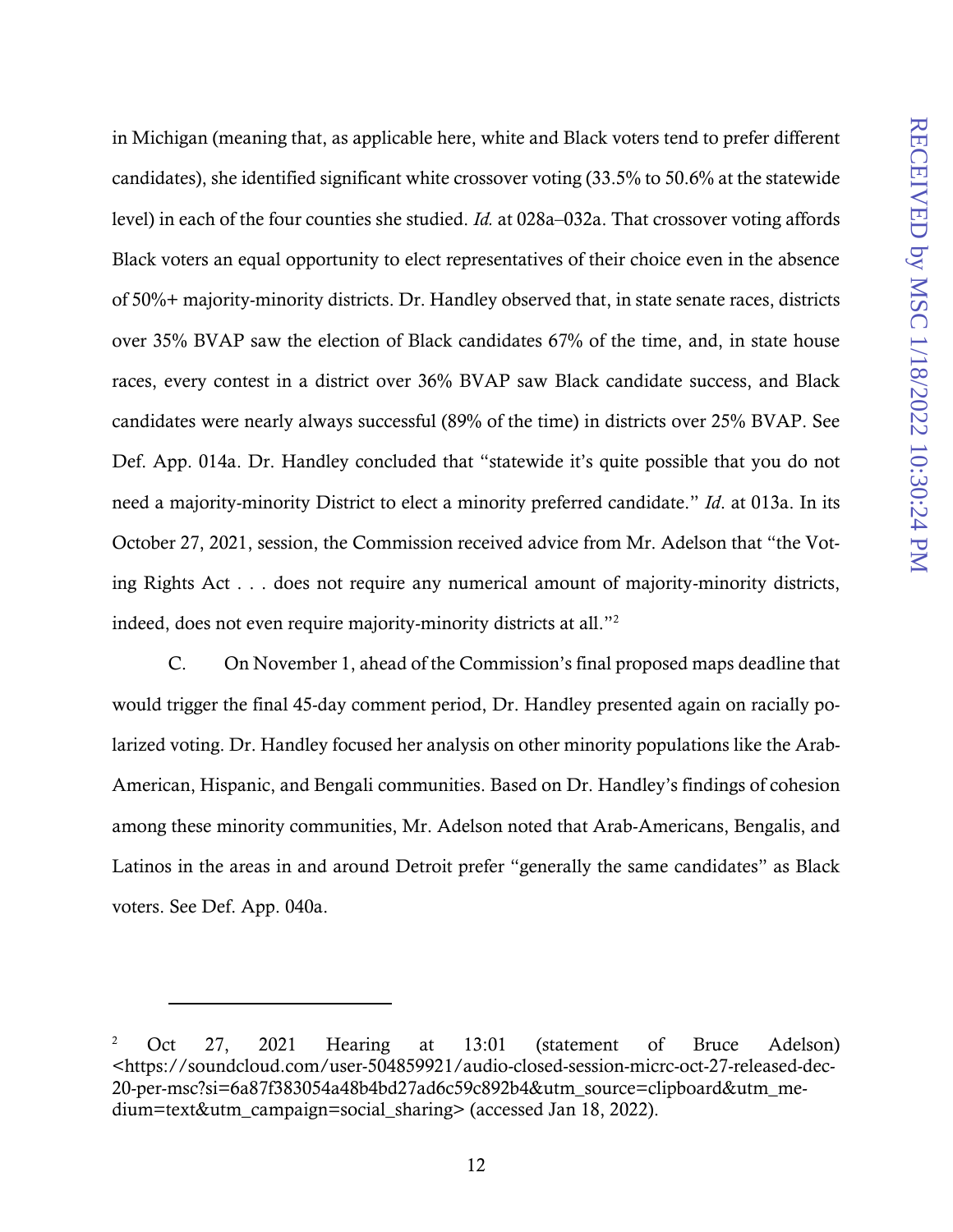D. Dr. Handley conducted further analysis and subsequently presented a final report on polarized voting (the "Final Report").<sup>3</sup> The Final Report provided a more extensive analysis of elections. It identifies, in the appendices, over one hundred election outcomes, including both general and primary results from 2012 through 2020. Def. App. 076a–117a. The Final Report concludes that "in no county is a 50% BVAP district required for the Blackpreferred candidates to carry the district in a general election." *Id.* at 062a. Dr. Handley also concluded that in Wayne County, the "Black-preferred candidate would win every general election in a district with a BVAP of 35% or more, and would win with at least 54.4% of the vote – and in most election contests, a substantially higher percentage . . . ." *Id.* The same result holds for Genesee County: at 35% BVAP, Black-preferred candidates win every general election analyzed in Dr. Handley's study. *Id.* For Oakland and Saginaw Counties, the Final Report concludes a 40% BVAP is required for Black-preferred candidates to win every single general election contest. *Id.* 

Dr. Handley's analysis of congressional, senate, and house contests from 2018 to 2020 in Wayne, Genesee, Oakland and Saginaw Counties reached a similar result. First, she found that 69% (58 of 84) of contested elections she could analyze were not polarized, meaning white and Black voters preferred the same candidate(s). Def. App. 049–051a. Second, Dr. Handley found that in those general elections that were racially polarized, the minority-preferred candidate prevailed in 11 out of 12 elections (91.7%). *Id.* In polarized primaries, the minority-preferred candidate prevailed in 8 out of 14 elections (57.1%). *Id.* Combining the general and primary yields a total of 19 out of 26 elections, or 73%, in which the minority-

l

<sup>&</sup>lt;sup>3</sup> The Final Report was originally dated December 28, 2021, but was slightly revised and republished on January 4, 2022.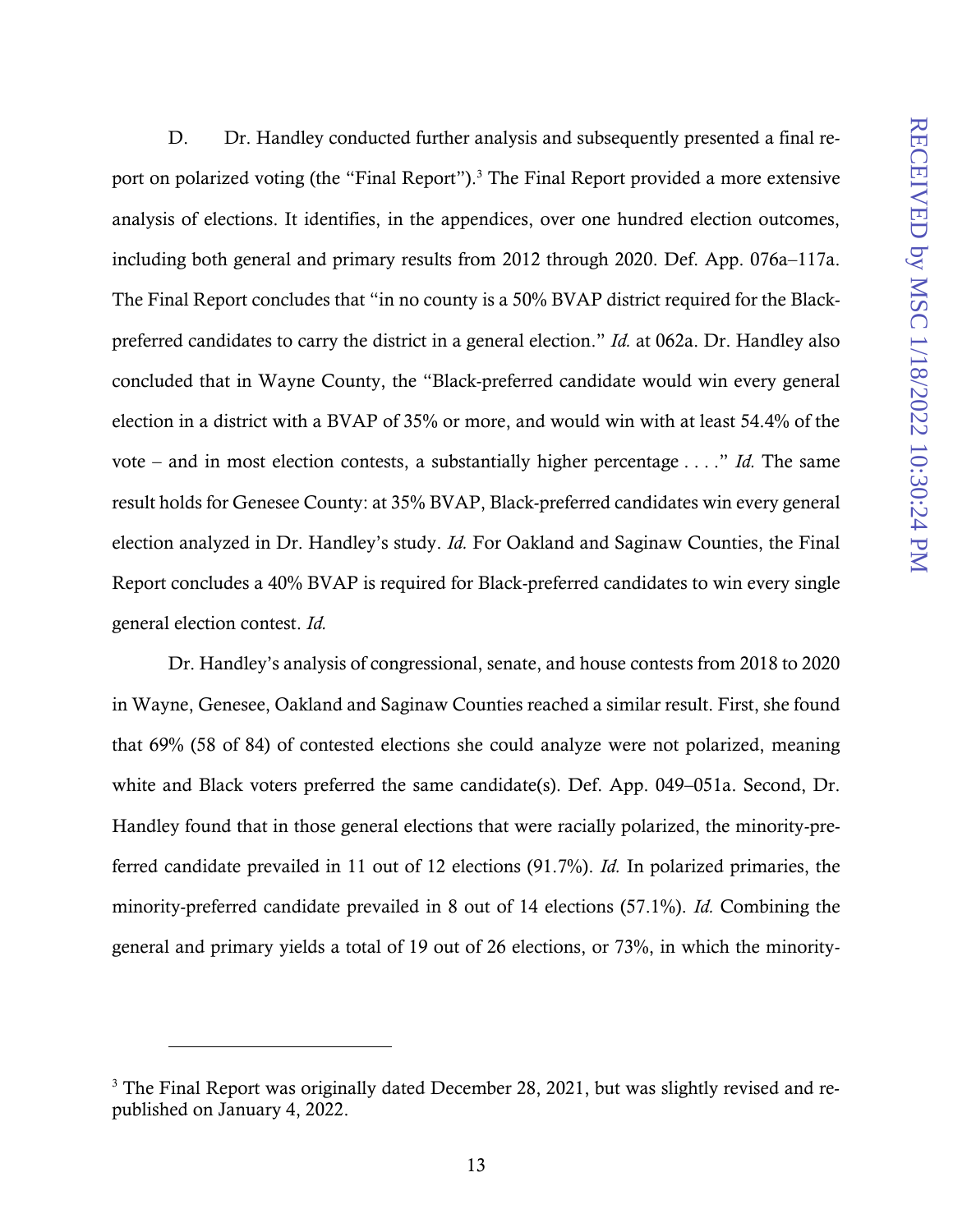preferred candidate prevailed in a racially polarized election. And many elections are not polarized, either because of a lack of Black cohesion or of white cohesion. Altogether, in 77 out of 84 contested races (91.6%), because Black and white voters supported the same candidates.

### <span id="page-21-0"></span>V. The Commission Adopts The 2021 Plans

On December 28, 2021, the Commission voted on, and adopted, Michigan's final maps. Prior to the final vote, the Commission reviewed its federal compliance tracker—a wide-ranging spreadsheet of data collected to inform the Commission's understanding of its legal obligations—to view VRA compliance data for each collaborative map.<sup>4</sup> The enacted plans afford Black voters in the Detroit metropolitan region significant opportunities to elect their preferred candidates, as measured by Dr. Handley's findings. The following charts identify the BVAP of every enacted district that contains any part of Wayne County:

| <b>Chestnut Map</b><br>Congressional<br><b>District</b> | Counties         | <b>NH Black</b><br>VAP |
|---------------------------------------------------------|------------------|------------------------|
| 12                                                      | Oakland<br>Wayne | 43.81%                 |
| 3                                                       | Wayne            | 44.70%                 |

| Linden Map             | Counties  | <b>NH Black</b> |
|------------------------|-----------|-----------------|
| <b>Senate District</b> |           | VAP             |
|                        | Wayne     | 35.03%          |
|                        | Washtenaw |                 |
| $\overline{2}$         | Wayne     | 24.47%          |
| $\overline{3}$         | Oakland   | 42.09%          |
|                        | Macomb    |                 |
|                        | Wayne     |                 |
| 4                      | Wayne     | 13.32%          |
| 5                      | Wayne     | 18.25%          |
| 6                      | Oakland   | 39.15%          |
|                        | Wayne     |                 |
|                        | Oakland   | 44.78%          |
|                        |           |                 |

<sup>4</sup> See Dec 28, 2021 Hearing at 05:09:30 <https://youtu.be/IcKJ65GSfaM?t=18548> (accessed Jan. 18, 2022).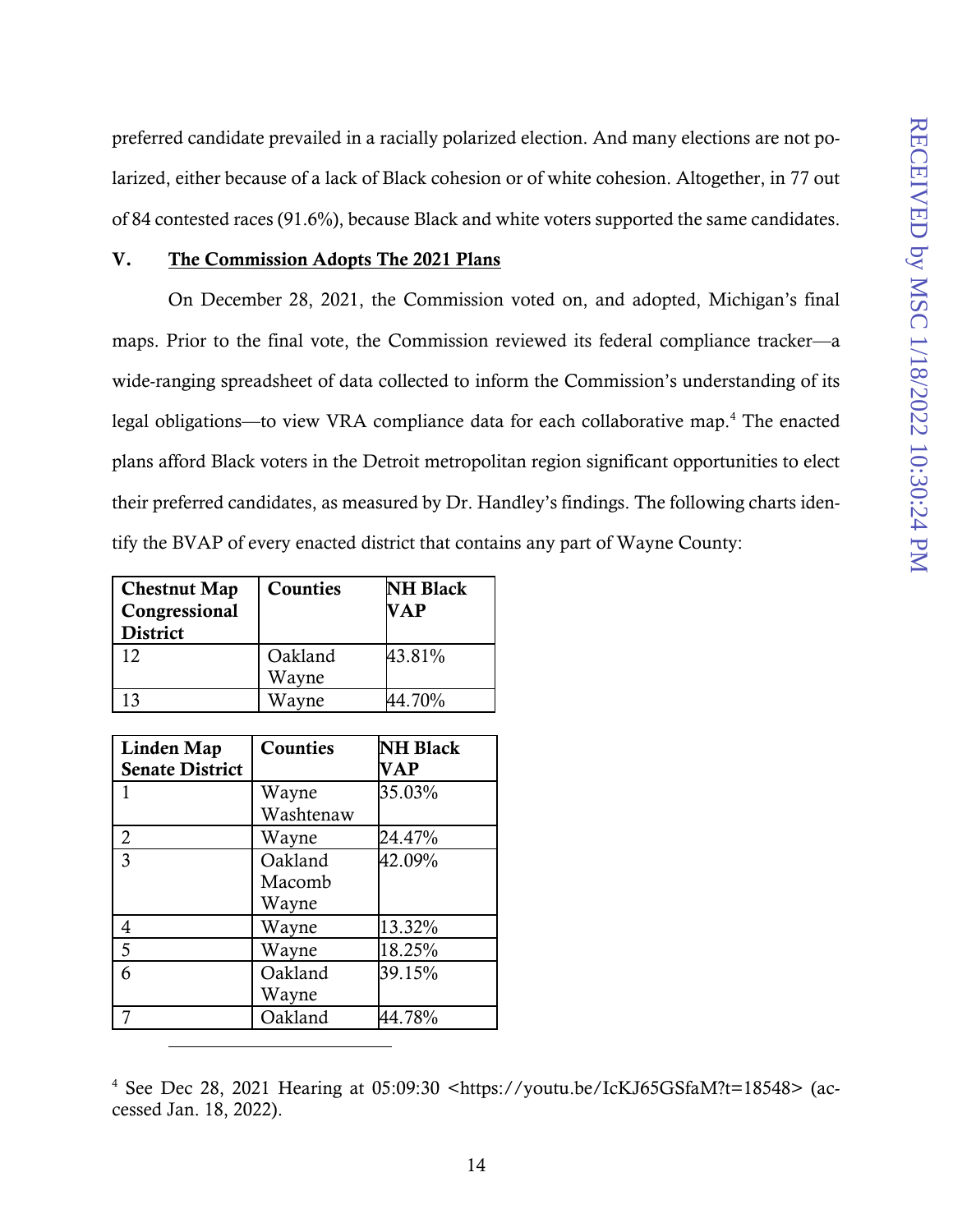|    | Wayne   |        |
|----|---------|--------|
|    | Oakland | 40.25% |
|    | Wayne   |        |
| 10 | Macomb  | 40.43% |
|    | Wayne   |        |
| 11 | Macomb  | 2.18%  |
|    | Wayne   |        |

| <b>Hickory Map</b><br><b>House District</b> | <b>Counties</b> | <b>NH Black</b><br><b>VAP</b> |
|---------------------------------------------|-----------------|-------------------------------|
| 1                                           | Wayne           | 38.03%                        |
| $\overline{2}$                              | Wayne           | 11.04%                        |
| $\overline{3}$                              | Wayne           | 32.82%                        |
| $\overline{4}$                              | Wayne           | 55.60%                        |
| 5                                           | Oakland         | 55.31%                        |
|                                             | Wayne           |                               |
| 6                                           | Oakland         | 54.93%                        |
|                                             | Wayne           |                               |
| $\overline{7}$                              | Oakland         | 44.29%                        |
|                                             | Wayne           |                               |
| 8                                           | Oakland         | 43.70%                        |
|                                             | Wayne           |                               |
| 9                                           | Wayne           | 51.65%                        |
|                                             |                 |                               |
| 10                                          | Wayne           | 38.79%                        |
|                                             |                 |                               |
| 11                                          | Macomb          | 42.82%                        |
|                                             | Wayne           |                               |
| 12                                          | Macomb          | 40.99%                        |
|                                             | Wayne           |                               |
| 13                                          | Macomb          | 38.36%                        |
|                                             | Wayne           |                               |
| 14                                          | Macomb          | 41.11%                        |
|                                             | Wayne           |                               |
| 15                                          | Wayne           | 7.18%                         |
| 16                                          | Wayne           | 54.92%                        |
|                                             |                 |                               |
| 17                                          | Wayne           | 42.43%                        |
|                                             |                 |                               |
| 22                                          | Wayne           | 2.24%                         |
| 23                                          | Oakland         | 4.78%                         |
|                                             | Washtenaw       |                               |
|                                             | Wayne           |                               |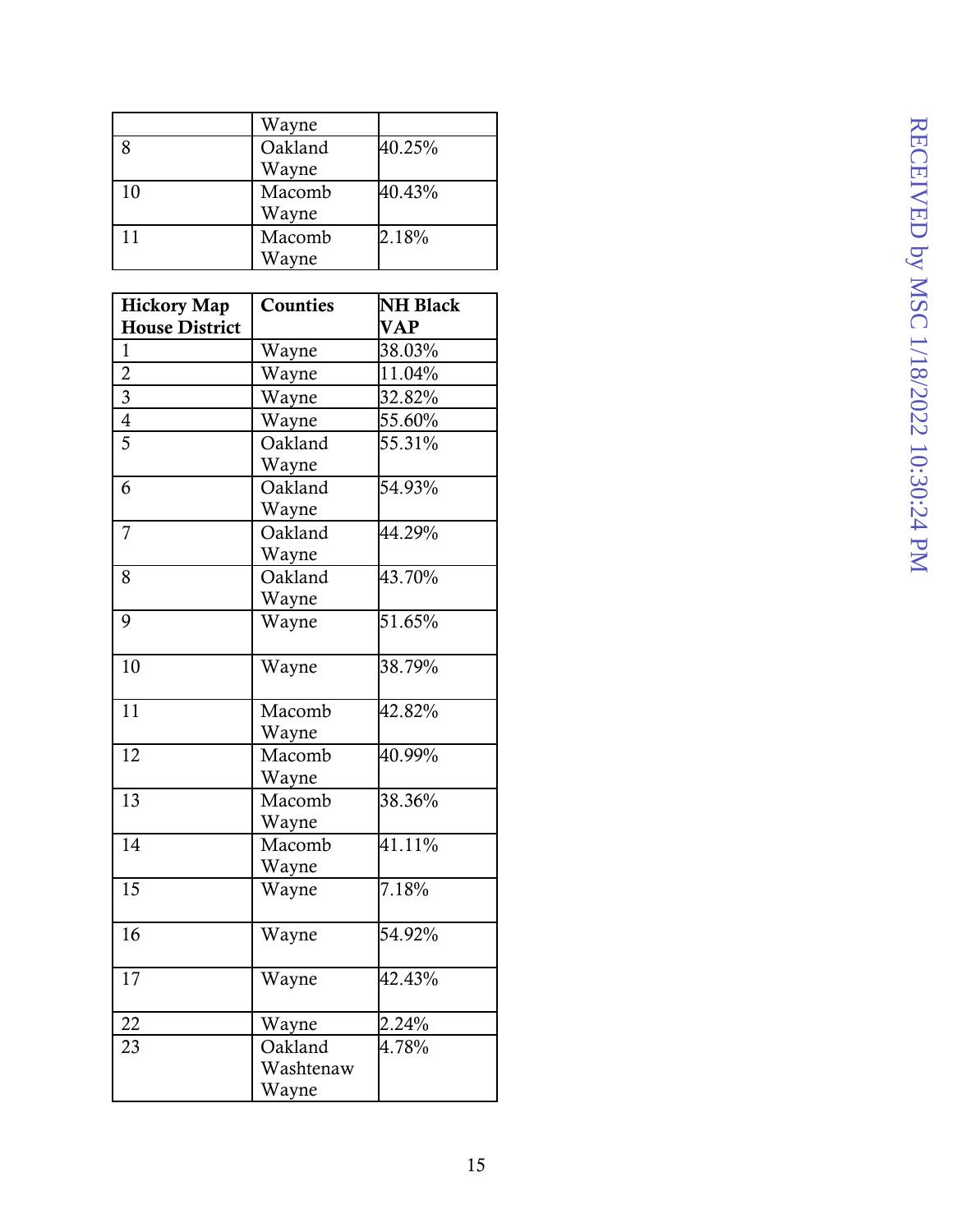| 24 | Wayne                          | 9.84%  |
|----|--------------------------------|--------|
| 25 | Wayne                          | 19.62% |
| 26 | Wayne                          | 35.82% |
| 27 | Wayne                          | 2.93%  |
| 28 | Monroe<br>Wayne                | 9.14%  |
| 29 | Monroe<br>Wayne                | 11.83% |
| 31 | Monroe<br>Washtenaw<br>Lenawee | 15.72% |

 $\overline{a}$ 

Accordingly, for districts wholly or partially within Wayne County, there are two congressional districts (CD-12 and CD-13) that contain at least 40% BVAP; in the State Senate, there are six districts (SD-1, SD-3, and SD-6 to SD-8, and SD-10) that contain at least 35% BVAP; and in the State House, there are 15 districts (HD-1, HD-4 to HD-14, HD-16 to HD-17, and HD-26) with at least 35% BVAP, and five of those (HD-4, 5, 6, 9, and 16) have greater than 50% BVAP.<sup>5</sup>

#### STANDARD OF REVIEW

This case falls within this Court's "original jurisdiction" to "review a challenge to any plan adopted by the commission" and determine whether the plan "compl[ies] with the requirements of [the Michigan] constitution, the constitution of the United States or superseding federal law." Const 1963, art 4, § 6(19). As a result, "[i]t is this Court's duty . . . to determine what are the requirements of" the law and ascertain "the meaning of those requirements

<sup>&</sup>lt;sup>5</sup> Plaintiffs allege that the congressional plan was backed only by eight of the thirteen commissioners. However, the enacted congressional plan (known as the "Chestnut plan") was listed as the first or second preference by eleven of the thirteen members of the commission. Chair Szetela noted that while both the Chestnut and another map (known as the "Birch plan") were favored by large numbers of public commenters, the Chestnut map contained districts with higher BVAPs. Likewise, the enacted senate map was listed as the first or second preference by eleven of the thirteen members of the commission, garnering a final vote of nine commissioners.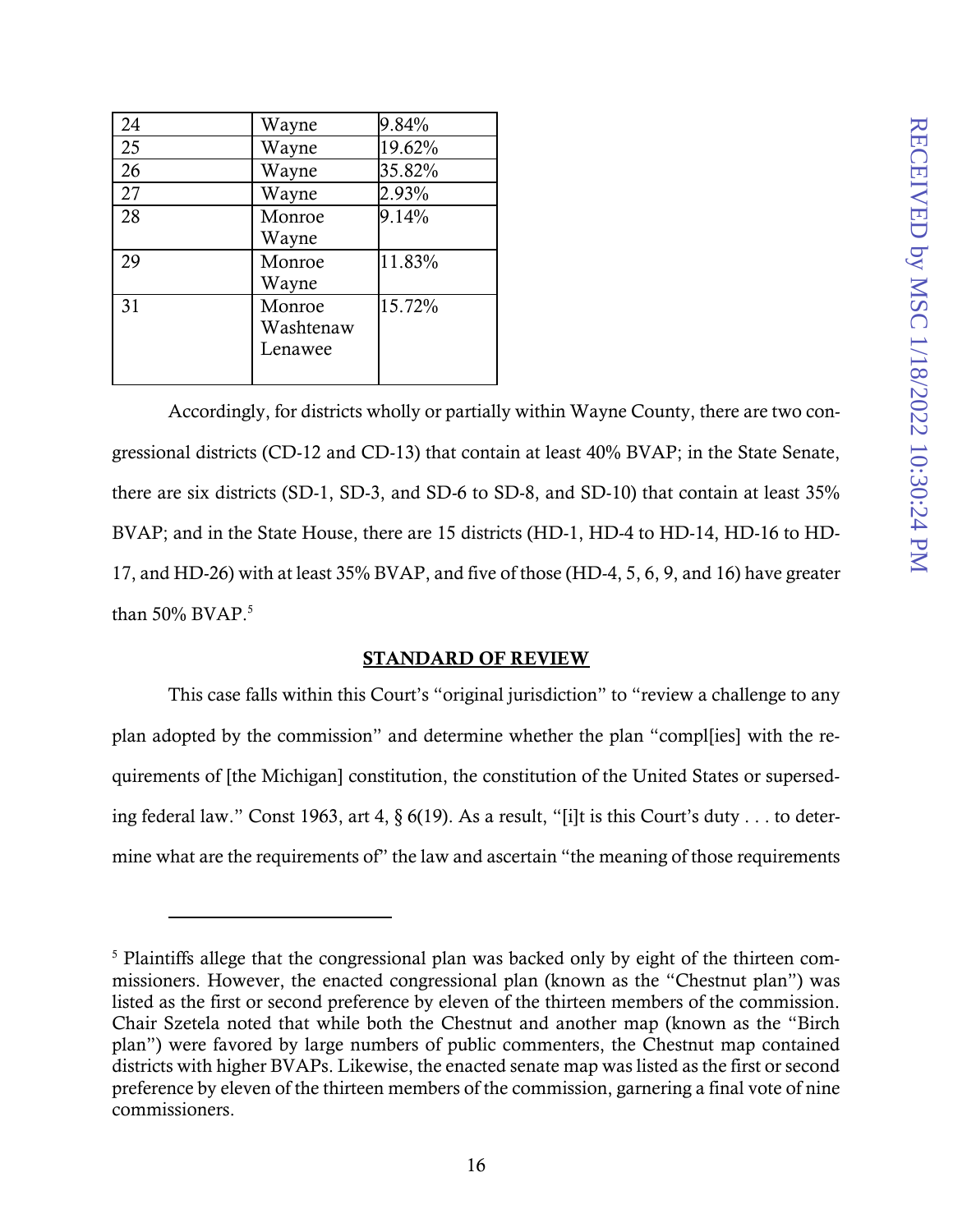in specific applications." *In re Apportionment of State Legislature—1982*, 413 Mich at 114. The Commission's redistricting plans have the effect of Michigan laws. Const 1963, art 4, § 6(22). Accordingly, Plaintiffs "must overcome the presumption that" the plans are "constitutional, and" they "'will not be declared unconstitutional unless clearly so, or so beyond a reasonable doubt.'" *People v Carp*, 496 Mich 440, 460; 852 NW2d 801 (2014) (quoting *Cady v Detroit*, 289 Mich 499, 505; 286 NW 805 (1939)). To establish a VRA claim, the plaintiff bears the burden of proving the elements of the claim "by a preponderance of the evidence." *Rodriguez v Bexar County, Tex*, 385 F3d 853, 859 (CA 5, 2004).

#### **ARGUMENT**

#### <span id="page-24-1"></span><span id="page-24-0"></span>I. Plaintiffs' Voting Rights Act Claim Lacks Merit

Plaintiffs fail to make any of the threshold showings essential to a viable Section 2 claim. As discussed above, a Section 2 plaintiff must establish each of three preconditions set forth in *Thornburg v Gingles*, 478 US at 30, known as the "*Gingles* preconditions": (1) "the minority group must be able to demonstrate that it is sufficiently large and geographically compact to constitute a majority in a single-member district," (2) "the minority group must be able to show that it is politically cohesive," and (3) "the minority must be able to demonstrate that the white majority votes sufficiently as a bloc to enable it . . . usually to defeat the minority's preferred candidate." *Id.* at 50–51. These are "three necessary, but not sufficient, conditions for a plaintiff to succeed in a Voting Rights Act claim." *Mallory v Ohio*, 173 F3d 377, 380 (CA 6, 1999). "If these preconditions are met, the court must then determine under the 'totality of circumstances' whether there has been a violation of Section 2." *Lewis v Alamance County, NC*, 99 F3d 600, 604 (CA 4, 1996) (citation omitted).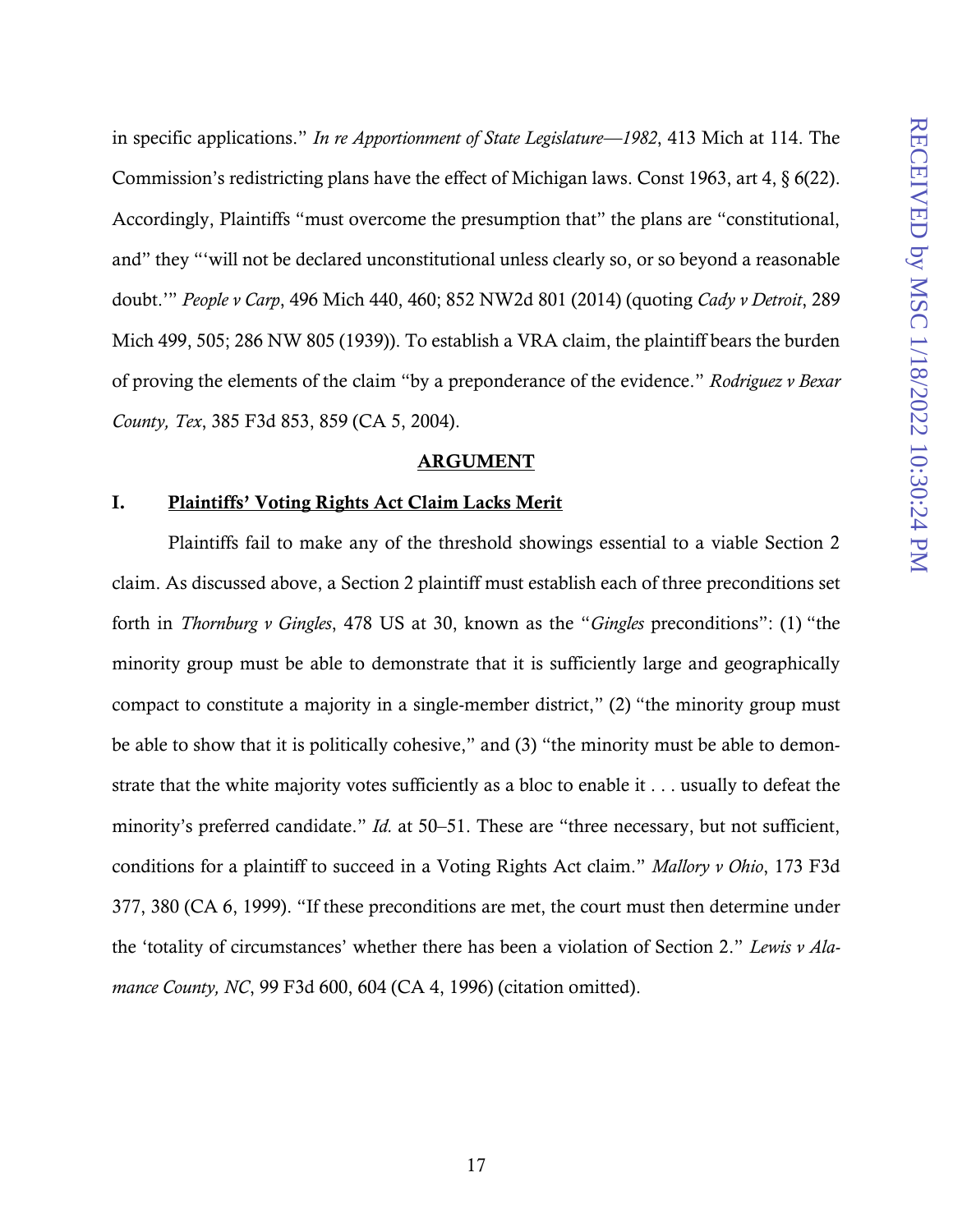#### A. None of the Preconditions Is Satisfied

<span id="page-25-0"></span>Each threshold *Gingles* precondition goes unsatisfied on Plaintiffs' evidentiary showing.

## 1. The First Precondition

<span id="page-25-1"></span>The first *Gingles* precondition is not satisfied because Plaintiffs have presented no illustrative version of the house, senate, and congressional plans proving that "the minority group . . . is sufficiently large and geographically compact to constitute a majority in a singlemember district." *Gingles*, 478 US at 50. They fail to do so even after insisting that "[a] knowledgeable expert could redraw Defendant's three Plans to conform to the Michigan Constitution and Voting Rights Act . . . in a matter of hours" and that "[t]he cost[] would be miniscule." Br. 24. If so, Plaintiffs should have presented alternative plans. To be sure, Plaintiffs point to demographics to contend "that Michigan's Black population in the Southeastern part of the state (in and around Detroit) could provide two to four majority-Black districts in each of the three Plans." Br. 12. Although there is no reason to doubt that some number of majority-minority districts may be created "in and around Detroit," that does not end the inquiry.

a. The first *Gingles* precondition "specifically contemplates the creation of hypothetical districts." *Magnolia Bar Ass'n, Inc v Lee*, 994 F 2d 1143, 1151 n 6 (CA 5, 1993); see also *Fairley v Hattiesburg, Miss*, 584 F3d 660, 669 n 8. (CA 5, 2009) (same). That need is apparent here because Plaintiffs' vague reference to "two to four" districts that are "majority-Black" somewhere "in and around Detroit" does little to inform the Court, the Commission, or the public precisely what, in their view, is needed to ensure minority equal opportunity—and, in turn, what maps would govern Michigan elections if they prevail. For example, their expert opines that a district that is "majority-Black" (i.e. 50% plus one) is insufficient; districts may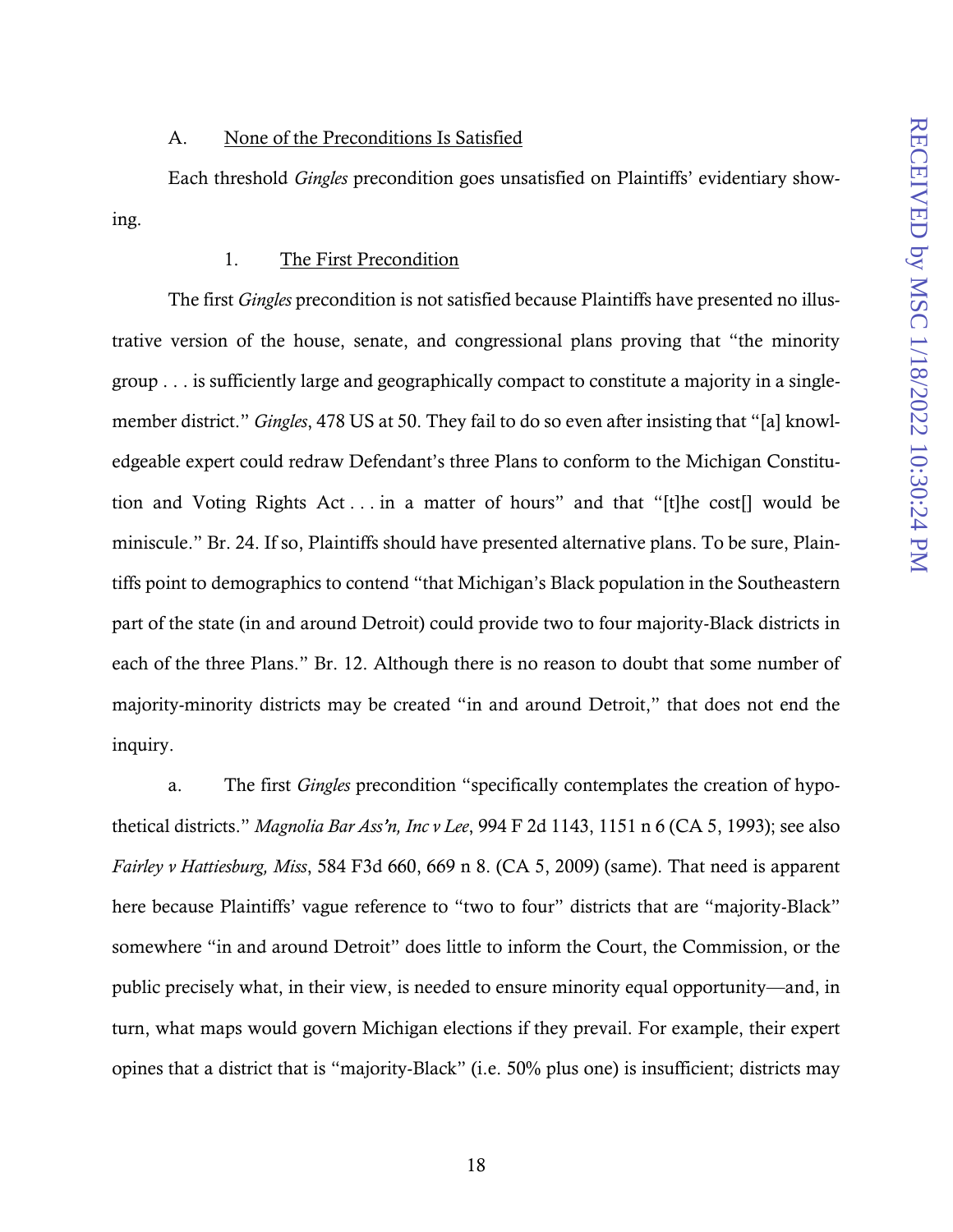need to be drawn to 55% or even 65% BVAP. Expert Rep. ¶ 8. But it is unclear how many districts of that nature can be drawn.

What's more, the difference between two, three, and four opportunity districts could carry legal significance, so merely citing a range is not enough. For example, the enacted house plan already has *five* majority-minority districts, and Section 2 "requires a comparison between *a challenger's proposal* and the 'existing number of reasonably compact districts.'" *LU-LAC*, 548 US at 430 (citation omitted) (emphasis added). An imprecise invocation of "two to four districts" fails to establish that a better alternative to *five* majority-minority districts exists. It is also unclear whether alternative plans at 65% BVAP will comply with other criteria governing the Commission's plans. See *Abbott*, 138 S Ct at 2314 (recognizing that redistricting plans must "comply with special state-law districting rules"). The concept of concentrating Black voters at such high levels—like the prior decade's plan that was found to have "packed" Democratic voters for Republican advantage, *League of Women Voters*, 373 F Supp 3d at 918 would raise serious questions about the Commission's ability to "not provide a disproportionate advantage to any political party." Const 1963, art 4, § 6(12)(d). This concept would also raise its own VRA concerns, as vote dilution can occur through "packing" the Black community into a few districts as easily as through "cracking" it among many. See *Voinovich*, 507 US at 163. Plaintiffs should not be permitted to ignore these problems by failing to show viable alternatives.

Alternatives are essential for the additional reason that a  $\S 2$  claim fails "if the alternative to the districting decision at issue would not enhance the ability of minority voters to elect the candidates of their choice." *Abbott*, 138 S Ct at 2332. Where a plaintiff fails to "present[] evidence regarding the 'functionality' of their proposed Remedial Plan," the claim cannot succeed. See *Harding v City of Dallas, Texas*, 948 F3d 302, 309 (CA 5, 2020) (rejecting § 2 claim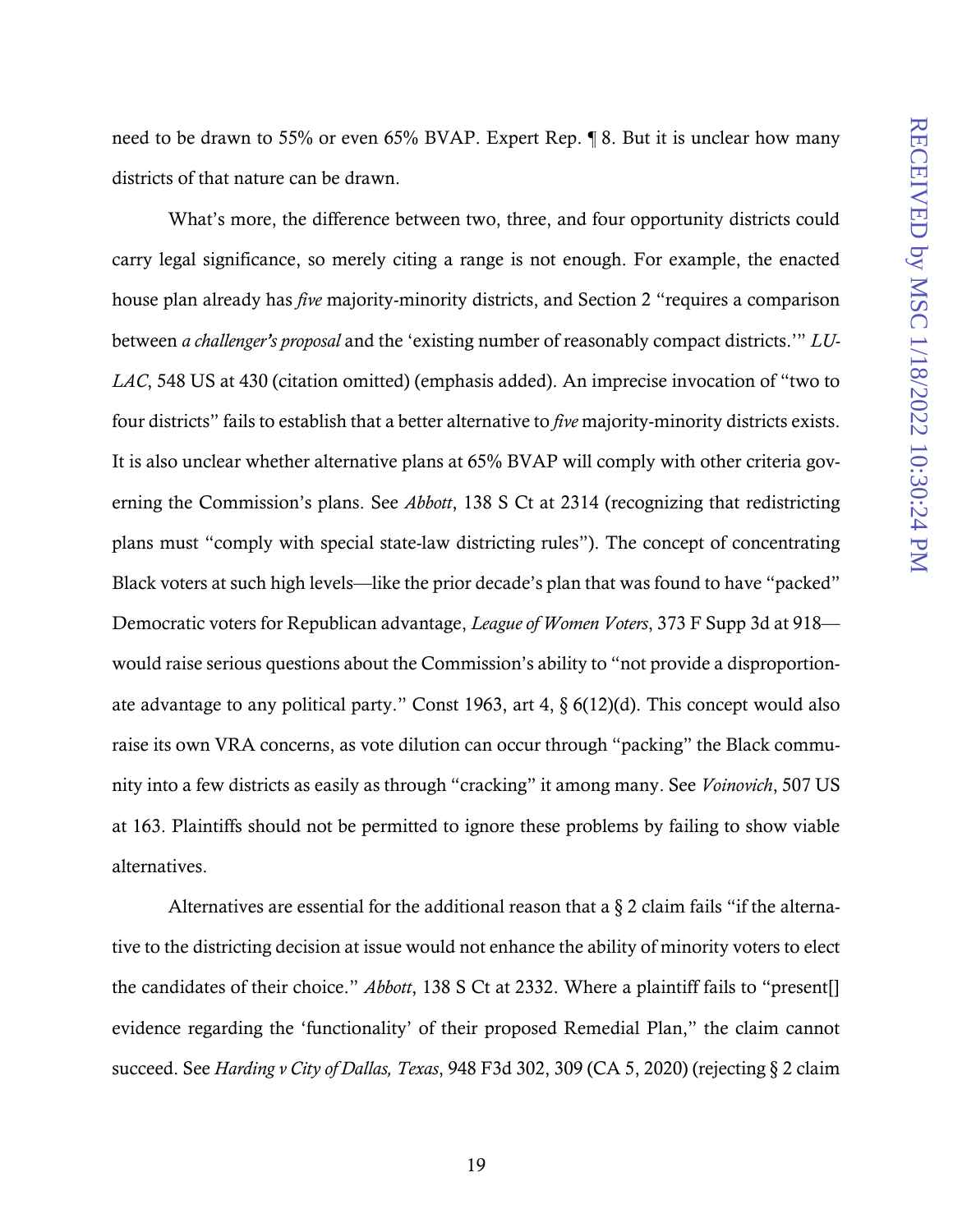on this basis). Because no alternative is presented here, the analysis cannot even begin—and must end. An alternative plan would empower experts from both sides to assess likely performance of that alternative, but no such analysis can occur in their absence. It is unknown, for example, what neighborhoods remedial districts would cover, what Black turnout exists in those neighborhoods, and whether so-called remedial districts would perform. This analysis cannot wait until a later remedial phase because "inquiries into remedy and liability cannot be separated." *Burton v City of Belle Glade*, 178 F3d 1175, 1199 (CA 11, 1999) (quoting *Nipper v Smith*, 39 F3d 1494, 1530–31 (CA 11, 1994) (en banc) (alterations adopted)).

"Courts cannot find § 2 effects violations on the basis of *uncertainty*." *Abbott*, 138 S Ct at 2333. But "uncertainty" is the best that can be said of Plaintiffs' showing.

b. Plaintiffs' failure to provide an alternative is manifest further in their effort to avoid § 2 altogether and obtain an injunction under the completely different standard of VRA § 5—which does not apply. Plaintiffs emphasize that BVAP in some enacted districts is reduced compared to majority-minority districts of the 2011 plans. See, e.g., Br. 4, 5–6. But the standard Plaintiffs cite, called "retrogression," Amend. Compl. ¶ 9, is a § 5 standard that formerly required covered jurisdictions to establish in preclearance proceedings that new redistricting plans would "not bring about retrogression in respect to racial minorities' 'ability . . . to elect their preferred candidates of choice.'" *Alabama Legislative Black Caucus*, 575 US at 259 (quoting 52 USC 10304(b) (VRA § 5)). This standard is no longer in force because the Supreme Court disabled the coverage formula of VRA § 4. See *Shelby County v Holder*, 570 US 529; 133 S Ct 2612; 186 L Ed 2d 651 (2013). This standard does not apply today in Michigan or anywhere else.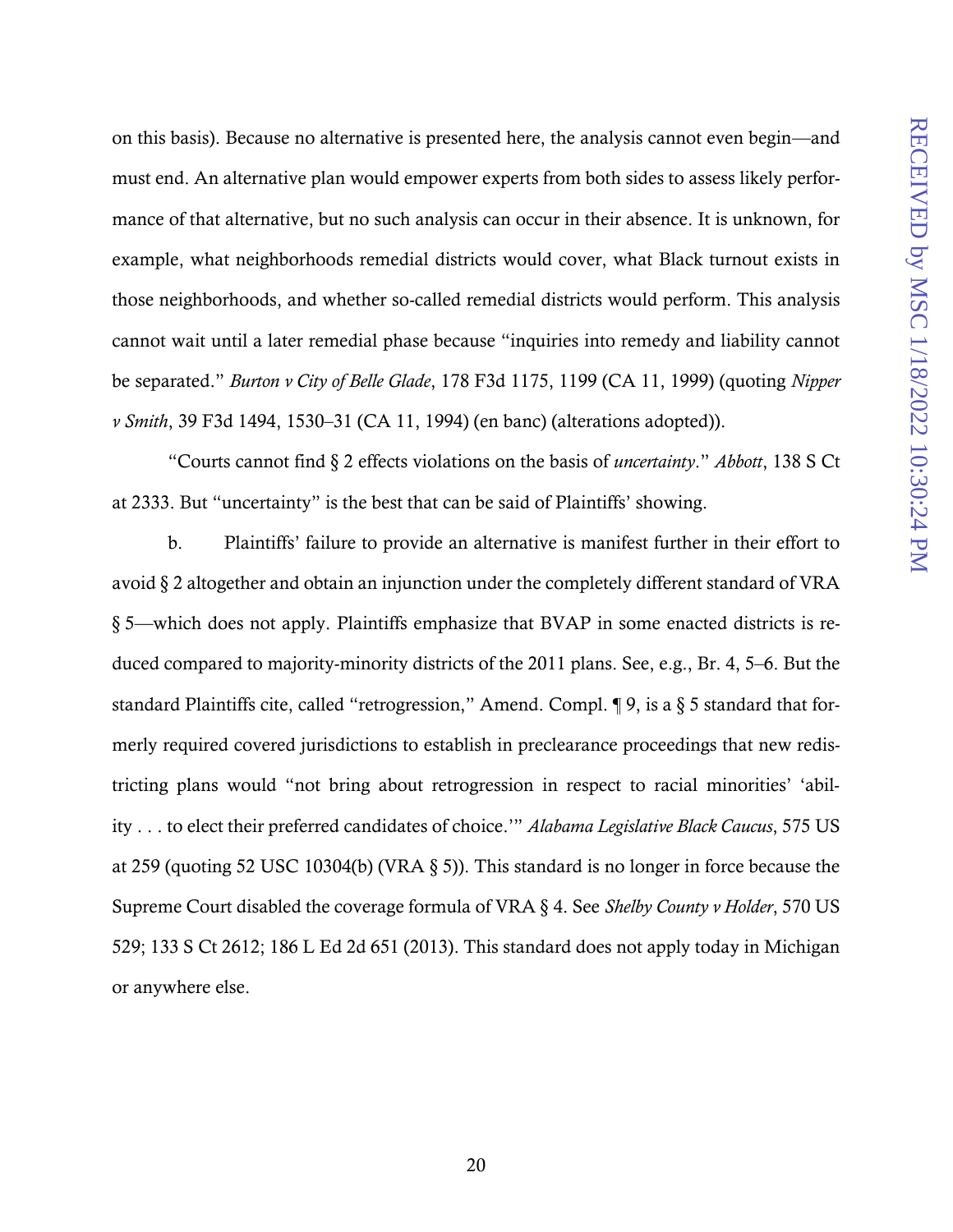Section 2 is different. As the Supreme Court explained in *Reno v Bossier Parochial School Bd*, 520 US 471; 117 S Ct 1491; 137 L Ed 2d 730 (1997), "[r]etrogression, by definition, requires a comparison of a jurisdiction's new voting plan with its existing plan." *Id.* at 479. "Section 2, on the other hand, was designed as a means of eradicating voting practices that 'minimize or cancel out the voting strength and political effectiveness of minority groups.'" *Id.* (citation omitted). "Because the very concept of vote dilution implies—and, indeed, necessitates—the existence of an 'undiluted' practice against which the fact of dilution may be measured, a § 2 plaintiff must also postulate a reasonable alternative voting practice to serve as the benchmark 'undiluted' voting practice." *Id.* at 480. Stated differently, the § 2 analysis measures the claim, not against prior plans, but against a hypothetical plan proffered by the challengers. See *Holder v Hall*, 512 US 874, 881; 114 S Ct 2581; 129 L Ed 2d 687 (1994) (plurality opinion); *id.* at 950–51 (BLACKMUN, J., dissenting). Because Plaintiffs present no alternative plan, no § 2 analysis is possible. Plaintiffs' references to prior plans do not make up for this failure and are inapposite. See, e.g., *Little Rock Sch Dist v Pulaski County Special Sch Dist No 1*, 56 F3d 904, 910 (CA 8, 1995) (finding error in a district court's comparing a plan challenged under § 2 against the prior plan, mistaking retrogression for dilution).

c. And, indeed, this case is especially inappropriate for a retrogression standard because the plans Plaintiffs utilize for comparison were created by a partisan body under a very different set of laws and policies. The 2011 congressional plan's Wayne County-area districts are as follows:<sup>6</sup>

l

<sup>6</sup> Michigan Secretary of State, 2011 Congressional Districts (excerpt) <https://www.michigan.gov/documents/cgi/congress10statewide\_371463\_7.pdf> (accessed Jan 17, 2022).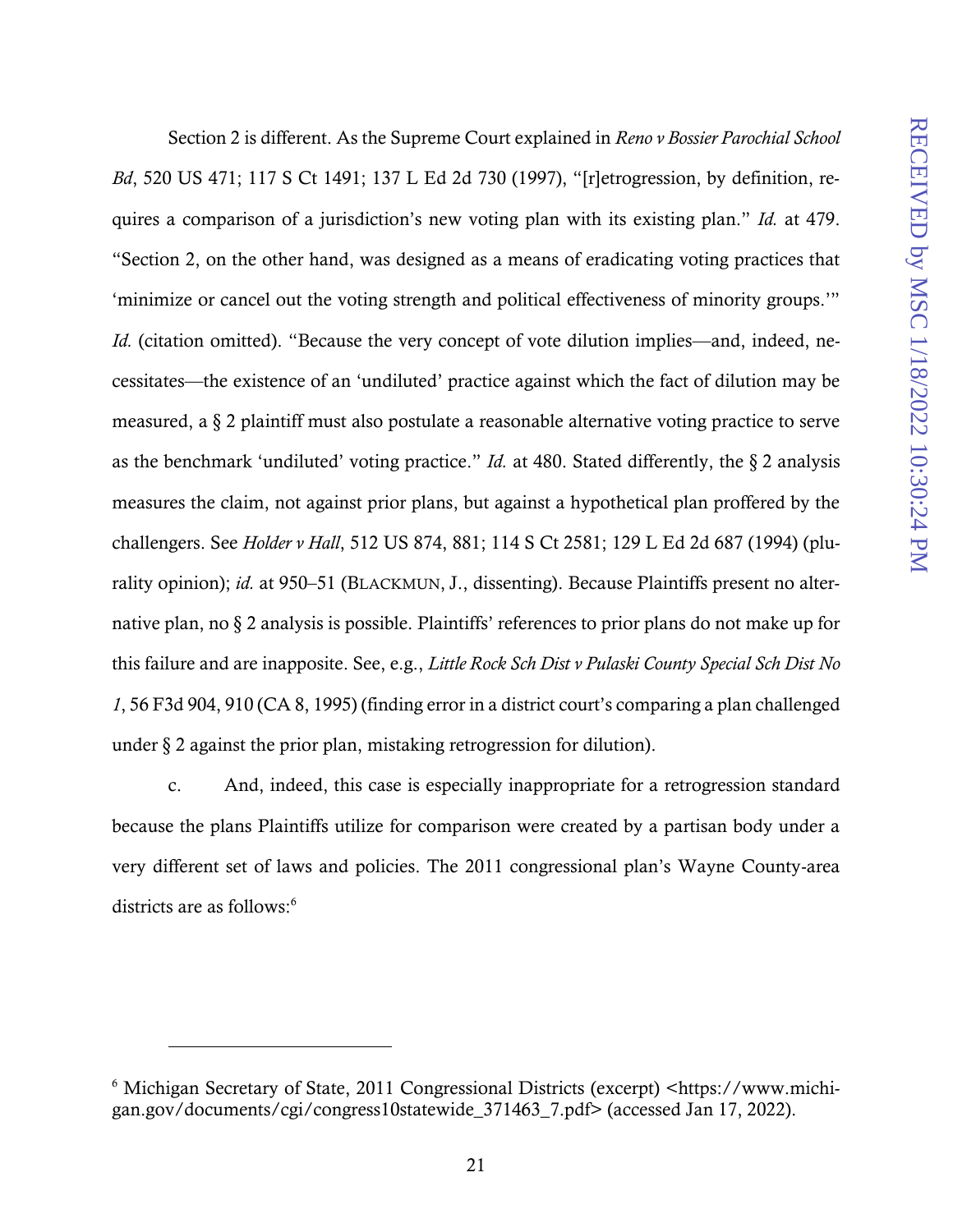

The BVAP of District 13 in the 2011 plan was 54.78%, and the BVAP of District 14 was 55.16%. Def. App. 050a. While District 13 was entirely contained in Wayne County, District 14 carved out a large piece of northern and eastern Wayne County and meandered deep into Oakland County.

The Commission's adopted plan is an improvement. In it, the Wayne County-area districts are as follows:<sup>7</sup>

l

<sup>&</sup>lt;sup>7</sup> MICRC, Chestnut Final Plan (excerpt) <https://michigan.mydistricting.com/legdistricting/comments/plan/279/23> (accessed Jan 17, 2022).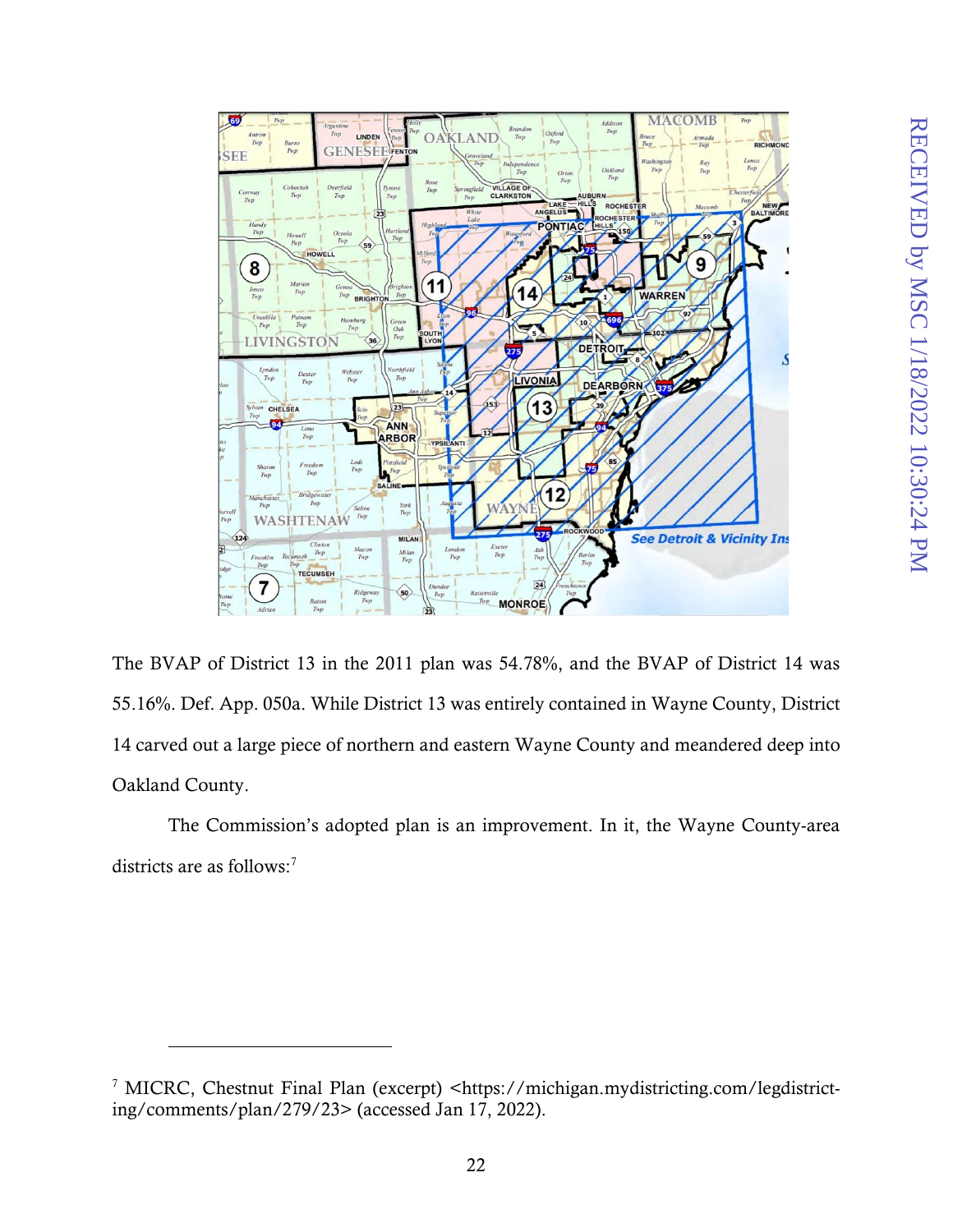

RECEIVED by MSC 1/18/2022 10:30:24 PM RECEIVED by MSC 1/18/2022 10:30:24 PM

These districts better respect "traditional race-neutral districting principles," *Miller*, 515 US at 916, that did their predecessors. As noted, the BVAP of District 12 in this plan is 43.81%, and the BVAP of District 13 is 44.71%. District 13 is entirely contained in Wayne County, and District 12 is centered in Wayne County and takes in a square-shaped portion of Oakland County. The Commission's plan therefore affords Wayne County's Black voters an equal opportunity to elect the representatives of their choice, without creating the kind of "bizarre shape[d]" districts with "hook-like" appendages that "sprawl" through territory that the U.S. Supreme Court has identified as evidence of racial gerrymandering. *Bush*, 517 US at 965–66.

d. Yet another problem with Plaintiffs' failure to present an alternative plan is that "§ 2 allows States to choose their own method of complying with the Voting Rights Act," and this "may include drawing crossover districts." *Id.* The Commission chose this path of VRA compliance, and Plaintiffs have no basis to contest it.

23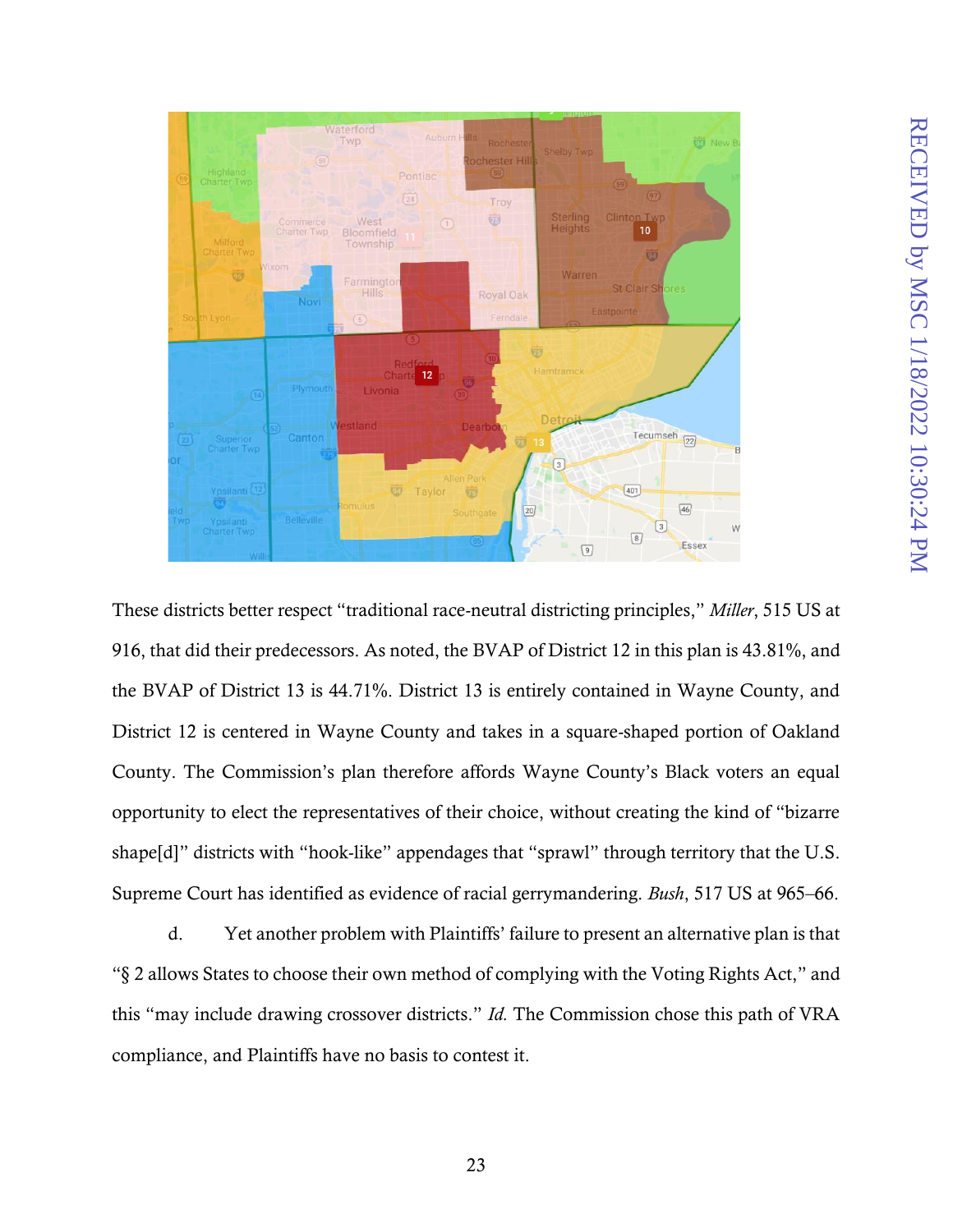Plaintiffs make spirited predictions that the Commission's enacted redistricting plans will result in minority inequality, *e.g.*, that they "would completely rob the Black minority of Michigan of its ability to elect their chosen representatives into the Michigan Senate, and halve the potential candidates they could elect to the Michigan House of Representatives." Br. 4. But Plaintiffs ignore "crossover voting patterns" and the "effective crossover districts" the Commission has created. *Bartlett*, 556 US at 24. As explained, Dr. Handley's Final Report finds high levels of white crossover voting, such that the Black community has an equal opportunity to elect its preferred candidates with 35% BVAP. Numerous districts in the Commission's plans qualify as equal-opportunity districts based on this evidence. In the House Plan, fifteen districts in Wayne County fall within that observed range, Def. App. 200a; in the Senate Plan, the number is six, Def. App. 185a; in the Congressional Plan, both of the Wayne County districts fall within the observed range. Def. App. 170a.

The proper comparison, then, is between those numbers and the number of opportunity districts in a reasonable alternative. *LULAC*, 548 US at 430 (citation omitted) (emphasis added) (Section 2 "requires a comparison between *a challenger's proposal* and the 'existing number of reasonably compact districts.'"). Plaintiffs leave the Court unable to make this comparison. Indeed, the assertion of "two to four" majority minority districts would, on its face, *disprove* a § 2 violation: with fifteen, six, and two opportunity districts, respectively, the enacted plans afford either *more* minority opportunity or the *same amount* as compared to Plaintiffs' own unsupported assertion. Plaintiffs cannot win a § 2 claim simply by proving "that lines could have been drawn elsewhere, nothing more." *Johnson*, 512 US at 1015.

In this way, the Commission followed the path the Supreme Court outlined in *Bartlett*, which held that states are not obligated to create minority crossover districts. 556 US at 13.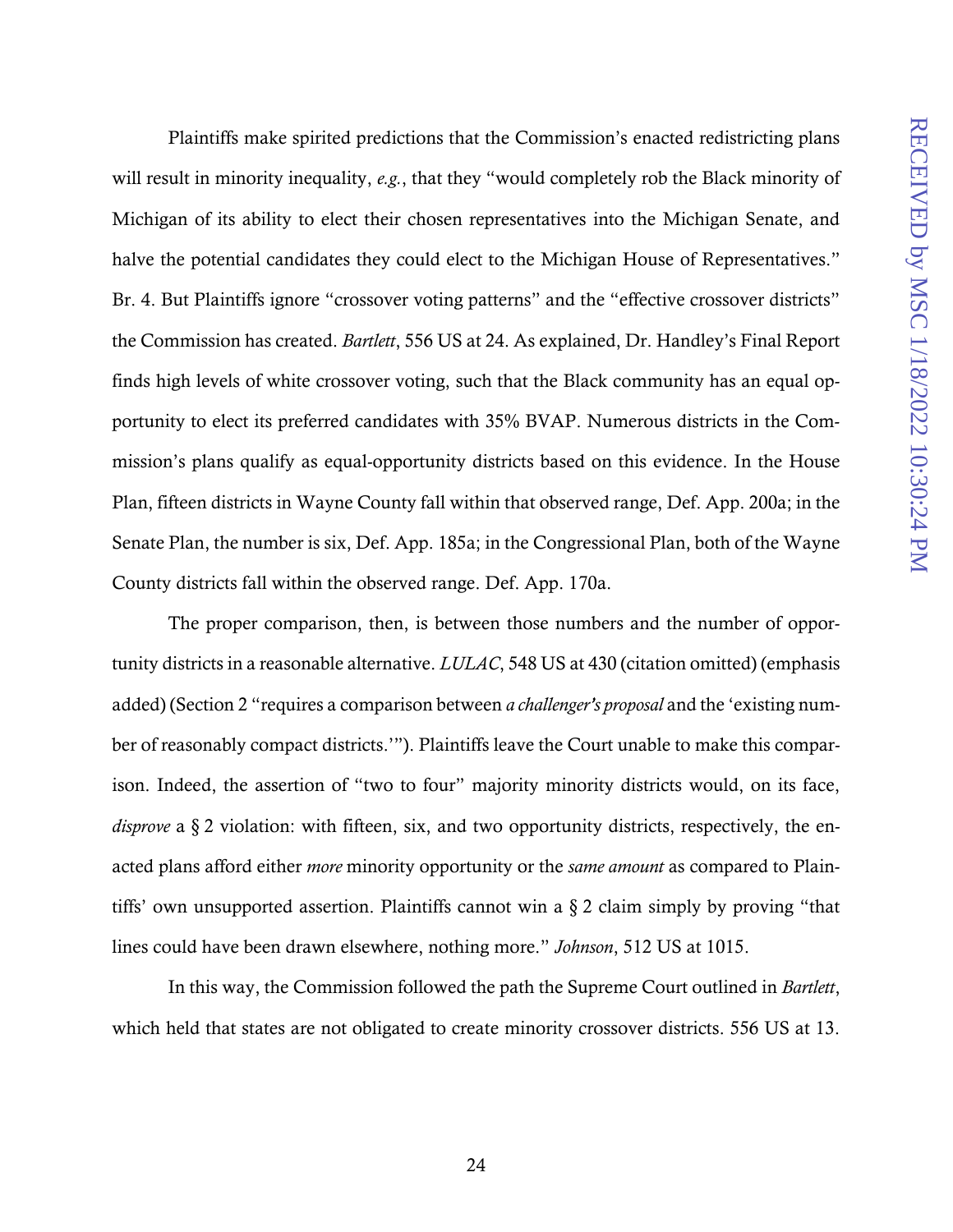However, the Court left state redistricting authorities the "option to draw such districts" because they afford "a choice that can lead to less racial isolation, not more." *Id.* at 23. The Court explained that "§ 2 allows States to choose their own method of complying with the Voting Rights Act" and that this "may include drawing crossover districts." *Id.* That is what the Commission did here: it concluded—based on Dr. Handley's sound advice—that majority-minority districts are unnecessary, unjustified by the data-based body of evidence, and may concentrate Black voters in a small segment of districts in a way that diminishes, rather than enhances, Black voting strength. The Commission acted well within its discretion to choose a different "method of complying with the Voting Rights Act." *Id.*

#### 2. The Second Precondition

<span id="page-32-0"></span>The second *Gingles* precondition is not satisfied because Plaintiffs fall well short of showing that "the minority group . . . is politically cohesive." *Gingles*, 478 U.S. at 51. This requirement is often called in tandem with the third precondition "racially polarized voting." *Id.* at 52. "[T]he results test does not assume the existence of racial bloc voting; plaintiffs must prove it." *Id.* at 46; *Growe v Emison*, 507 US 25, 42; 113 S Ct 1075; 122 L Ed 2d 388 (1993) (same). Plaintiffs must show that "a significant number of minority group members usually vote for the same candidates." *Levy v Lexington County, SC*, 589 F3d 708, 719–20 (CA 4, 2009). "[A] pattern of racial bloc voting that extends over a period of time is more probative of a claim that a district experiences legally significant polarization than are the results of a single election." *Gingles*, 478 US at 57. Endogenous elections, involving the same office as the Section 2 challenge involves, are more probative than exogenous elections, involving different offices. See, e.g., *Bone Shirt v Hazeltine*, 461 F3d 1011, 1021 (CA 8, 2006); *Johnson v Hamrick*, 196 F3d 1216, 1222 (CA 11, 1999).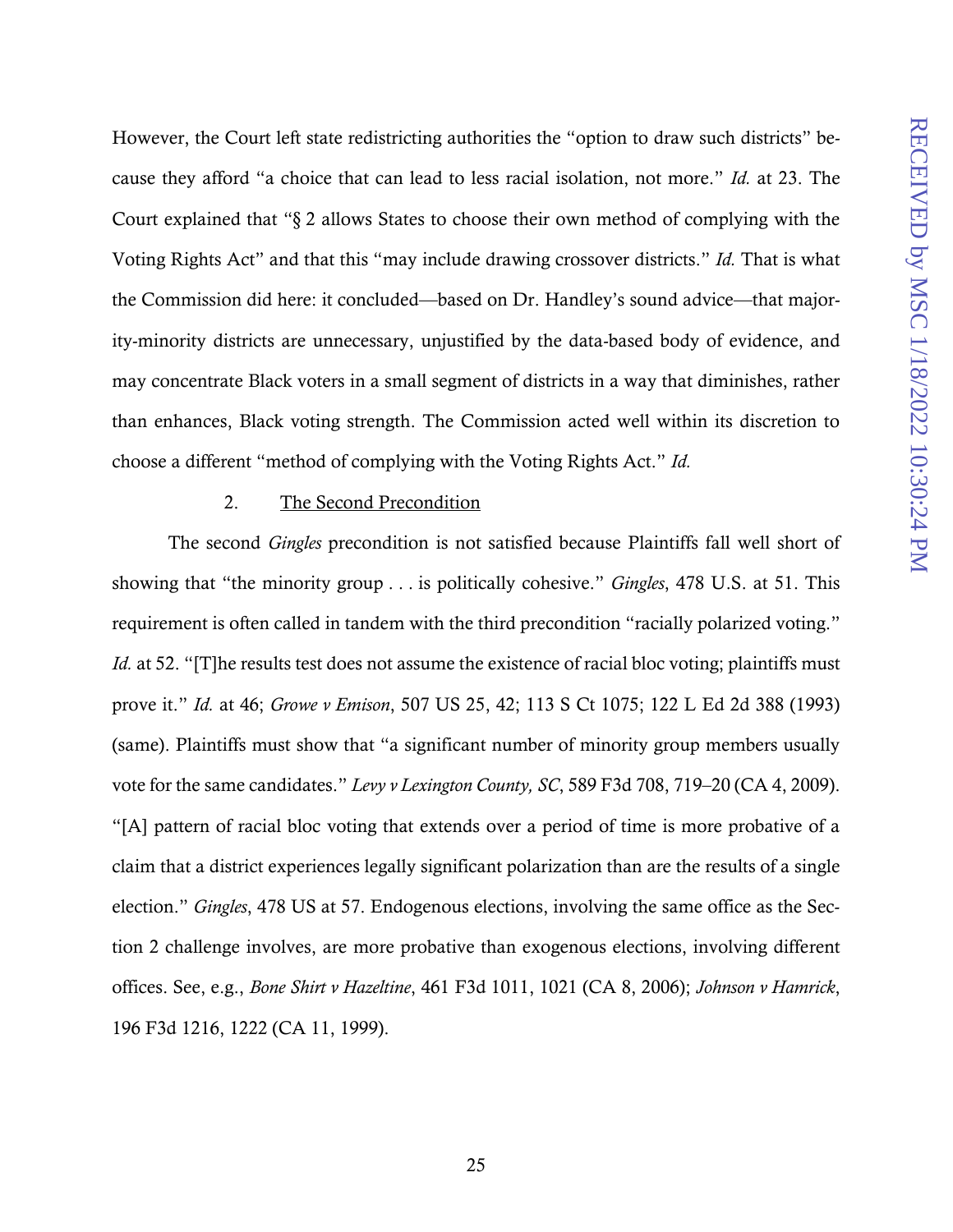Plaintiffs fail to present a racial bloc voting analysis and rely solely on impermissible assumptions. To begin, their brief cites just two elections, Br. 12, which is an insufficient basis to prove voting trends, cf. *Uno v City of Holyoke*, 72 F3d 973, 989 (CA 1, 1995) (finding clear error where only four of eleven elections analyzed supported the second and third *Gingles* preconditions). Plaintiffs cite no case finding a Section 2 violation on the basis of just two elections. Nor is the Court likely to find one: "[S]ection 2 focuses on 'larger trends' and on 'pattern[s] of racial bloc voting that extend[ ] over a period of time.'" *Wright v Sumter County Bd of Elections & Registration*, 979 F3d 1282, 1310 (CA 11, 2020) (quoting *Johnson*, 196 F3d at 1074). Further, one of the elections, the 2020 presidential contest, is exogenous to all of the bodies at issue here. Br. 12 (relying on alleged voting patterns for candidates Trump and Biden). The other is exogenous to the House and Senate. *Id.* (relying on alleged voting patterns in a primary for the 13th Congressional district). These are the least probative of elections. *Bone Shirt*, 461 F3d at 1021. Plaintiffs cite no House or Senate election in which minority voting is even alleged to be cohesive. They simply ask the Court to "assume" cohesion, which is improper, *Gingles*, 478 US at 51.

Besides, Plaintiffs fail to substantiate voting patterns even as to the two races they cite. Because of the secret ballot, it is unknown from reported election results whether members of different racial groups tended to support different candidates, and § 2 plaintiffs therefore rely on statistical estimates to make reliable inferences on this topic. See, e.g., *Gingles*, 478 US at 52–53 (relying on an expert analysis that "evaluated data from 53 General Assembly primary and general elections" and "subjected the data to two complementary methods of analysis extreme case analysis and bivariate ecological regression analysis—in order to determine whether blacks and whites in these districts differed in their voting behavior" (footnote omitted)); see also *Clerveaux v E Ramapo Cent Sch Dist*, 984 F3d 213, 225 (CA2, 2021)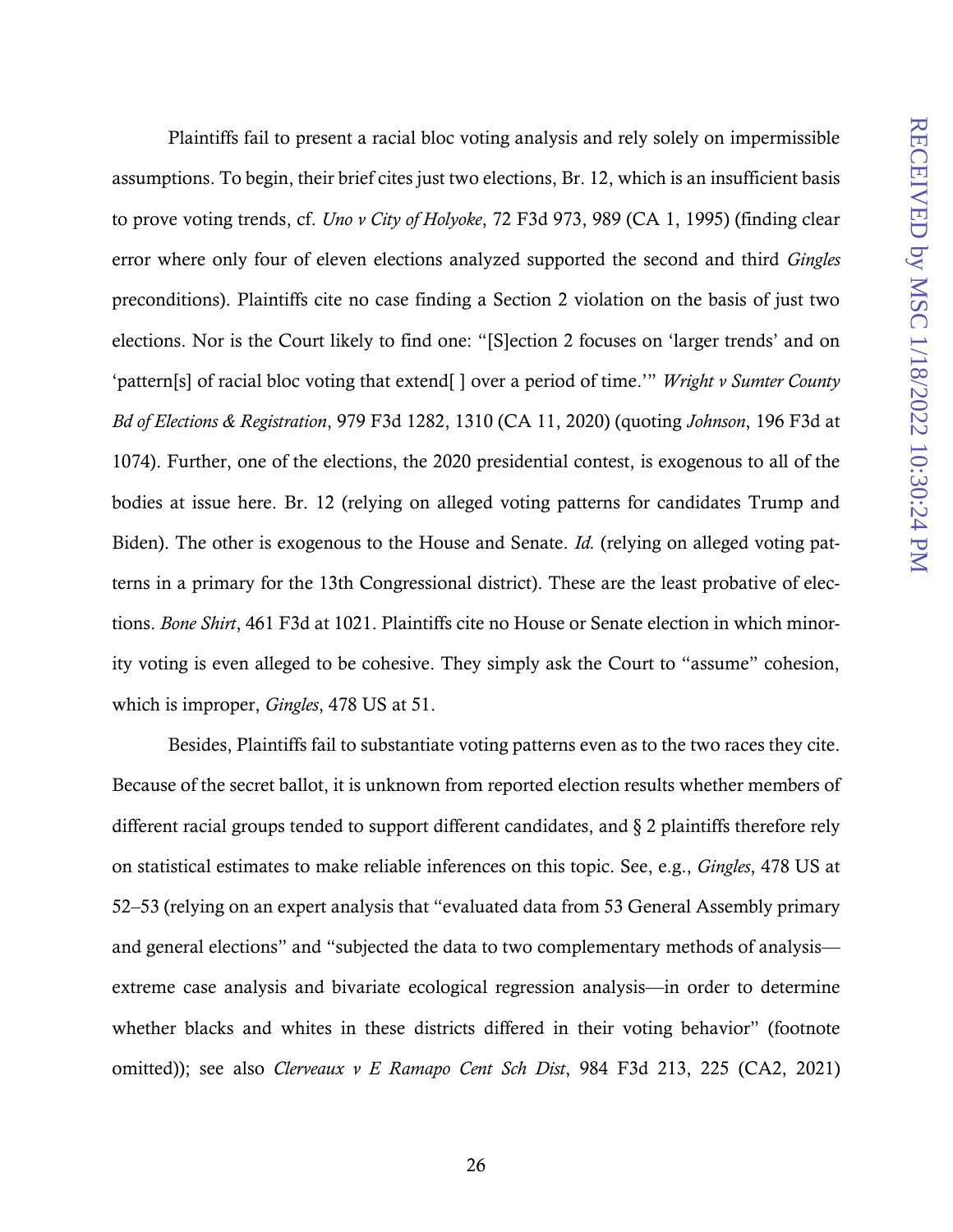(describing the current state of expert methods, including eological regression and ecological inference). Courts ignore election outcomes in the absence of a reliable statistical study establishing racial preferences in those elections. See *Wright v Sumter County Bd of Elections & Registration*, 301 F Supp 3d 1297, 1317 (MD Ga, 2018) (declining to consider results of races involving Black candidates because "[n]either side has presented a statistical analysis of these races. There is thus no evidence of whether there was a black-preferred candidate in those races."); *Wright*, 979 F3d at 1308 (affirming this ruling).

Plaintiffs offer no statistical analysis. They ask the Court to infer from the fact that the 13th Congressional District primary loss of a Black candidate to a "non-Black" candidate establishes cohesive support for the Black candidate. Br. 12. But, for all the Court knows, the loss was because of a lack of cohesive voting for the Black candidate—which may be suggested from the "very high Black voting age population" in the district, *id.* at 12—or else the Black candidate was not the candidate of choice of the Black community. In effect, Plaintiffs ask the Court to engage in racial stereotyping and assume that the Black community is cohesive around every Black candidate. That is improper.<sup>8</sup> See *Lewis*, 99 F3d at 607 ("[T]he minority-preferred candidate may be either a minority or a non-minority . . . ."). Plaintiffs also ask the Court to infer racial voting patterns from the 2020 presidential contest, but, without a statistical study, this calls for speculation. *Wright*, 979 F3d at 1308.

#### 3. The Third Precondition

l

<span id="page-34-0"></span>The third *Gingles* precondition is not satisfied because Plaintiffs present no evidence that "the white majority votes sufficiently as a bloc to enable it . . . usually to defeat the mi-

 $8$  In fact, it is unfounded. Dr. Handley's Final Report shows that 62.7% of Black voters voted for the non-Black candidate, Rashida Tlaib. Def. App. 105a.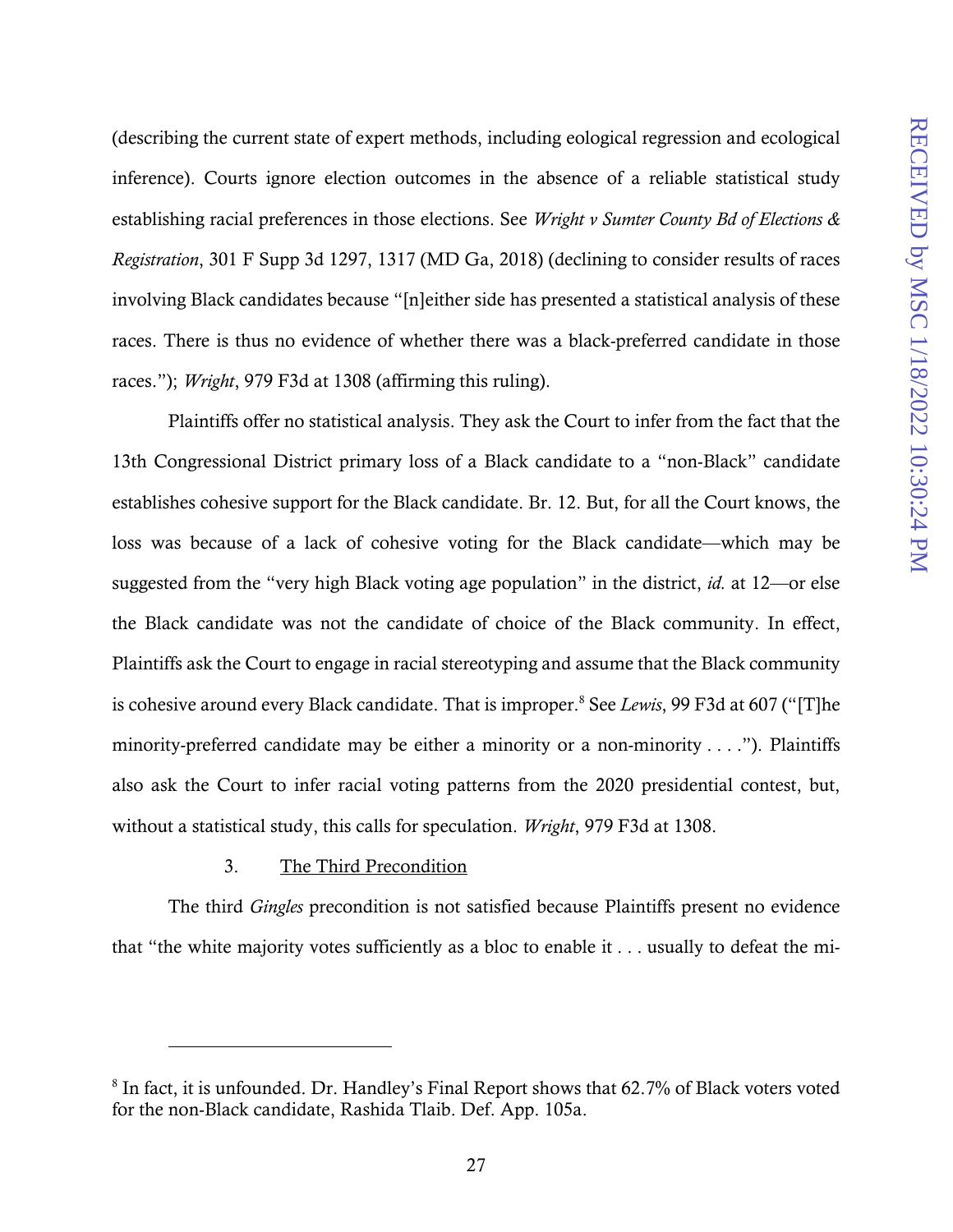nority's preferred candidate." *Gingles*, 478 US at 51. As the term "usually" suggests, this showing requires proof that over the course of many elections, the minority-preferred candidate loses more often than not. *Lewis*, 99 F3d at 616 (observing that "a court would ineluctably find" failure on this element in "circumstances" where "minority-preferred candidates were successful fifty percent of the time"); see also *Cottier v City of Martin*, 604 F3d 553, 560 (CA 8, 2010) (en banc); *Clay v Bd of Ed of City of St Louis*, 90 F3d 1357, 1362 (CA 8, 1996). Plaintiffs' failure to present a pattern of elections forecloses their ability to establish this precondition.

Plaintiffs' arguments on this precondition miss the mark.

## (a) The Handley Report

<span id="page-35-0"></span>Plaintiffs contend that the Commission's expert, "Dr. Lisa Handley[,] conducted a racially polarized voting analysis for the Michigan Independent Citizens Redistricting Commission in which she concluded that racial bloc voting exists in Michigan." Br. 13 (footnote omitted). Plaintiffs argue that this is sufficient to prove the third precondition, but overlook the difference between "racially polarized voting" and "*legally significant* white bloc voting." *Gingles*, 478 US at 56 (emphasis added). In doing so, Plaintiffs ask this Court to make the same mistake that resulted in the invalidation of dozens of majority-minority districts in other states last decade.

A political scientist can accurately describe voting as "polarized" in any "circumstance in which 'different races vote in blocs for different candidates.'" *Covington v North Carolina*, 316 FRD 117, 167 (MDNC 2016) (three-judge court), *aff'd*, 137 S Ct 2211 (2017) (quoting *Gingles*, 478 US at 62). For example, if 51 percent of Black voters vote for a candidate who receives the vote of only 49 percent of white voters, voting would be "polarized." *Id.* at 170. "However, the third *Gingles* precondition requires racial bloc voting that is 'legally significant'—that is, majority bloc voting at such a level that it enables the majority group 'usually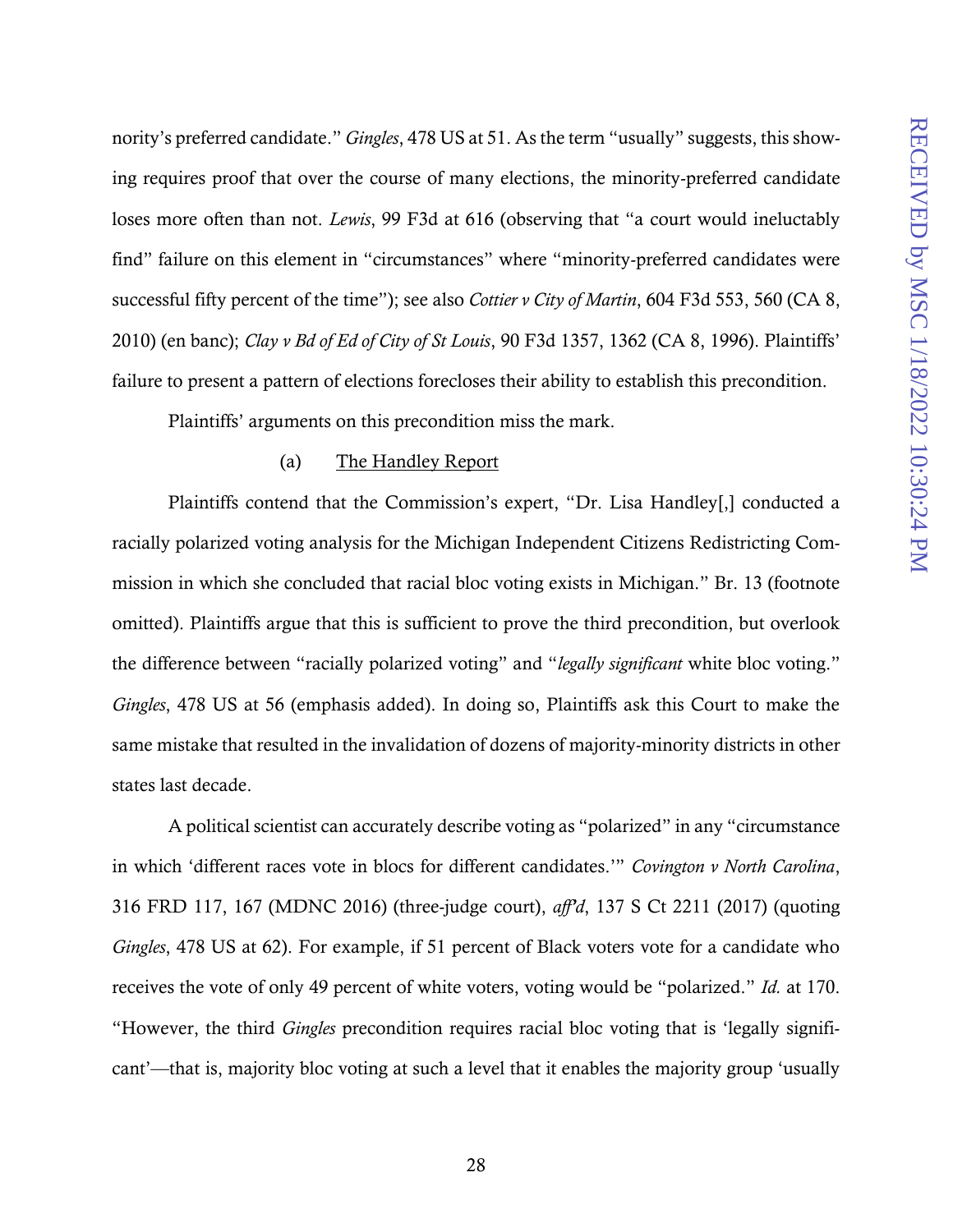to defeat the minority's preferred candidates.'" *Id.* at 167 (quoting *Gingles*, 478 U.S. at 56). Specifically, *Gingles* held that "a white bloc vote that normally will defeat the combined strength of minority support plus white 'crossover' votes rises to the level of legally significant white bloc voting." 478 US at 56 (underlining added). In the above hypothetical, 49% white crossover voting is substantial, likely ensuring that the minority preferred candidates win, and making it unlikely that the polarized voting is legally significant. *Bartlett*, 556 US at 24 ("In areas with substantial crossover voting it is unlikely that the plaintiffs would be able to establish the third *Gingles* precondition—bloc voting by majority voters.").

The problem with Plaintiffs' analysis is that they rely selectively on Dr. Handley's findings of "polarized" voting, without acknowledging the degree of "white 'crossover' votes." *Gingles*, 478 US at 56. Although Dr. Handley did determine that there is some degree of polarized voting in Michigan, she determined that it does not exist at sufficiently high levels to necessitate majority-minority districts. Dr. Handley explained that "in no county is a 50% BVAP district required for the Black-preferred candidates to carry the district in a general election." Def. App. 062a. In Wayne County, Dr. Handley relied on a thorough analysis of dozens of races—including Democratic primaries—to conclude that districts of 35% or more BVAP are likely to afford the Black community an equal opportunity to elect. *Id*., Tbl. 5.

This expert opinion—based on an analysis dwarfing Plaintiffs' analysis by orders of magnitude—indicates that white bloc voting is not "legally significant." *Gingles*, 478 US at 56. As *Covington* explained, white bloc voting is only legally significant if it "exist[s] at such a level that the candidate of choice of African-American voters would usually be defeated without a VRA remedy." *Covington*, 316 FRD at 168 (underlining added). A VRA remedy is a 50% minority VAP district. See *Bartlett*, 556 US at 19. Dr. Handley's conclusion that white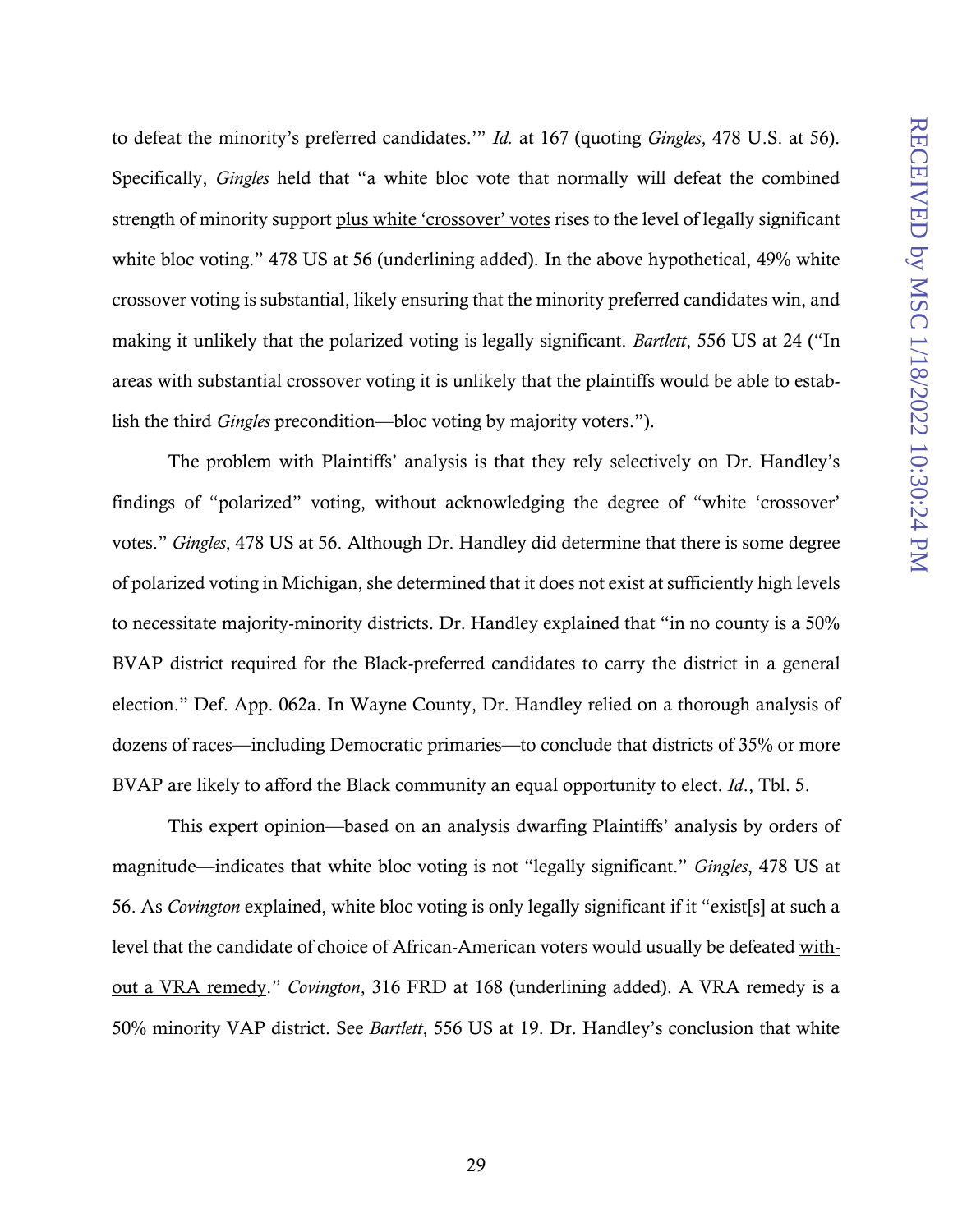crossover voting exists at a sufficient level that 50% BVAP districts are not necessary anywhere in Michigan, including in Detroit, means that white bloc voting does not rise to a legally significant level. *Voinovich*, 507 US at 157–58 ("[I]n the absence of significant white bloc voting it cannot be said that the ability of minority voters to elect their chosen representatives is inferior to that of white voters."); *Abrams v Johnson*, 521 US 74, 93; 117 S Ct 1925; 138 L Ed 2d 285 (1997) (finding the third precondition unmet because of a "the 'general willingness' of whites to vote for blacks"); *Cooper*, 137 S Ct at 1470 (finding no evidence of the third precondition where "a meaningful number of white voters joined a politically cohesive black community to elect that group's favored candidate").

Plaintiffs tender an argument strikingly similar to the one rejected in *Covington*. After finding that the North Carolina General Assembly engaged in racially predominant redistricting by purposefully creating majority-minority districts, 316 F.R.D. at 129–65, the *Covington* court concluded that the General Assembly failed to justify its race-based redistricting under § 2, because the record before it at the time of redistricting did not establish the third *Gingles* precondition, *id.* at 167–74. It concluded this, even though the General Assembly employed a statistical expert who opined "that there is 'statistically significant racially polarized voting in 50 of the 51 counties' studied." *Id.* at 169 (quoting the report). The *Covington* court held that legislators' choice to draw majority-minority districts based on this analysis "demonstrates their misunderstanding of *Gingles*' third factor," as they bypassed the "crucial difference between legally significant and statistically significant racially polarized voting." *Id.* at 170 (underlining in original). North Carolina's error was that the General Assembly "never made any determination whether majority bloc voting existed at such a level that the candidate of choice of African-American voters would usually be defeated without a VRA remedy." *Id.* at 168.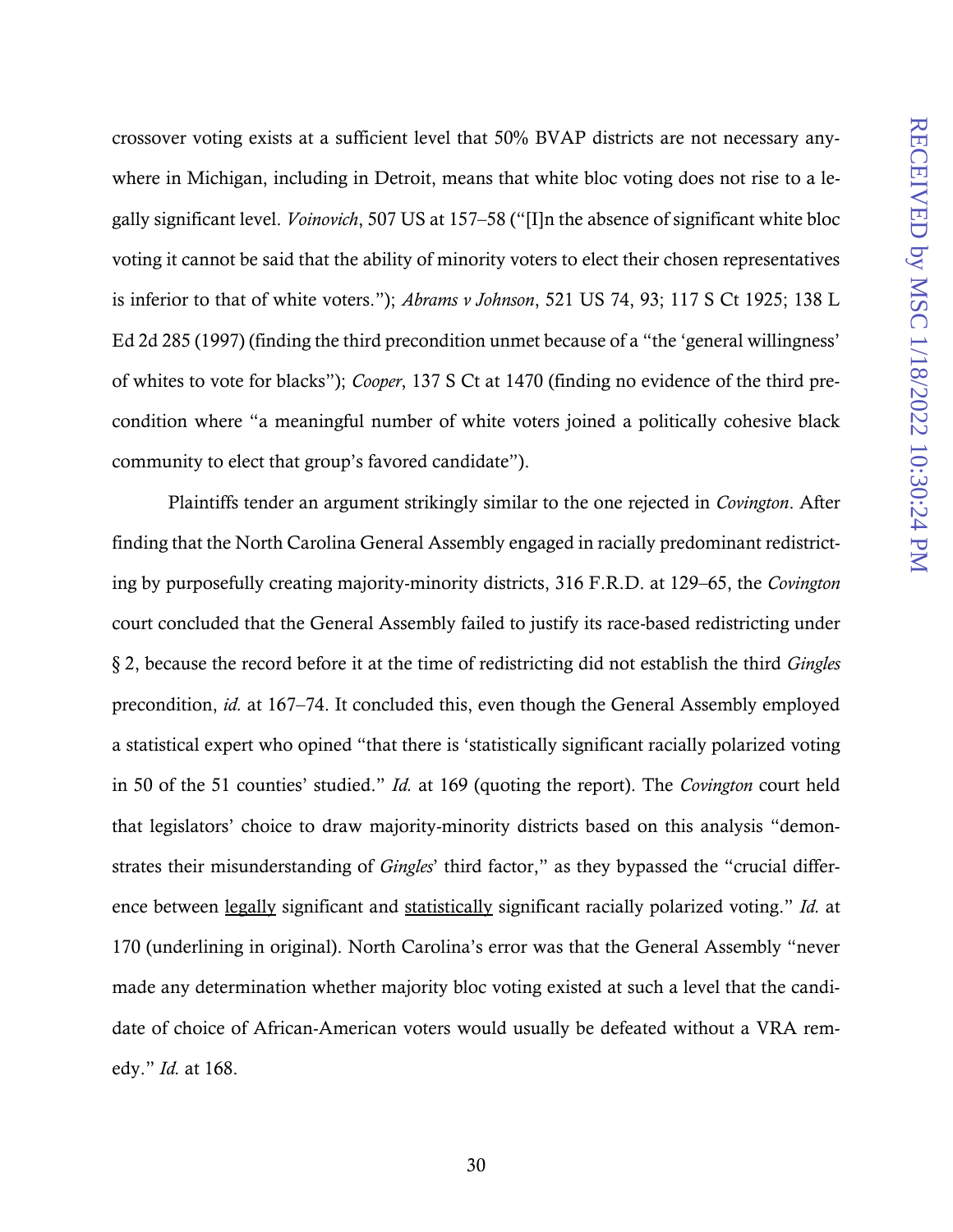As a result of this error, the General Assembly's racially predominant redistricting (arbitrarily creating dozens of majority-minority districts without the required VRA analysis) lacked a § 2 justification, resulting in "the most extensive unconstitutional racial gerrymander ever encountered by a federal court." *Covington v North Carolina*, 270 F Supp 3d 881, 892 (MDNC 2017). The U.S. Supreme Court summarily affirmed that decision by a unanimous vote. *North Carolina v Covington*, 137 S Ct 2211 (2017); see also *Covington*, 270 F Supp 3d at 892 ("The Supreme Court affirmed that conclusion without argument and without dissent. And the Supreme Court unanimously held that Senator Rucho and Representative Lewis incorrectly believed that the Voting Rights Act required construction of majority-minority districts[.]" (underlining in original)).<sup>9</sup> A three-judge panel in Illinois reached a similar conclusion in a recent  $\S 2$  case, finding the third precondition unmet because of "significant crossover voting by non-Latino voters . . . , ranging from more than twenty-five to seventy percent non-Latino voter support for the Latino candidate of choice in at least eight [analyzed] elections." *McConchie*, 2021 WL 6197318, at \*8.

Here, as in *Covington*, an expert has opined that there is polarized voting in Michigan. And, like the General Assembly in *Covington*, Plaintiffs believe that this finding is sufficient to

<sup>&</sup>lt;sup>9</sup> Redistricting challenges to statewide redistricting plans are adjudicated in federal court by three-judge panels, including at least one judge from the local court of appeals (Fourth Circuit Judge James A. Winn, Jr., presided in *Covington*). 28 USC 2284(a); see *Shapiro v McManus*, 577 US 39; 136 S Ct 450; 193 L Ed 2d 279 (2015). Losing parties have an appeal as of right to the U.S. Supreme Court. 28 USC 1253. When the Supreme Court summarily affirms, it affords the judgment of the district court binding effect under the doctrine of stare decisis as to holdings "essential to sustain that judgment." *Illinois State Bd of Elections v Socialist Workers Party*, 440 US 173, 183; 99 S Ct 983; 59 L Ed 2d 230 (1979); *Comptroller of Treasury of Md v Wynne*, 575 US 542, 559–60; 135 S Ct 1787; 191 L Ed 2d 813 (2015). The Covington court's holding regarding the definition of legally significant racially polarized voting is such a holding, since the result would have been the opposite without it.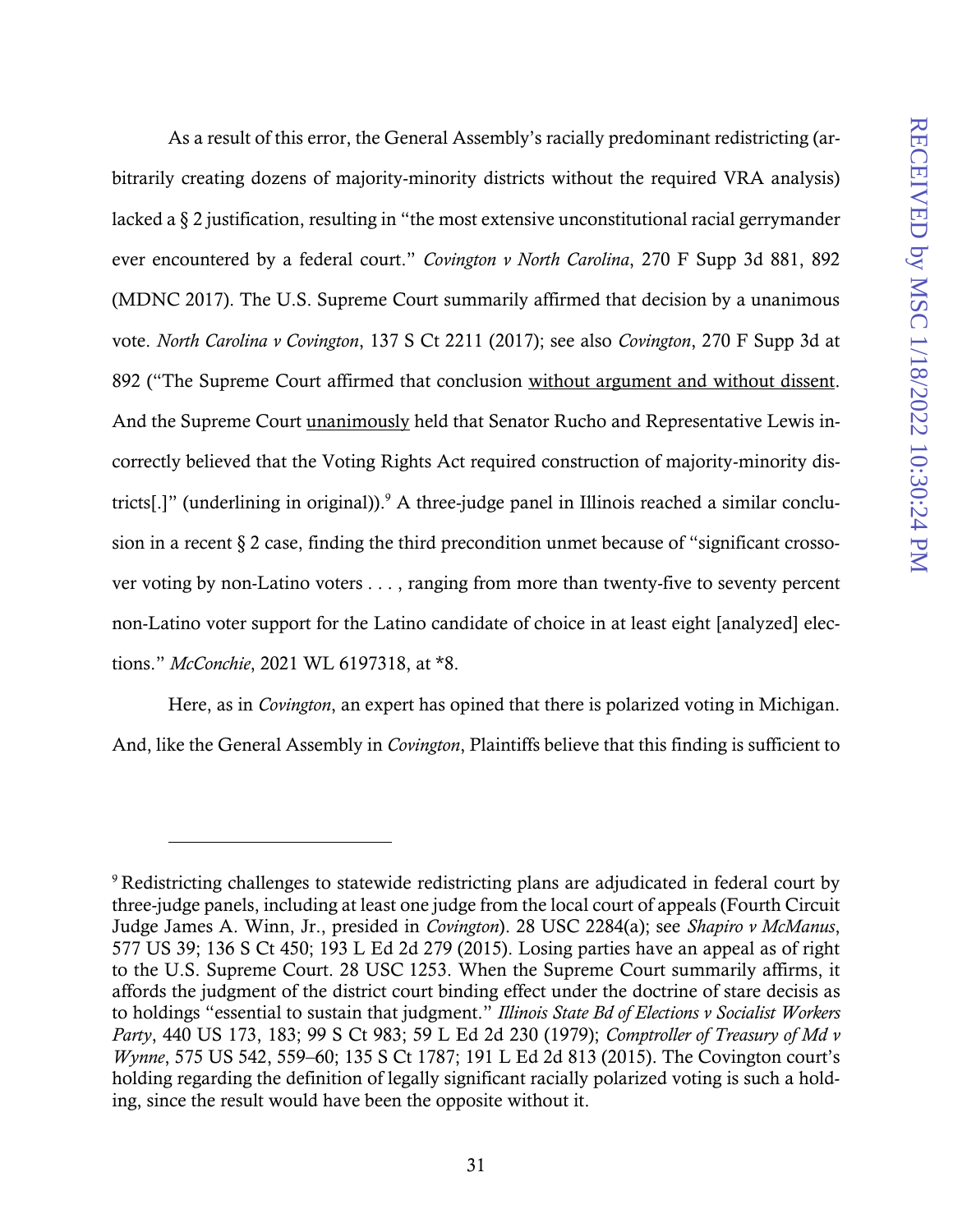establish the third *Gingles* precondition. Br. 13. The difference in this case is that the Commission *avoided* North Carolina's error. Dr. Handley recognized that 50% BVAP districts are not necessary in Michigan because of the strong levels of white crossover voting, and her conclusion is amply supported in her thorough report. For example, in 2018 Wayne County State Senate races—endogenous elections—white crossover voting for Black-preferred candidates ranged from 43.8% to 48.8%.<sup>10</sup> Def. App. 095a. In 2018 Wayne County State House races endogenous elections—white crossover voting for Black-preferred candidates ranged from 36.2% to 85.5%. *Id.* at 097a. And in 2018 Congressional District 13 (in Detroit) saw 64.5% white support for the Black-preferred candidate. *Id.* at 094a; see *McConchie*, 2021 WL 6197318, at \*8 (finding the third precondition unsatisfied on similar evidence).

Plaintiffs complain that "Defendant looked only at general election data," Br. 21 (emphasis in original), but they are wrong. Dr. Handley did review primary data. See Def. App. 105a–06a. Dr. Handley made use of the only primary data that was available, and it exhibits similarly high levels of white crossover voting, as 72% of white voters favored the Black-preferred candidate in the 2020 Congressional District 13 primary, *id.* at 105a, and white crossover voting for the Black-preferred candidate<sup>11</sup> in Senate races ranged from 19% to 56%, *id.* at 106a. It is *Plaintiffs* who make the error of not looking at primaries: the Court will not find any polarized voting analysis of any primary election (or any election at all) in their presentation. Meanwhile, Dr. Handley's analysis shows that Black-preferred candidates were

 $10$  This brief focuses on Dr. Handley's ecological inference (EI) estimates, as EI is the most robust estimation method. Def. App. 043a–044a.

 $11$  Many Senate races exhibit a lack of cohesion, as Black support did not exceed 50% for any candidate. See *Levy*, 589 F3d at 708 n.18 (holding that minority support at less than majority levels "demonstrate[s] a lack of political cohesiveness," even in multi-candidate races). The focus here is on races where a clear Black-preferred candidate drew cohesive support from the Black community.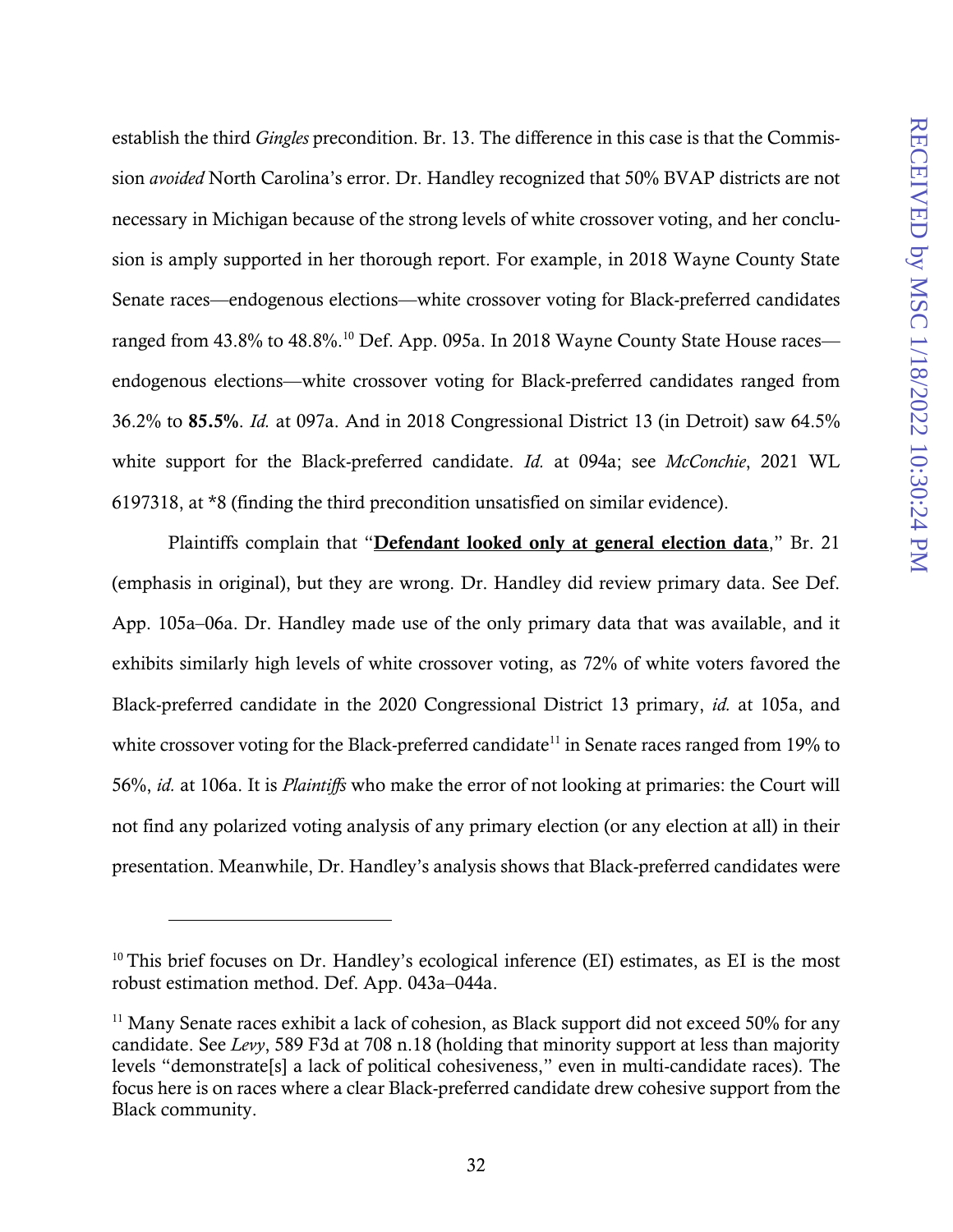*successful* in approximately 70% of contests that saw polarization. Plaintiffs cannot show that white bloc voting is "usually" sufficient "to defeat the minority's preferred candidate," *Gingles*, 478 U.S. at 50–51, when the minority-preferred candidate *usually wins*.

## (b) Plaintiffs' Remaining Arguments On The Third *Gingles* Precondition

<span id="page-40-0"></span>Plaintiffs offer scant additional evidence regarding the third *Gingles* precondition, and their arguments are unpersuasive.

First, Plaintiffs make references to elections held before 1954 and again in 1964. Br. 13. This information is inapposite and out of date. "The more recent an election, the higher its probative value." *Bone Shirt*, 461 F3d at 1021. Courts have found data from even a decade or two before a redistricting too old to be of any use. See *Bethune-Hill v Va State Bd of Elections*, 326 F Supp 3d 128, 179 n 61 (ED Va 2018) (three-judge court) ("We decline to consider the Loewen report here because, among other reasons, the underlying data was based on electoral results from the 1990s and thus was outdated for purposes of the 2011 redistricting."). Evidence from 58 years (and more) ago says nothing of current voting patterns in Detroit.

Second, Plaintiffs argue that "[a]nother example is the 2012 Michigan House of Representatives race in the 1<sup>st</sup> District (West Detroit), $[12]$  in which Black candidate Brian Banks ran in the primary election, but the Grosse Point Democrats official organization flat out refused to endorse Banks, the Democratic nominee." Br. 13. This cryptic assertion speaks to party organizations, not the voting public. In fact, Mr. Banks *won* both the Democratic primary and the general election, notwithstanding the party's non-endorsement.<sup>13</sup>

<sup>&</sup>lt;sup>12</sup> The district was in east Detroit, not "West Detroit."

<sup>&</sup>lt;sup>13</sup> Detroiters Elect Ex-Con Brian Banks as State Rep, Nov. 7, 2012 (available at https://detroit.cbslocal.com/2012/11/07/detroiters-elect-ex-con-brian-banks-as-state-rep/) (accessed Jan. 18, 2022).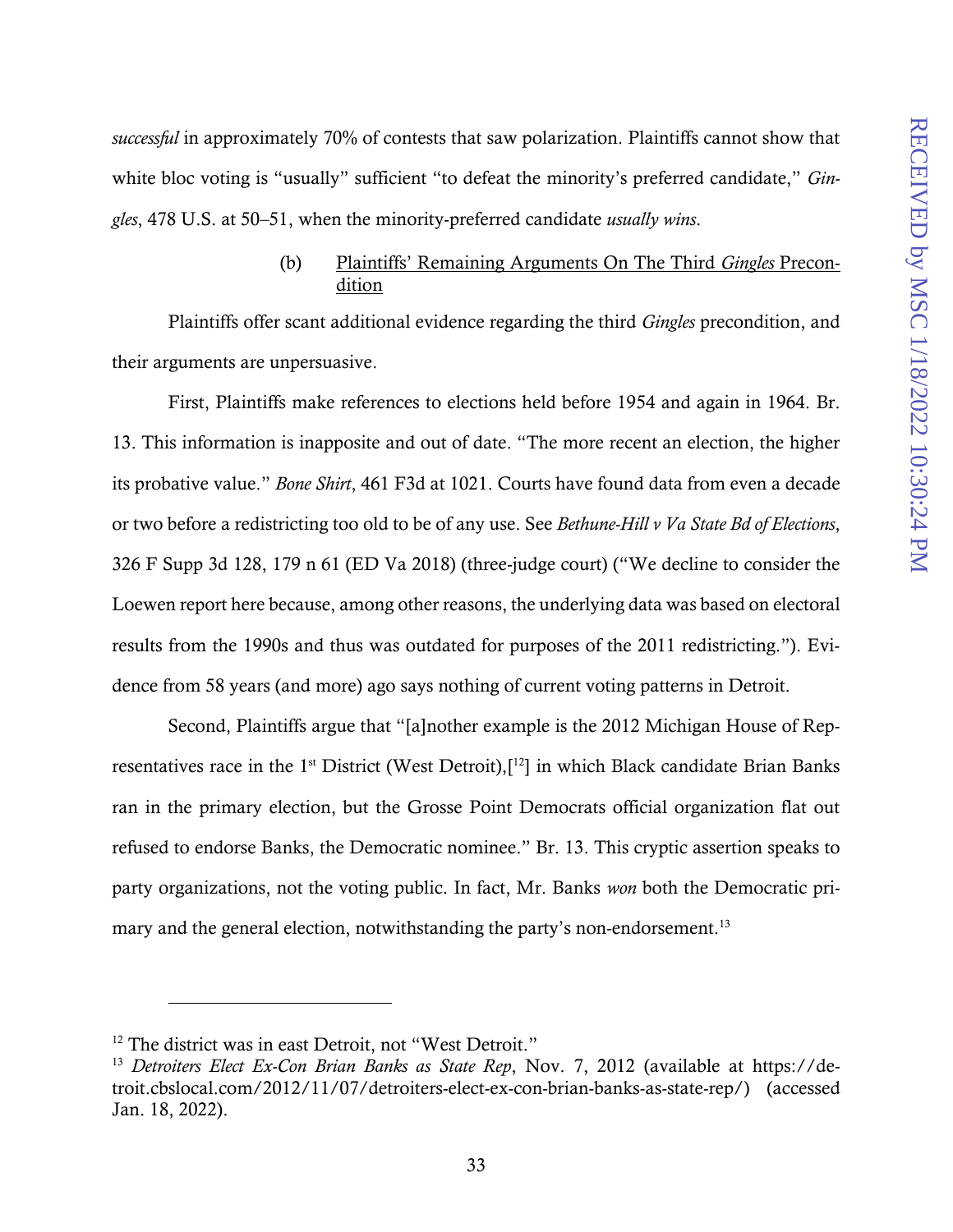Third, Plaintiffs rely on a memorandum of the Michigan Department of Civil Rights, Br. 6, but that memorandum exhibits the same flaws as Plaintiffs' contentions, Ex. A (relying on outdated elections and assertions unrelated to the *Gingles* preconditions). Importantly, the assertions of a state government civil-rights organization regarding vote dilution are insufficient to justify majority-minority districts. Indeed, the U.S. Supreme Court refused to "accord deference to the [U.S.] Justice Department's interpretation of the [Voting Rights] Act" and has invalidated as racial gerrymanders districts that the Justice Department's Voting Rights Section *ordered states to enact*. See *Miller*, 515 US at 923. In *Miller*, the Voting Rights Section refused to preclear a Georgia congressional redistricting plan under Section 5 of the Act without the inclusion of three majority-minority districts, and Georgia dutifully complied with that dictate. *Id.* at 906–08. That was a mistake. The Supreme Court found compliance with the Voting Rights Section's directive to amount to racial predominance, *id.* at 917–18, and concluded that the Voting Rights Section had gotten the law wrong: "Georgia's drawing of the Eleventh District was not required under the Act because there was no reasonable basis to believe that Georgia's earlier enacted plans violated § 5." *Id.* at 923. The legal error was the Voting Rights Section's, but the loser was Georgia, whose redistricting plan was invalidated as a racial gerrymander. If the Voting Rights Section cannot justify majority-minority districts, the Michigan Department of Civil Rights fares no better. See also *Shaw v Hunt*, 517 US 899, 912–13; 116 S Ct 1894, 1904; 135 L Ed 2d 207 (1996) (*Shaw II*); (similar invalidation of majority-minority districts demanded by the Voting Rights Section); see *id.* at 913 ("We again reject the Department's expansive interpretation of § 5.").

## B. Totality of the Circumstances

<span id="page-41-0"></span>Because Plaintiffs have failed to establish the *Gingles* preconditions, the Court need not, and should not, reach their arguments regarding the so-called "Senate Factors." See Br.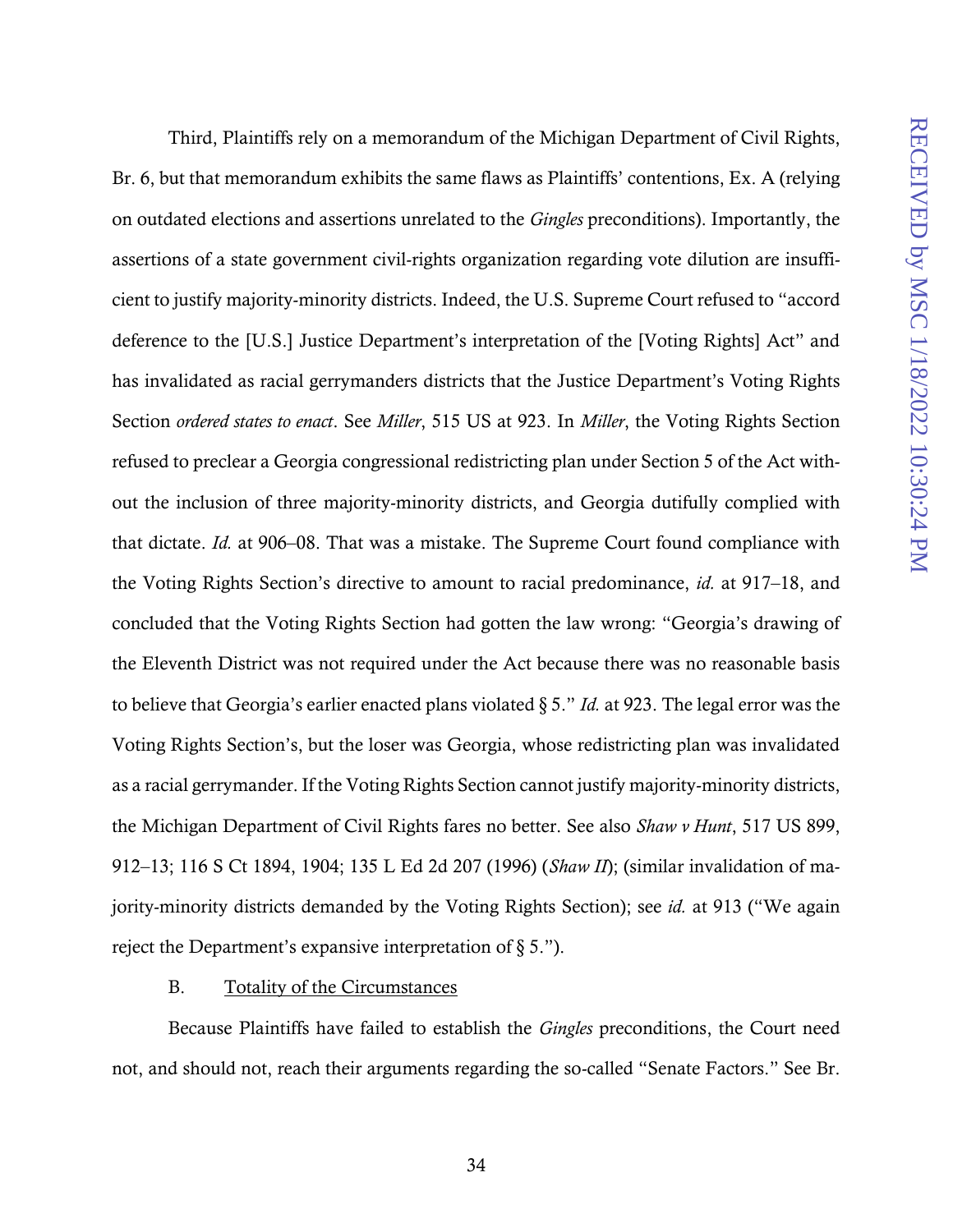13–23. The *Gingles* preconditions are threshold factors that must be satisfied: "Unless these points are established, there neither has been a wrong nor can be a remedy." *Growe*, 507 U.S. at 40–41. In any event, virtually nothing Plaintiffs say on the topic comes supported with admissible evidence. Many of Plaintiffs' assertions appear to have been lifted directly from Wikipedia.<sup>14</sup>

## <span id="page-42-0"></span>C. Plaintiffs Ignore The Commission's Obligation To Avoid Or Justify Racially Predominant Redistricting

Plaintiffs ignore the difficulties the Commission faced, tendering the refrain that "drawing up redistricting plans . . . is relatively simple." Br. 20. The U.S. Supreme Court disagrees. "Redistricting is never easy." *Abbott*, 138 S Ct at 2314. What Plaintiffs miss in all their arguments is that the Commission was not free to create majority-minority districts simply to be safe. Only if the *Gingles* preconditions were established would majority-minority districts be justified, but "if not, then not." *Cooper*, 137 S Ct at 1470. Creating majority-minority districts presented a significant legal risk because doing so would trigger the "strictest scrutiny" under the federal Equal Protection Clause, *Miller*, 515 US at 915, and require the Commission to, in effect, prove a § 2 claim against itself with data available at the time of redistricting, *Cooper*, 137 S Ct at 1470. The Commission undertook this task with the utmost seriousness, hiring a renowned VRA expert and an attorney devoted solely to VRA advice, and using data, not arbitrary racial targets, to drive its decisions. That body of evidence undercuts any claim that the Commission could satisfy the *Gingles* preconditions—particularly, the third precondition—to justify districts drawn at or above 50% BVAP. To go ahead with creating racially

<sup>&</sup>lt;sup>14</sup> *Compare* Br. at 17 (asserting 47% of adults in Detroit are functionally illiterate and that eighth graders scored lowest in math and reading in the nation) *with* https://en.wikipedia.org/wiki/Educational\_inequality\_in\_southeast\_Michigan#Literacy\_rates (accessed Jan. 18, 2022); *compare id.* (citing Detroit poverty rate in 2016) *with* https://en.wikipedia.org/wiki/Educational\_inequality\_in\_southeast\_Michigan#Socioeconomic\_status (accessed Jan. 18, 2022).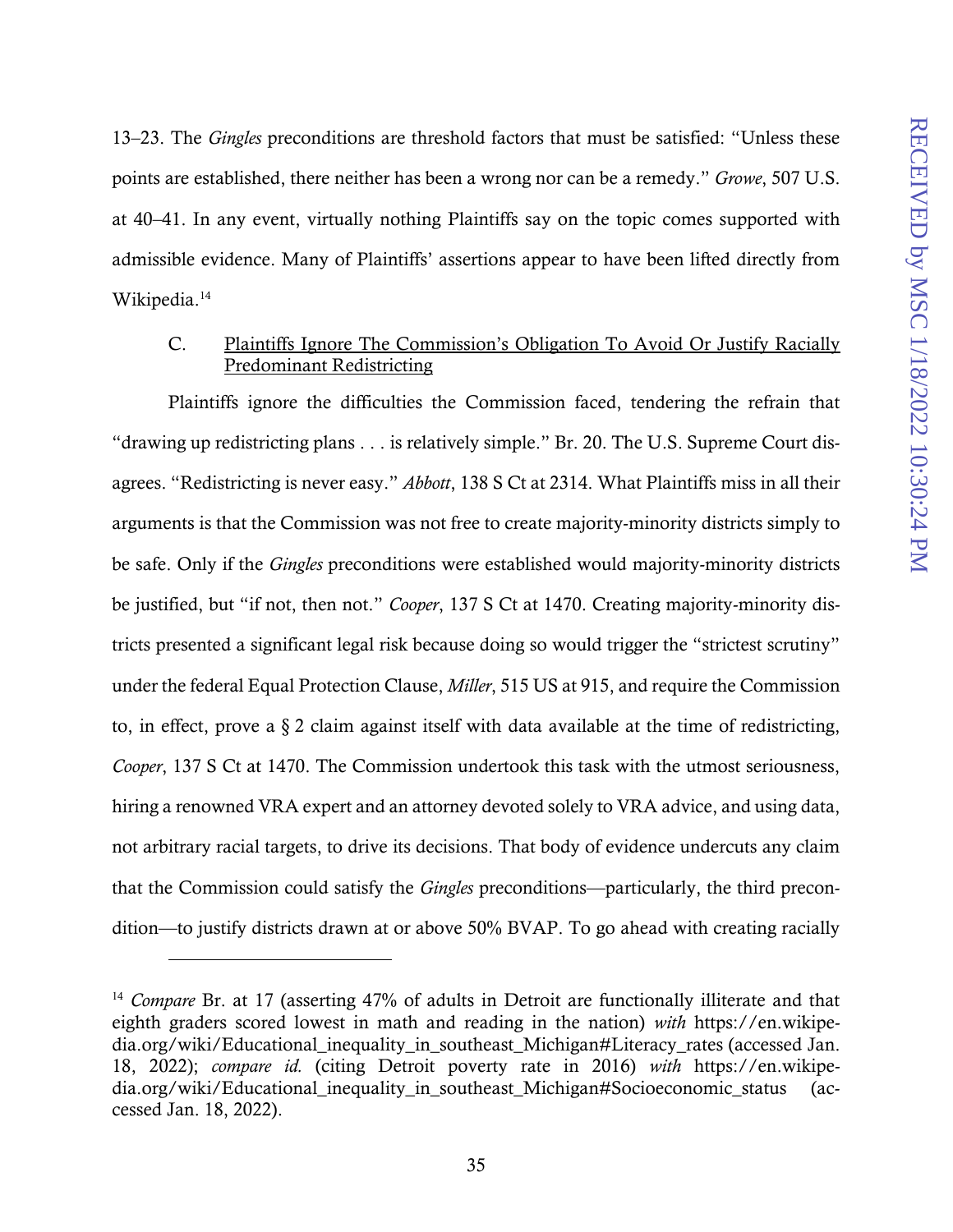predominant majority-minority districts in spite of that evidence would be the redistricting equivalent of waltzing down I-94 during rush hour, blind-folded.

Indeed, Plaintiffs' case bears all the hallmarks of the kind of erroneous reasoning that recently led courts to strike down majority-minority districts as illegal racial gerrymanders. As explained, Plaintiffs' insistence that the third *Gingles* precondition is satisfied on any level of polarization, and without a reliable measure of white crossover voting, mirrors the North Carolina General Assembly's error in *Covington*. In addition, Plaintiffs' insistence that majority-minority districts be drawn to 55% or even 65% BVAP, Expert Rep. ¶ 8, has all the features of *Bethune-Hill*, 326 F Supp 3d at 128, which invalidated 11 majority-minority districts in Virginia because "the legislature employed a 55% BVAP threshold in drawing each of the challenged districts." *Id.* at 144. Like Plaintiffs' assertions here, the 55% figure in *Bethune-Hill* was infirm because there was no "analysis of any kind to determine the percentage of black voters necessary to comply" with the VRA. *Id.* at 176. Meanwhile, Plaintiffs' assertion that BVAP reductions should not have occurred follows the flawed path condemned in *Alabama Legislative Black Caucus*. 575 US at 277–78. And much of Plaintiffs' brief impliedly invokes "a policy of maximizing the number of majority-black districts," which doomed redistricting plans in North Carolina and Georgia, *Shaw II*, 517 US at 913, as well as Texas, *Bush*, 517 US at 957.

In short, Plaintiffs' papers read like a roadmap to equal-protection quagmires. They satisfy none of the *Gingles* factors and instead demand race-based redistricting based on "the perception that members of the same racial group . . . think alike, share the same political interests, and will prefer the same candidates at the polls." *Shaw I*, 509 US at 647. The Supreme Court "rejected such perceptions . . . as impermissible racial stereotypes, *id.*, and the Commission did not employ them in this redistricting. This Court should not compel the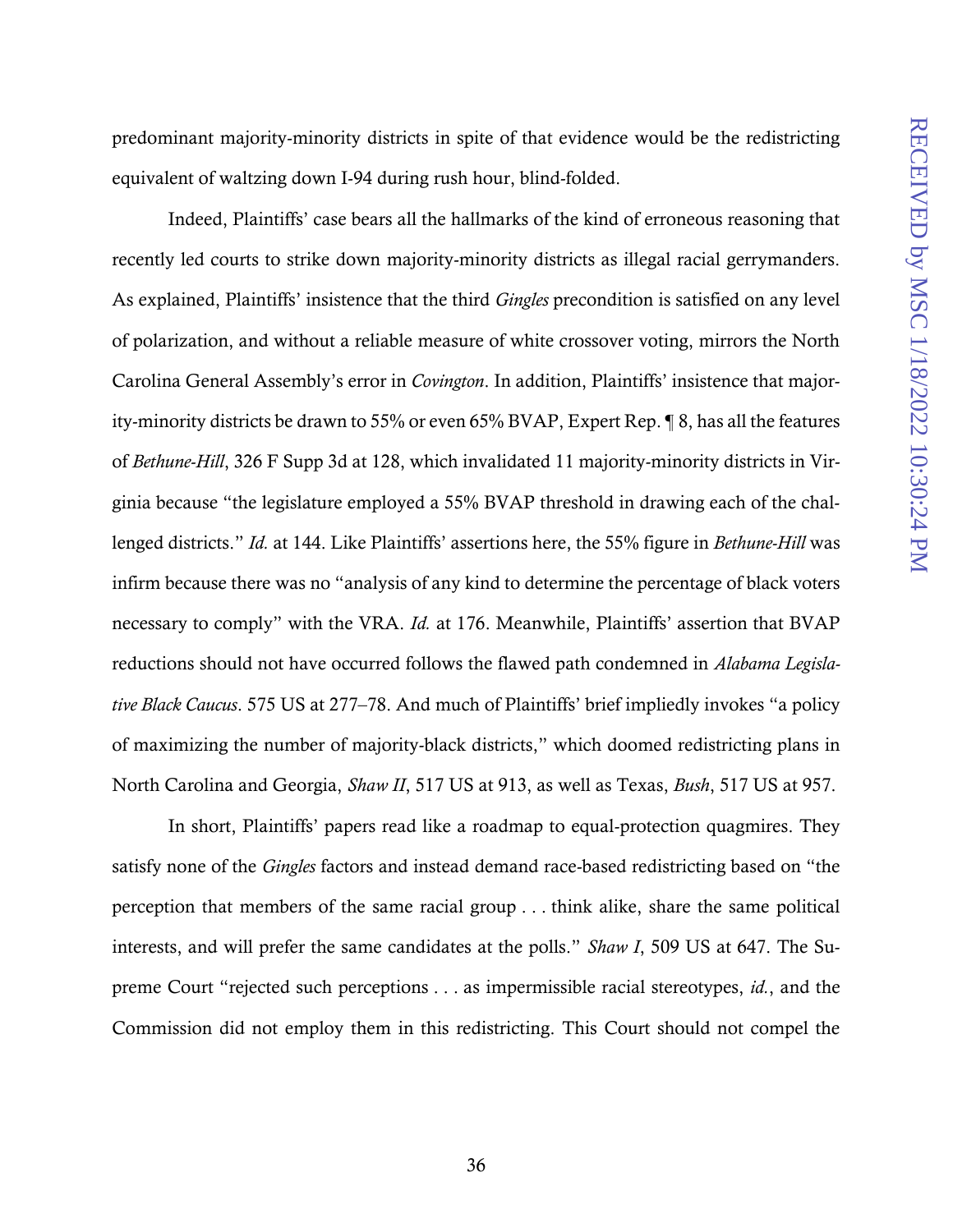Commission to employ them now. It should decline the invitation to force the state into an equal-protection violation the Commission soundly, and correctly, avoided.

#### <span id="page-44-0"></span>II. Plaintiffs' Communities of Interest Arguments Lack Merit

Plaintiffs also contend that the enacted plans contravene Subsection 13(c) of Article 6, which mandates that districts "shall reflect the state's diverse population and communities of interest." Const 1963, art 4, § 6(13)(c); Amend. Compl. ¶ 51. This argument is undeveloped and, at times, appears coterminous with Plaintiffs' VRA argument. See *id.* Amend. Compl. ¶¶ 40–51 (alleging VRA claim and referencing Subsection 13(c) at the end). To the extent the position carries any independent weight in Plaintiffs' case, it carries no legal force, for two reasons.

A. This Court is not positioned to choose the Commission's communities of interest for it. The Constitution plainly delegates the task of identifying and "reflect[ing]" communities of interest to the Commission, Const 1963, art 4, § 6(13)(c), a political (though nonpartisan) body equipped to handle "that highly political task" of redistricting, *Growe*, 507 US at 33. To second guess the Commission's communities-of-interest choices would invade the Commission's constitutionally created sphere and decide a non-justiciable political question.

First, the political choices of identifying and preserving communities of interest is "committed by the text of the Constitution to" the Commission, see *House Speaker v Governor*, 443 Mich 560, 574; 506 NW2d 190 (1993), which the Constitution carefully structures to be trusted with redistricting discretion, see Const 1963, art 4, § 6(1). The Commission's authority, within its sphere, is exclusive: "No other body shall be established by law to perform functions that are the same or similar to those granted to the commission in this section." *Id.* art 4, § 6(22); see also *id.* art 4, § 6 ("In no event shall any body, except the independent citizens redistricting commission acting pursuant to this section, promulgate and adopt a redistricting plan or plans for this state.").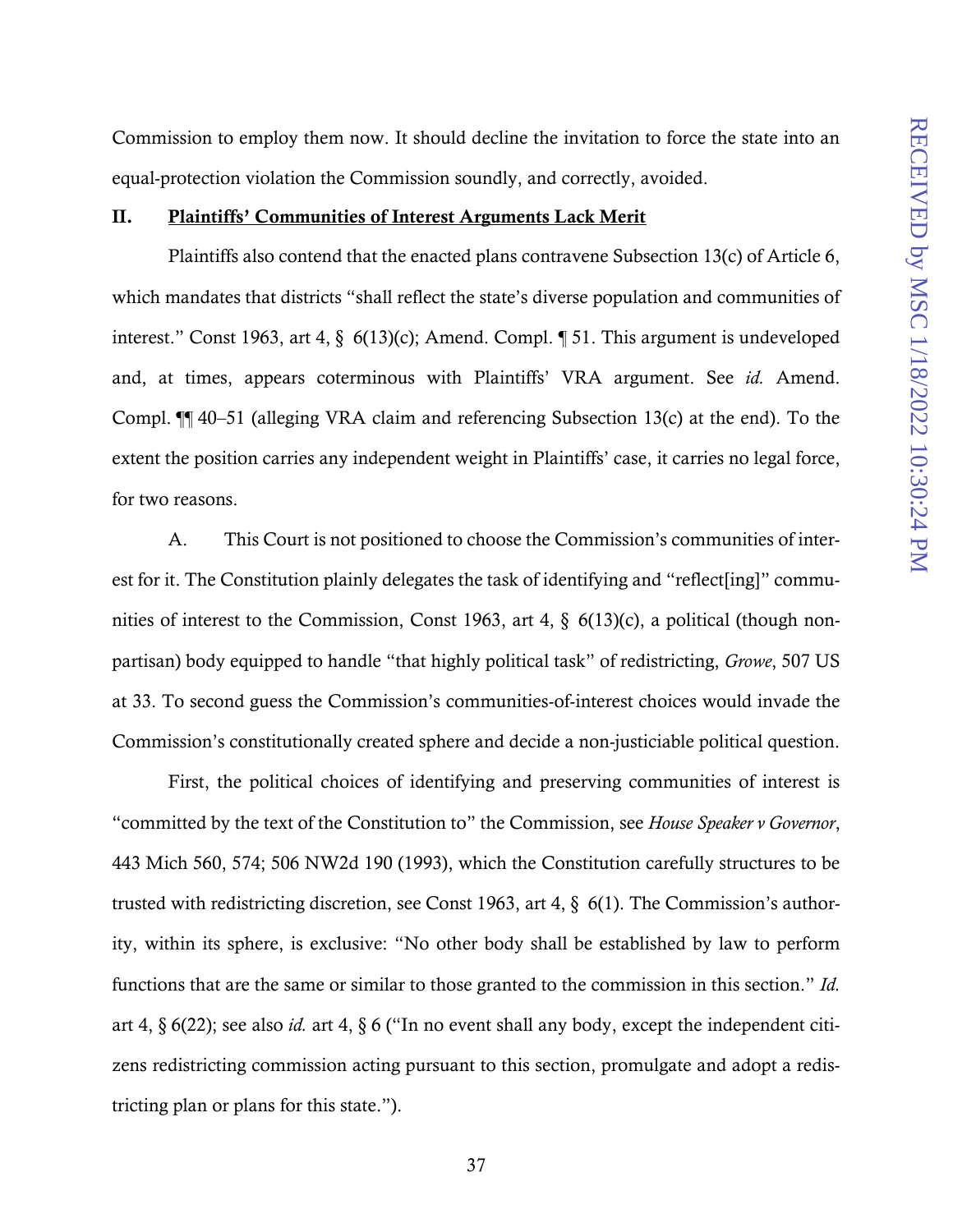Second, for this Court to pick and choose communities of interest would "demand that [it] move beyond areas of judicial expertise," *Makowski v Governor*, 495 Mich 465, 472 (2014), as there is no "constitutionally based, judicially manageable standard" to decide what communities will be included within electoral districts, *Vieth v Jubelirer*, 541 US 267, 291; 124 S Ct 1769; 158 L Ed 2d 546 (2004) (plurality opinion). The concept of a community of interest is "inherently subjective." *Prejean v Foster*, 227 F3d 504, 513 n.15 (CA 5, 2000) (citation omitted). There are as many notions of how to "reflect" them as there are residents of Michigan. That is why the Commission exists: to make those choices through the carefully calibrated structure the Constitution creates.

Third, for that reason, "prudential considerations . . . counsel against judicial intervention" into this arena. *Makowski*, 495 Mich at 472. The Commission conducted innumerable public meetings and collected innumerable public comments in a process that cannot seriously be challenged as lacking responsiveness to public input. For the Court to intrude on the request of a few voters, with no public information-gathering process and no meaningful way as a judicial body—to conduct one, would insult the Commission and the voting public that entrusted *it* with the task of fashioning plans to honor the state's diversity and communities of interest.

To be sure, the Court may have some role in enforcing this provision, but it is not implicated here. For one thing, there are judicially manageable standards for determining that the Commission chose an improper community of interest, as the Constitution clarifies that "Communities of interest do not include relationships with political parties, incumbents, or political candidates." Const 1963, art 4, § 6(13)(c). But there is no allegation here that the Commission established districts on any of these bases, and none could colorably be made. For another thing, the Court may have a role in assessing whether "there is evidence that the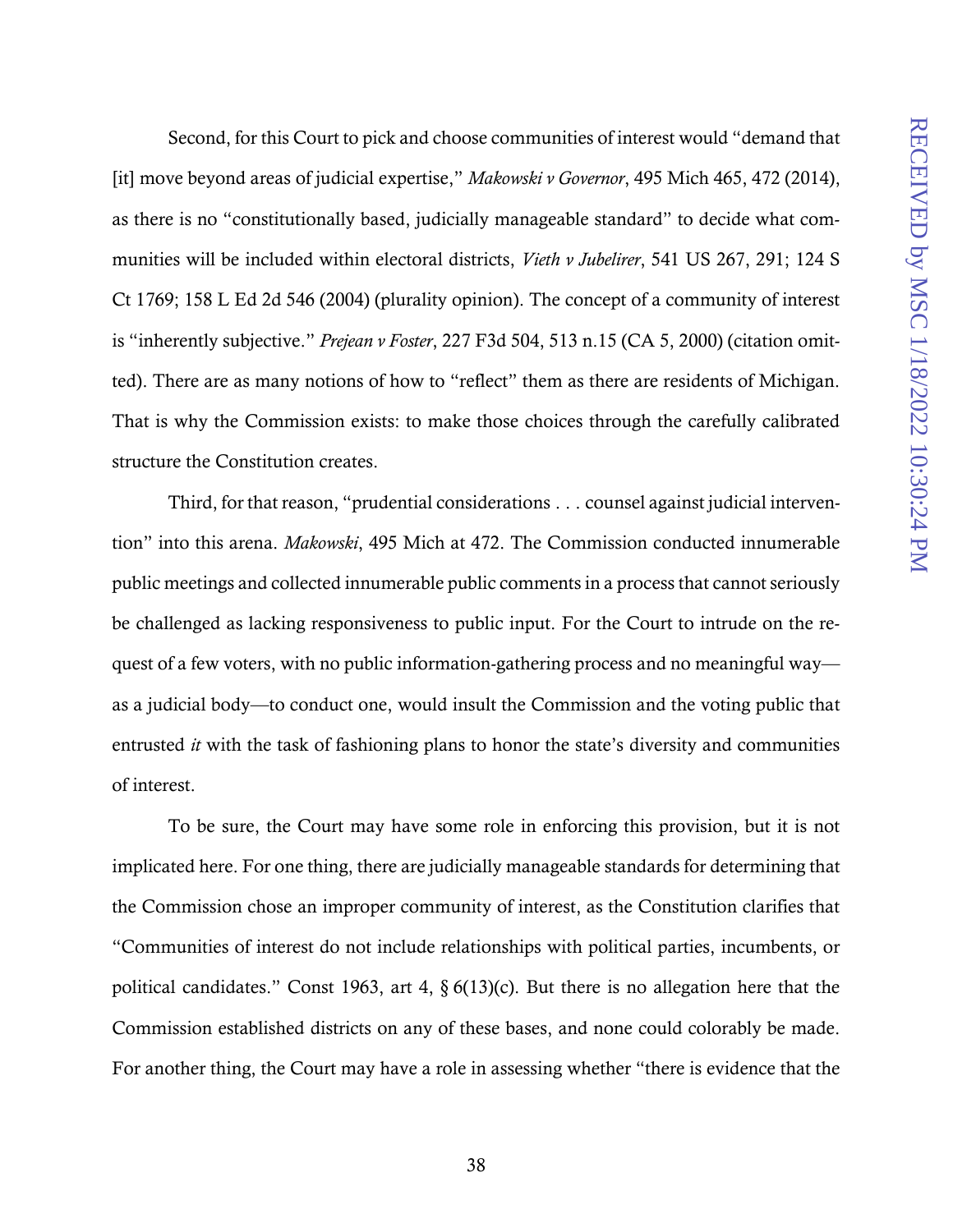[Commission] considered the constitutional requirement of [communities of interest] in reconciling the different demands upon it in drawing legislative districts." *Vesilind v Va State Bd of Elections*, 295 Va 427, 448; 813 SE2d 739 (2018). This good faith standard may empower judicial intervention if the Commission were, somehow, to completely ignore the requirement. But, again, no allegation to that effect is possible here. Plaintiffs' challenge, by contrast, amounts to mere disagreement with the Commission's choices. The fact that the Commission could have chosen differently cannot form the basis of a legal claim.

B. Even if some standard existed to adjudicate this claim, Plaintiffs' position would fall on the wrong side because the federal Equal Protection Clause forbids the Commission from defining communities of interest on the basis of race. As recounted above, the U.S. Supreme Court has repeatedly condemned racial stereotyping in redistricting. *Shaw I*, 509 U.S. at 647. As part of that doctrine, the Court has forbidden using race as "a proxy" for otherwise legitimate redistricting criteria, such as "political characteristics." *Bush*, 517 US at 968; *Bethune-Hill*, 326 F Supp 3d at 142 ("[I]f a legislature uses race as a proxy for a legitimate districting criterion . . . this consideration of race likewise is subject to strict scrutiny.").

Plaintiffs, however, define their communities-of-interest contention solely in racial terms, asking the Court to require the Commission to draw districts to (in an unknown way) reflect "the Black community of Michigan." Amend. Comp. ¶ 10. To enforce that request would force the Commission to use race as a proxy for communities of interest, triggering strict scrutiny and placing the State Constitution into conflict with the Equal Protection Clause. That would be an unforced error. See *Parents Involved in Community Sch v Seattle Sch Dist No 1*, 551 US 701, 748; 127 S Ct 2738; 168 L Ed2d 508 (2007) ("The way to stop discrimination on the basis of race is to stop discriminating on the basis of race.").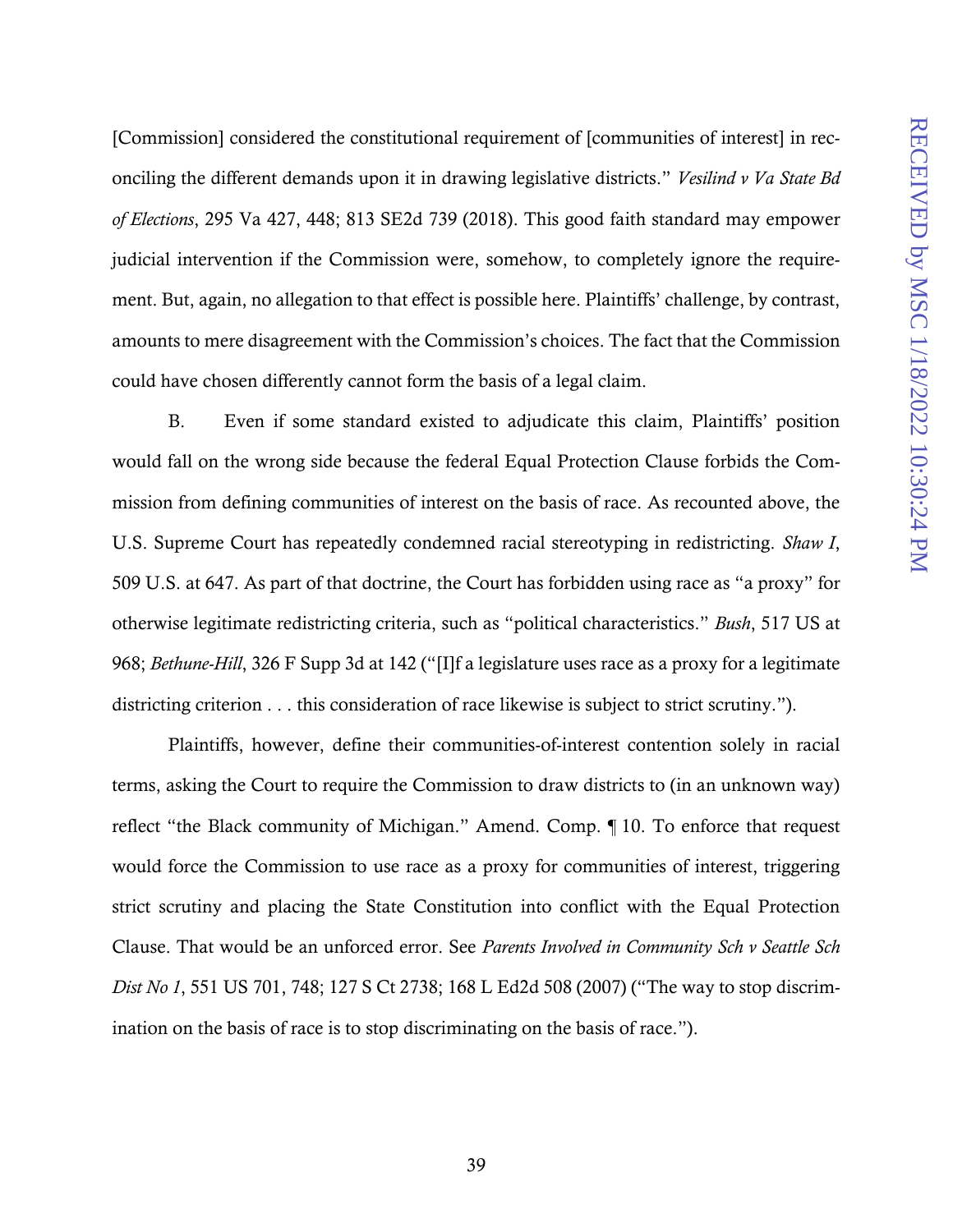#### <span id="page-47-0"></span>III. Plaintiffs Are Not Entitled To Declaratory or Injunctive Relief

Because Plaintiffs' claims do not succeed on the merits, they are not entitled to any relief, injunction, declaratory, or otherwise. Indeed, their arguments concerning injunctive relief are puzzling.

A. Plaintiffs invoke the standard governing "a preliminary injunction" and tender arguments concerning, among other things, the "the likelihood that the party seeking the injunction will prevail on the merits." Br. 8 (citation omitted); see also *id.* at 23–25. But the briefing before the Court *addresses* the merits. The rule governing original proceedings authorizes pleadings, an appellant opening and reply brief, an appellee brief, attachments—and then the case is "submitted for a decision." MCR 7.306(I). The case is ready for adjudication on the merits. As shown, Plaintiffs' claims fail and, besides, are not likely to succeed with further proceedings, if any were afforded. No injunction may issue for that reason.

B. Regardless, Plaintiffs fail to address unique factors governing "[c]ourt orders affecting elections," which "can themselves result in voter confusion and consequent incentive to remain away from the polls." *Purcell v Gonzalez*, 549 US 1, 4–5; 127 S Ct 5; 166 L Ed 2d 1 (2006). Election-related injunctions are "so serious" that "the Supreme Court has allowed elections to go forward even in the face of an undisputed constitutional violation." *Sw Voter Registration Ed Project v Shelley*, 344 F3d 914, 918 (CA 9, 2003). Michigan precedent is to the same effect. See, e.g., *Kavanagh v Coash*, 347 Mich 579, 583; 81 NW2d 349 (1957); *Senior Accountants,, Analysts & Appraisers Ass'n v City of Detroit*, 218 Mich App 263, 270; 553 NW2d 679 (1996). The Court is therefore obligated to consider—even if it finds merit in Plaintiffs' claim—whether injunctive relief will do more harm than good, under the circumstances. Several factors compel an affirmative answer to that question.

First, this redistricting has already been plagued by delay, as the Commission, "*through no fault of its own*," was unable to meet the constitutionally established November 1 deadline.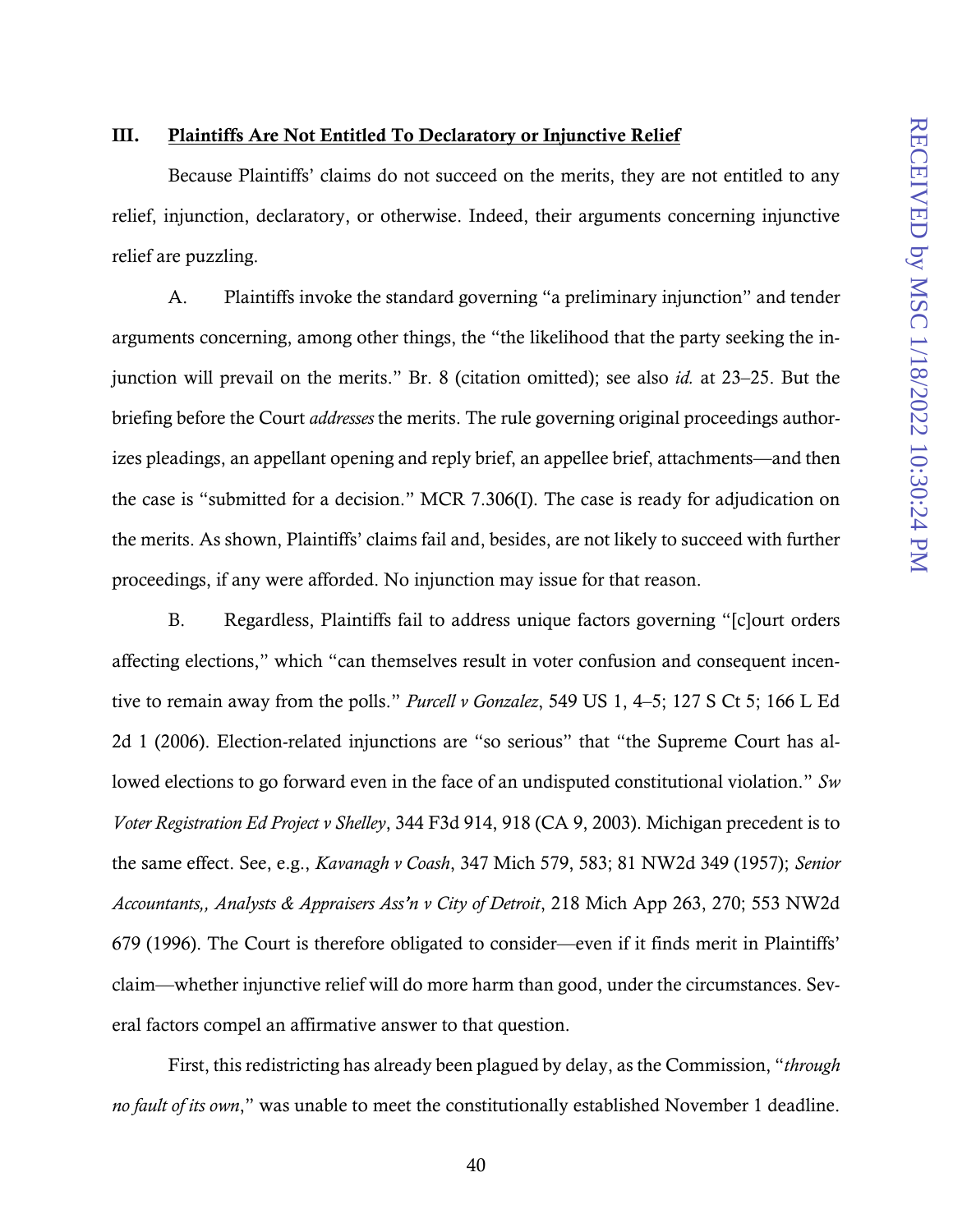*In re Indep Citizens Redistricting Comm*, 961 NW2d at 212. Through that deadline, the Michigan Constitution establishes an overriding directive that litigation over the plans be completed well in advance of the even-year election cycle, and an injunction and new round of redistricting at this time would contravene that directive.

Second, election deadlines are looming and would likely be frustrated by an injunction. The petition filing deadline for candidates is April 19, 2022. Def. App. 215a. The primary is scheduled by statute to occur on August 2, 2022. *Id.* The general election, established by federal law, is scheduled for November 8, 2022. *Id.* Election administrators need substantial lead time before those dates to administer redistricting plans, and an injunction would create a severe risk of an administrative meltdown, voter or candidate confusion, and voter disenfranchisement, possibly on a large scale.

Third, Plaintiffs are wrong that a remedial plan can be implemented "in a matter of hours." Br. 24. Even if a remedial *plan* can be fashioned promptly, the Commission is charged with enacting *legislation*. As an initial matter, this Court is constitutionally prohibited from implementing a remedial plan: "In no event shall any body, except the independent citizens redistricting commission acting pursuant to this section, promulgate and adopt a redistricting plan or plans for this state." Const 1963, art. 4, § 6(19). The Court "*shall* remand a plan to the commission for further action if the plan fails to comply with the requirements of this constitution, the constitution of the United States or superseding federal law." *Id.* (citation omitted). That unmistakable text rules out a court-drawn plan "in a matter of hours."

And redistricting on remand would be measured in months, not hours. The Commission's work is strictly governed by a series of procedural rules, beginning with public-hearing requirements, progressing through a 45-day public-comment period, and culminating in a vote of the Commission. Const 1963, art 4,  $\S$  6(9) & (14). Even if it were physically possible,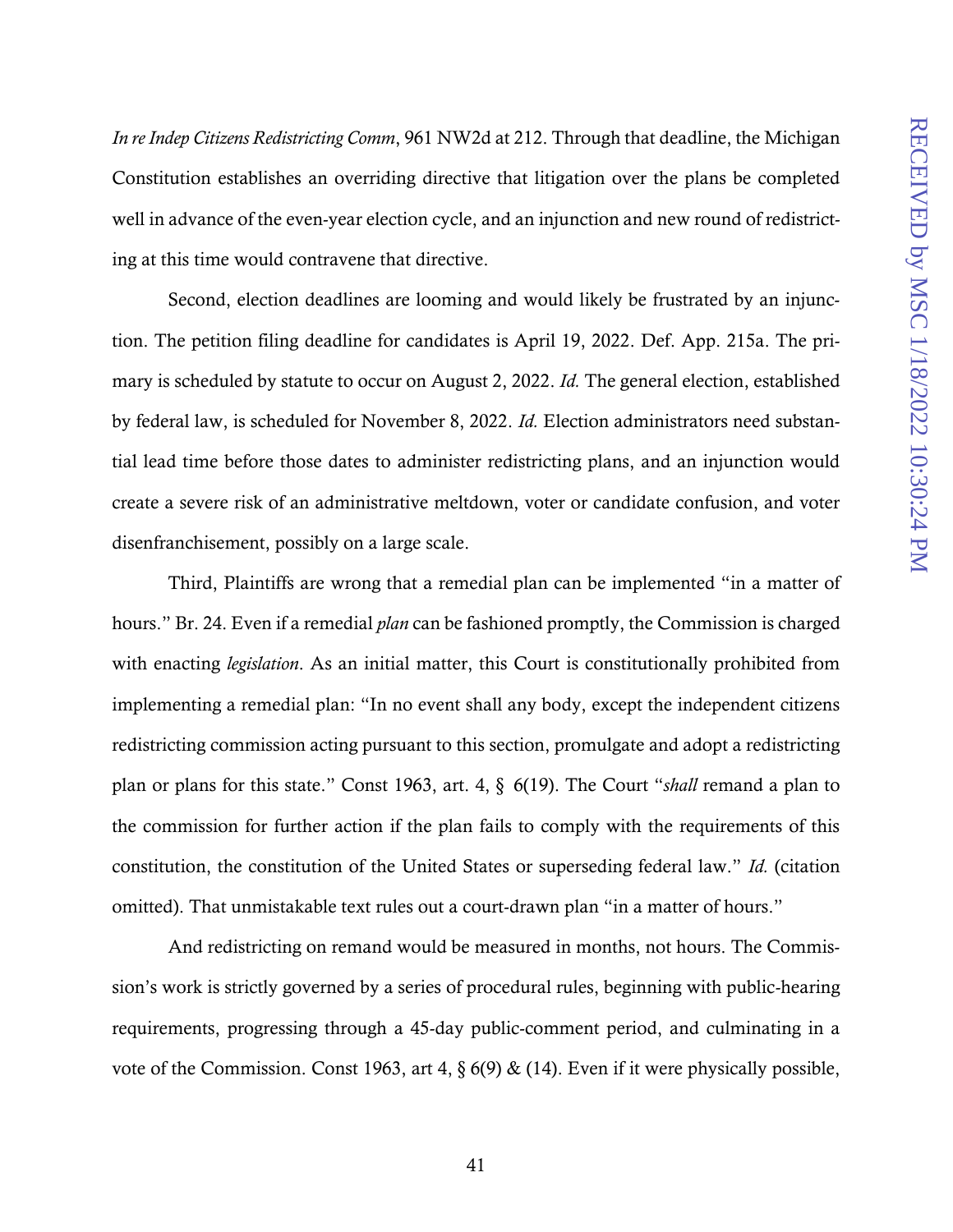the Commission is legally prohibited from whipping up a plan in a few hours and imposing it on the public. To be sure, it remains unclear to what extent the Commission is bound to these deadlines in a remedial proceeding, and the Court should issue directives on the question in the event of a remand. But, in all events, it seems inconceivable that the Commission would be permitted to prepare remedial plans with *no public hearings or notice period*—which is what Plaintiffs' inexplicably demand.

Fourth, the Court should consider the public's overriding interest in voting in elections governed by plans established by the Commission. Even if the Court concludes—against all law and evidence—that the Commission's plan falls short under the VRA, this is a case where the perfect can become the enemy of the good. For example, if the Court orders a new redistricting, and a new set of hearing and comment periods lasting months, a federal court may conclude that the "state branches will fail timely to perform [the] duty" to redistrict and that federal intervention is essential to prepare plans compliant with the equal-population rule. See *Growe*, 507 US at 34. A federal court may thereby disregard the unmistakable intention of Michiganders that "[n]o other body shall . . . perform functions that are the same or similar to those granted to the commission." Const 1963, art 4,  $\S$  6(22). Worse still, a federal court could conclude that *no* redistricting can occur and that the 2022 elections should proceed under *last* decade's plans. See *Reynolds v Sims*, 377 US 533, 585; 84 S Ct 1362; 12 L Ed 2d 506 (1964). That could create the baffling outcome that, even after so many Michiganders worked so hard to end partisan redistricting in this state, the inaugural election in the redistrictingcommission era would occur under a plan that is (1) malapportioned and (2) drawn by a partisan body. An even more baffling, but possible, outcome is an order commanding at-large congressional elections. See 2 USC 2a(c); *Branch v Smith*, 538 US 254, 275; 123 S Ct 1429; 155 L Ed 2d 407 (2003) (plurality opinion).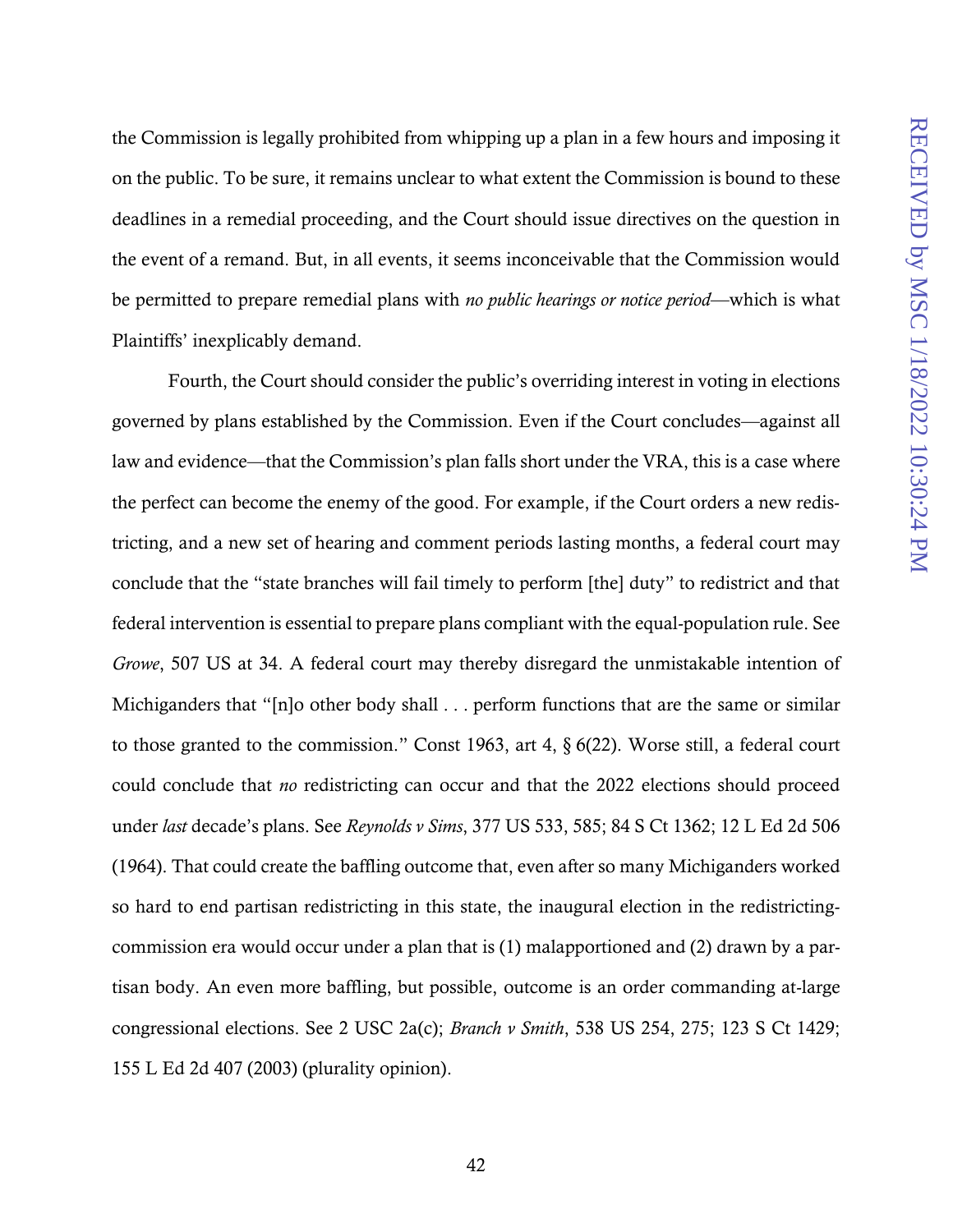To be sure, the Commission would vehemently oppose any such outcome in a future federal proceeding. But the buck should stop here: it is Michigan's institutions that are responsible for the smooth and effective administration of Michigan elections. This Court should not create an excuse for federal institutions to intervene and seize that power for themselves. As shown, the Commission's VRA choices are supported by a wealth of evidence, Plaintiffs' claim is supported by practically none, and the harms of an injunction would far outweigh any conceivable benefit.

#### CONCLUSION AND RELIEF REQUESTED

<span id="page-50-0"></span>The Court should enter judgment in the Commission's favor and deny Plaintiffs' requested relief.

Dated: January 18, 2022

Respectfully submitted,

FINK BRESSACK

By: /s/ David H. Fink David H. Fink (P28235) Nathan J. Fink (P75185) Philip D.W. Miller (P85277) 38500 Woodward Ave., Suite 350 Bloomfield Hills, Michigan 48304 (248) 971-2500 dfink@finkbressack.com nfink@finkbressack.com pmiller@finkbressack.com *Counsel for Defendant*

BAKER & HOSTETLER LLP Katherine L. McKnight (*PHV motion filed*) Richard B. Raile (*PHV motion to be filed*) 1050 Connecticut Ave., NW, Suite 1100 Washington, D.C. 20036 (202) 861-1500 kmcknight@bakerlaw.com rraile@bakerlaw.com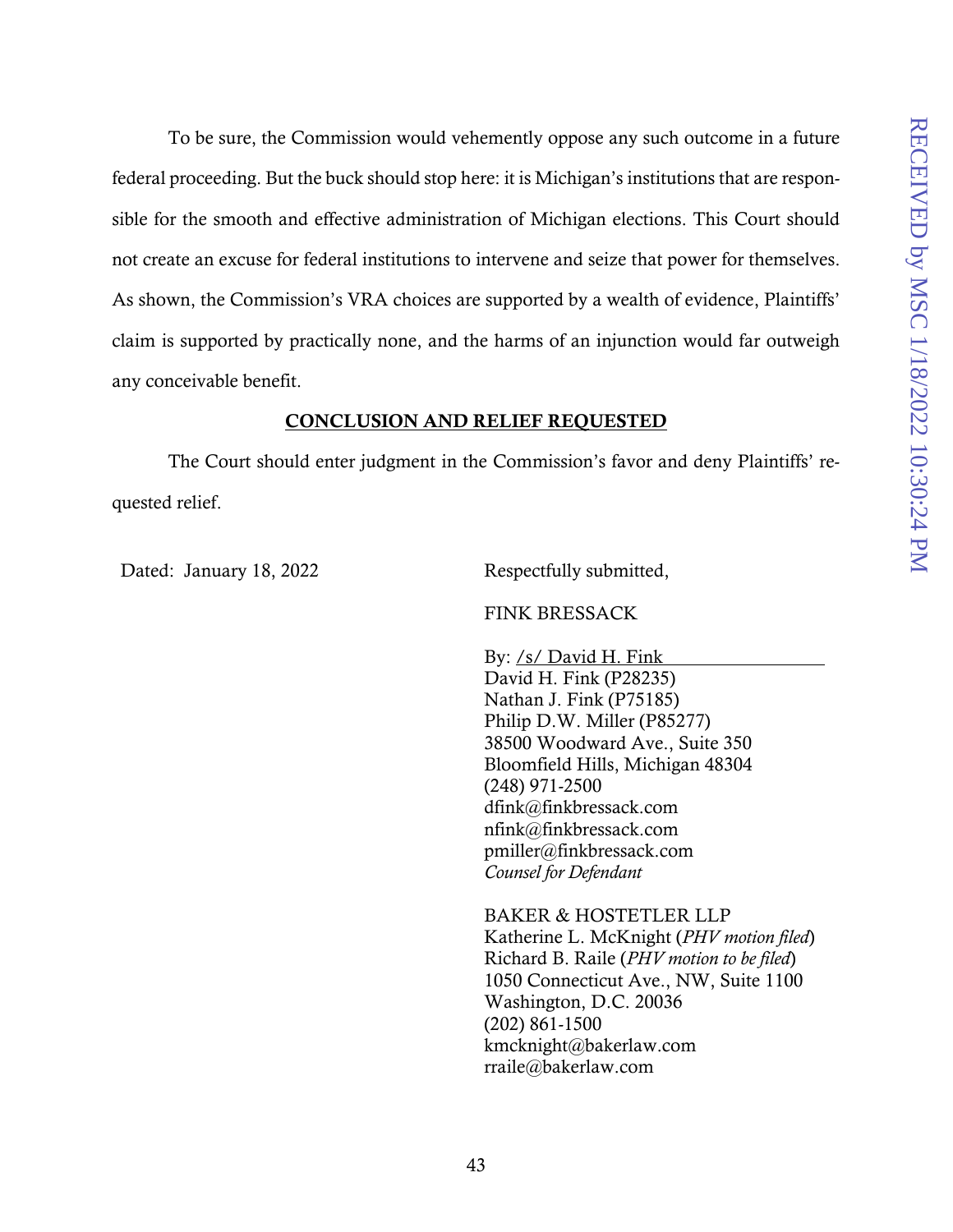Patrick T. Lewis (*PHV motion filed*) 127 Public Square, Suite 2000 Cleveland, Ohio 44114 (216) 621-0200 plewis@bakerlaw.com *Counsel for Defendant*

INDEPENDENT CITIZENS REDISTRICTING COMMISSION Julianne V. Pastula (P74739) P.O. Box 511183 Livonia, Michigan 48151 (517) 331-6318 pastulaj1@michigan.gov *General Counsel to the Commission*